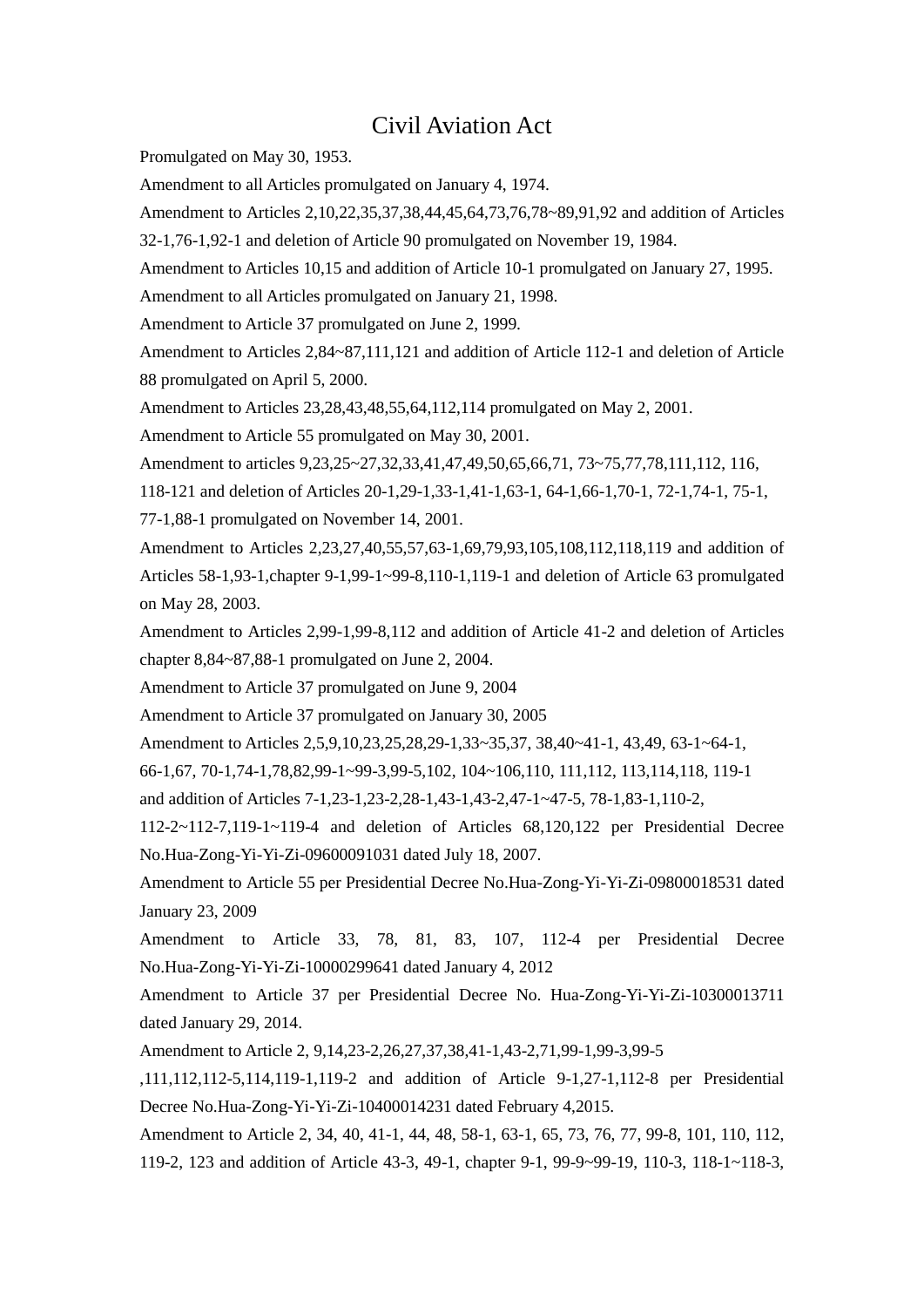# Chapter 1 General

## **Article 1**

This Act is enacted to insure the aviation safety, a sound civil aviation system, compliance with international civil aviation standards, and promote the development of civil aviation.

## **Article 2**

The terms used in this Act are defined as below:

- 1) "Aircraft" means any machine that can derive support in the atmosphere from the reactions of the air other than the reactions of the air against the earth's surface.
- 2) "Airport Terminal" means an area of land that is used for the landing and takeoff of aircraft, including its buildings and facilities to load/unload passengers/goods.
- 3) "Flight" means takeoff, navigation in the air, landing of aircraft and its taxiing on the ground of an airport or of an airfield before takeoff and after landing.
- 4) "Airman" means aircraft pilot, flight engineer, aircraft maintenance engineer, air traffic controller, repairman, and aircraft dispatcher.
- 5) "Airfield" means any land or water that is used for takeoff, landing and surface movement of aircraft.
- 6) "Navigation Aids" means facilities designed for the support of aviation communications, meteorology, radio and visual aids as well as other installations providing safety guidance to aircraft in flight.
- 7) "Airway" means a control area or portion thereof established by CAA in the form of a corridor.
- 8) "Special Flight" means any approved single flight such as an aircraft test flight, acrobatic flight, flight beyond prescribed limits or repair as well as maintenance, and ferry flight.
- 9) "Air Traffic Control" means a service provided by an appropriate authority to preventing collisions between aircraft, and on the maneuvering area, between aircraft and obstructions, as well as expedite and maintain an orderly flow of air traffic.
- 10) "Pilot-in-Command" means the pilot assigned by the aircraft owner or user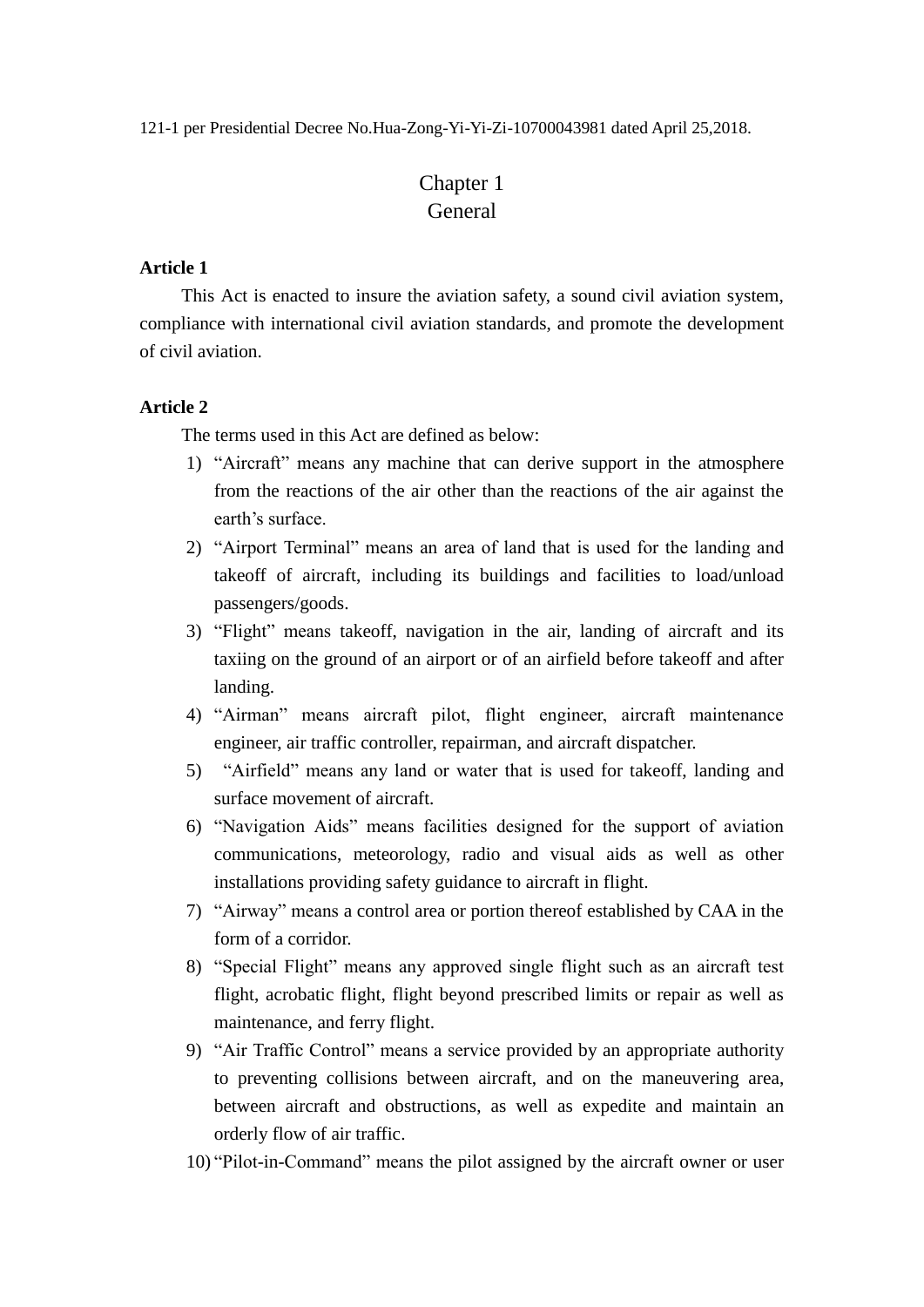and who is responsible for the operation and safety of an aircraft during flight time.

- 11) "Civil Air Transport Enterprise" means an undertaking directly engaging in the transportation by aircraft of passengers, cargo and mail for compensation or hire.
- 12) "General Aviation Enterprise" means an enterprise engaging in the aviation business other than Civil Air Transport Enterprise for compensation, including aerial tourism, survey, photographing, fire-fighting, searching, paramedic, hauling and lifting, spraying and dusting, drone-hauling service, business charter, as well as other authorized aviation service.
- 13) "Air Freight Forwarder" means a business authorized to forward, through a civil air transport enterprise, air cargo and international trade and commercial documents other than mails for others for compensation or hire.
- 14) "Airport Ground Handling Service" means a service that performs towing and guiding of aircraft on the ramp, loading and unloading of baggage, cargo and meals, and cleaning aircraft cabin, and operating airbridge, and other associated tasks.
- 15) "Catering Service" means a caterer who transports meals and beverage and other necessary articles to and from aircraft on the ramp.
- 16) "Air Cargo Entrepot" means a business receiving compensations for providing customs clearance and warehousing space, facilities and services to handle import, export or transfer cargo into and out of airport bonded areas.
- 17) "Aircraft Accident" means an occurrence associated with the operation of aircraft which takes place between the time any person boards the aircraft with the intention of flight until such time as all such persons have disembarked, or associated with the operation of the drone which takes place between the time the propelling system is initiated in preparation for movement with the intention of flight until such time when the flight ends with propelling system being turned off, in which a person, either within or without the aircraft, is fatally or seriously injured or the aircraft sustains substantial damage or structural failure, is missing or completely inaccessible.
- 18) "Aircraft serious incident" means an occurrence associated with the operation of aircraft which takes place between the time any person boards the aircraft with the intention of flight until such time as all persons aboard have disembarked, or associated with the operation of the drone which takes place between the time the propelling system is initiated in preparation for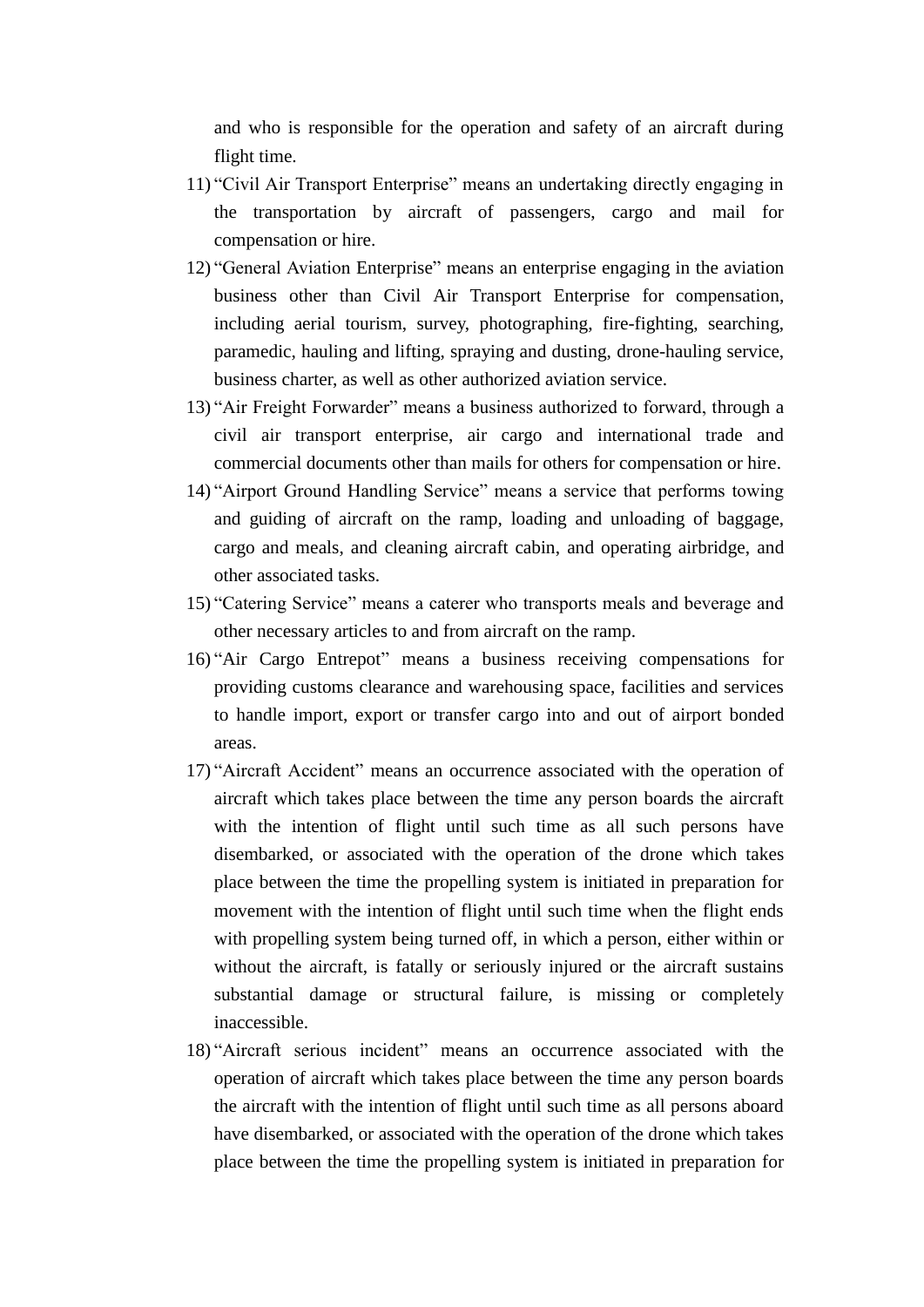movement with the intention of flight until such time when the flight ends with propelling system being turned off, which almost result in an accident.

- 19) "Aircraft incident" means an occurrence associated with the operation of aircraft which takes place between the time any person boards the aircraft with the intention of flight until disembarkation of all those on board, or associated with the operation of the drone which takes place between the time the propelling system is initiated in preparation for movement with the intention of flight until such time when the flight ends with propelling system being turned off, other than what happen in the preceding two items.
- 20) "Ultra-light vehicle" means a powered airplane, powered glider, gyroplane, powered glider/parachute and weight-shift-control aircraft (commonly called trikes), which is used for manned operations and meets the following criteria:
	- (1) Single reciprocating engine.
	- (2) A maximum takeoff weight not exceeding six hundred kilograms.
	- (3) A maximum seating capacity not exceeding two persons, including the pilot.
	- (4) A maximum airspeed in level flight with maximum continuous power not exceeding two hundred and twenty two kilometers per hour under standard atmospheric conditions at sea level.
	- (5) A maximum stalling speed, without use of lift-enhancing devices, not exceeding eighty three kilometers per hour at the aircraft's maximum certificated takeoff weight.
	- (6) A fixed or ground-adjustable propeller other than a powered glider. A fixed or feathering propeller system if a powered glider.
	- (7) A fixed-pitch, teetering and semi-rigid two-blade rotor system, if a gyroplane.
	- (8) A non-pressurized cabin, if equipped with a cabin.
	- (9) Fixed landing gear, if installed, other than a powered glider.
- 21) ''Flight safety related event" means any occurrence of aircraft accident, aircraft serious incident, and aircraft incident incurred in operations of aircraft and the occurrence of ground safety events incurred in non-operations of aircraft.
- 22) "Aviation Product" means an aircraft, aircraft engine and propeller.
- 23) "Private Aircraft Activity" means a not-for-profit aviation with a privately owned aircraft.
- 24) "Aeroplane" means a power-driven heavier-than-air aircraft, deriving its lift in flight chiefly from aerodynamic reactions on surfaces which remain fixed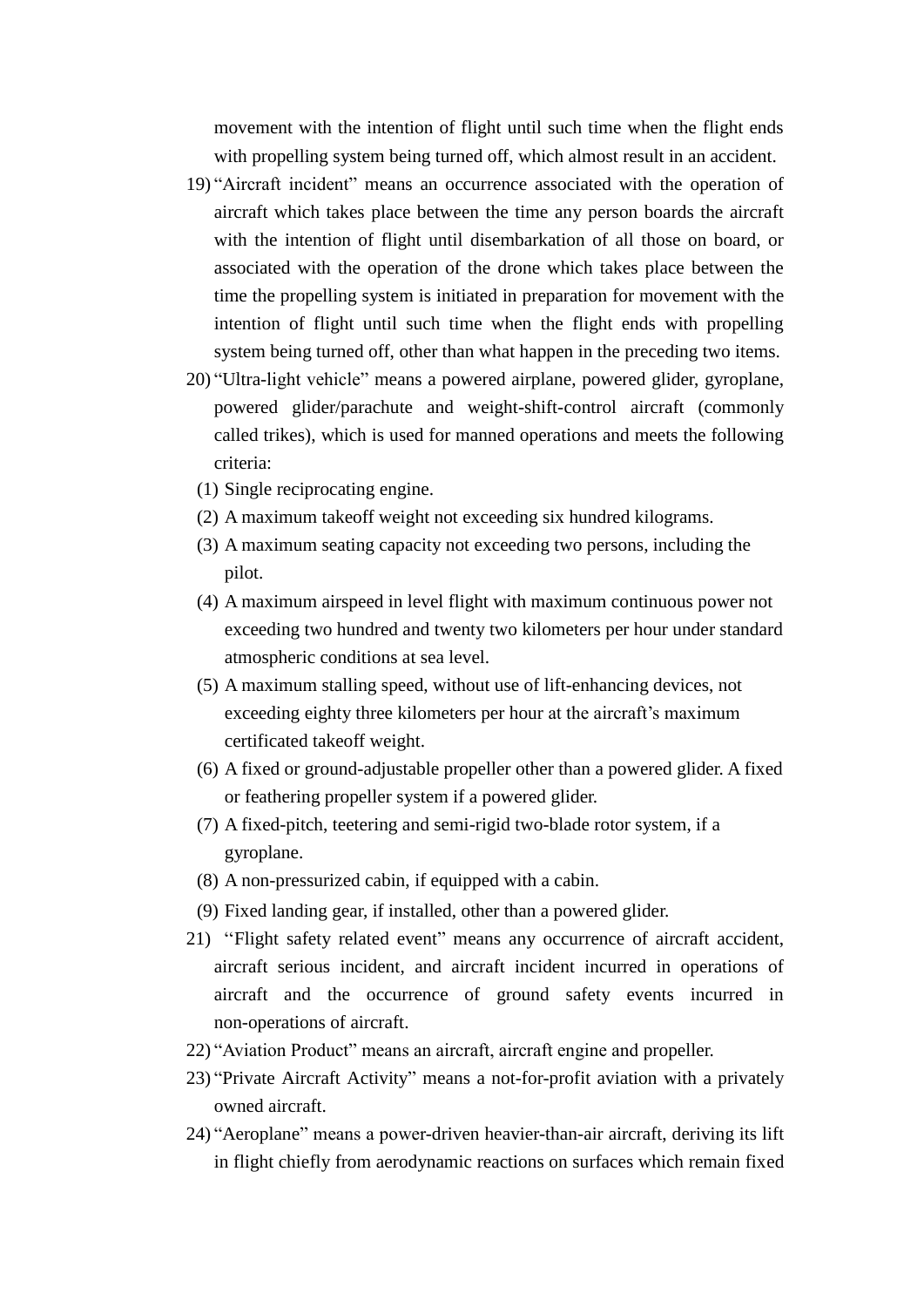under given conditions of flight.

- 25) "Helicopter" means a heavier-than-air aircraft supported in flight chiefly by the reactions of the air on one or more power-driven rotors on substantially vertical axes.
- 26) "Drone" means the unmanned aerial vehicle, the flight control of which is operated by way of signal link through remote control device or which is operated by autopilot, or the other aircraft without human pilot aboard as announced by CAA.
- 27) "Flight Hour Limitation Specification" means the relevant limitation or rules regarding the flight hours of the aircraft pilots, flight engineers or cabin crew members spent during the flight, and the fatigue management mechanism including duty time during flight, duty period, commuting, dispatch, stand-by and rest time.

## **Article 3**

The Ministry of Transportation and Communications (hereinafter referred to as MOTC) shall establish the Civil Aeronautics Administration (hereinafter referred to as CAA) to administer affairs relating to civil aviation.

Regulations governing the organization of CAA shall be enacted separately.

## **Article 4**

The use of air space and demarcation of control area, control zone, restricted area, dangerous area and prohibited area shall be determined by the MOTC in coordination with the Ministry of National Defense.

## **Article 5**

The first inbound landing of an aircraft originating from any point in a foreign country, or an outbound aircraft taking off from the ROC to another country, shall conduct such landing or takeoff at a designated international airport. A special approval granted by MOTC or in case of an emergency may be an exception.

## **Article 6**

In the event it is necessary for an aircraft to land at a military airfield, or to utilize the facilities of a military airport, the owner or operator of the aircraft shall apply to the military authorities through CAA for permission. However, an exception may be made for emergency landing.

When taking off from and landing at a military airfield, aircraft shall observe regulations of the airfield and abide by the instructions of the airfield authorities.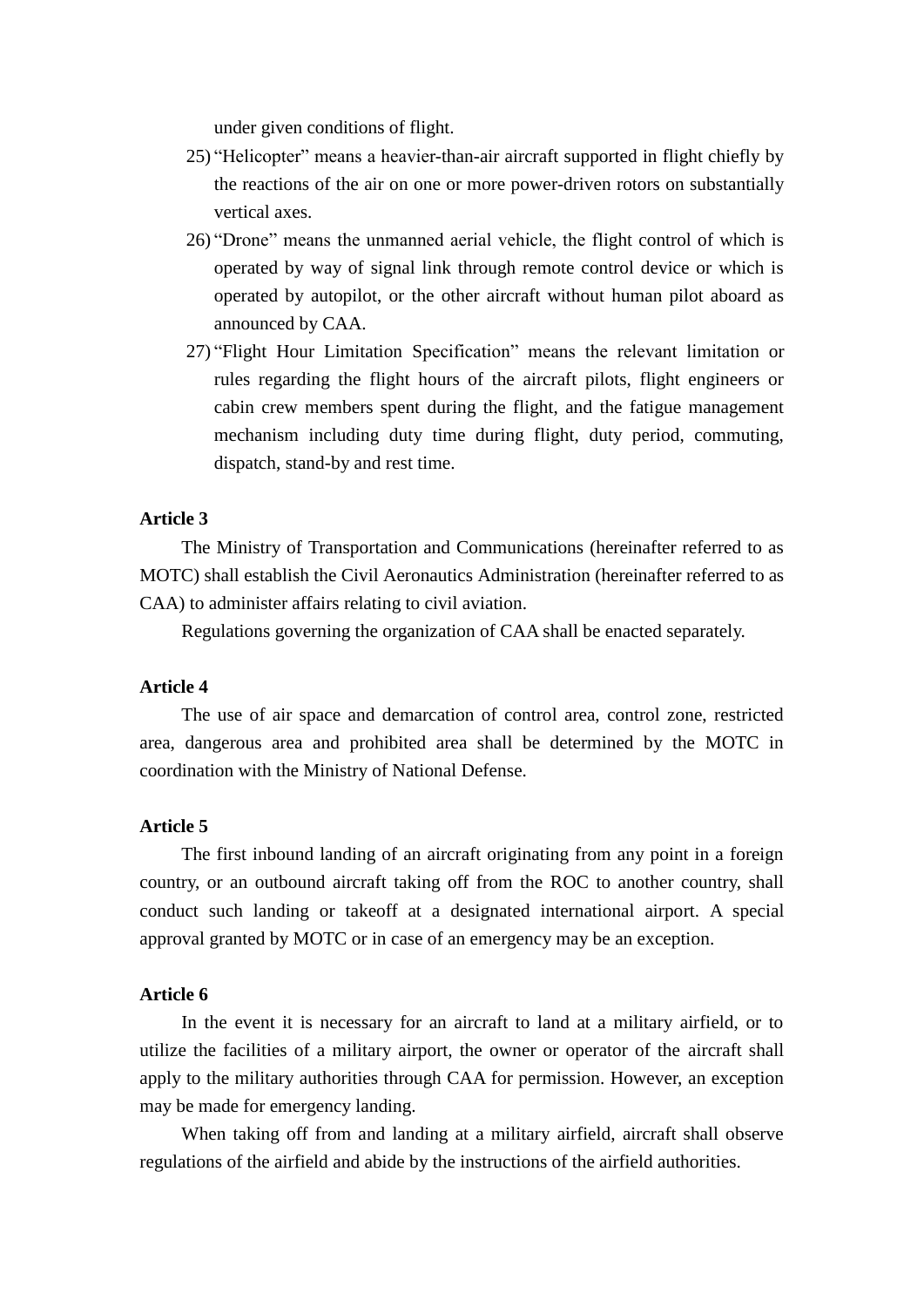# Chapter 2 Aircraft

## **Article7**

All citizens, legal persons and government organizations of the ROC may enjoy the right to own aircraft according to this Act and other related statutes. MOTC may impose restrictions on such ownership of non-public use aircraft if air space is limited or facilities at air terminals are inadequate.

Foreigners, aside from complying with the provisions set forth in Chapter 7, shall not own aircraft in the ROC.

## **Article 7-1**

Any entity intending to engage in private aircraft activities shall request MOTC through CAA for its permission for making preparations and, in addition thereto, shall purchase aircraft while making preparations and possess the capabilities of engaging in safe aviation. Such entity may not engage in the aforesaid activities unless and until permit is obtained from the CAA upon its satisfactory completion of the review of the safe aviation capabilities of such entity, who, subsequent to the completion of said review, has applied to MOTC through CAA for its approval. The entity engaging in private aircraft activities intending to terminate its private aircraft activities shall first report to MOTC for reference through CAA.

The entity engaging in private aircraft activities is referred to in the preceding paragraph shall be a citizen, juridical association, foundation or corporate organization of ROC.

The aircraft of any entity engaged in private aircraft activities shall not be used for the purposes of commercial aviation, nor be leased or loaned to another engaged in aviation activities.

Rules governing the application for permission of making preparations, approval procedure and restrictions, application for purchase of aircraft and its restrictions, limitations of aircraft age, application for aviation and other matters to be observed in respect of the engagement in private aircraft activities, shall be enacted by the MOTC.

CAA may send its personnel to inspect various personnel, equipment, aviation operations and activities of an entity engaged in private aircraft activities, and such entity shall not refuse, avoid or impede such inspection. In case of any deficiency, CAA shall so inform such entity and set a time limit for the latter to cure such deficiency.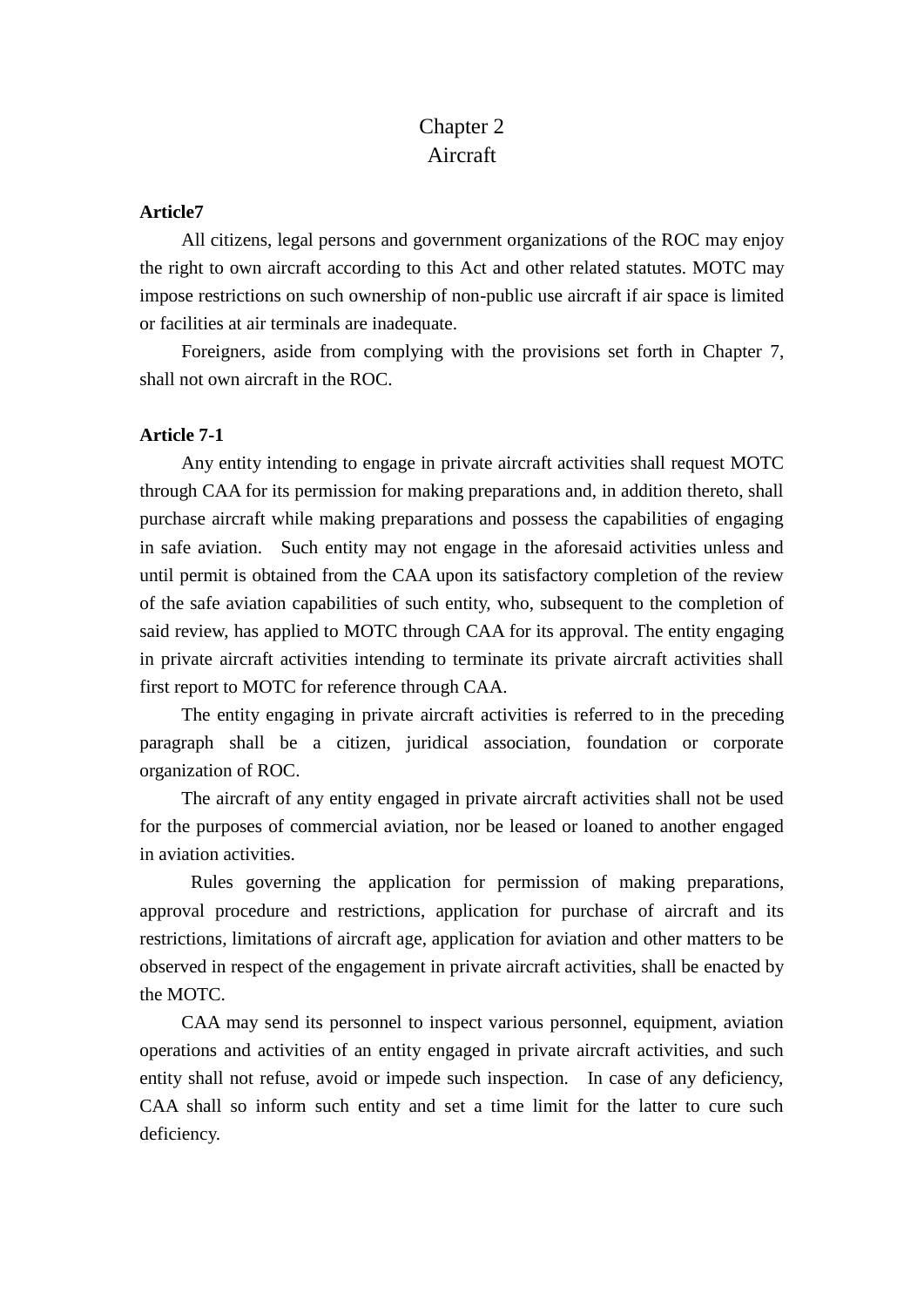## **Article 8**

The owner or operator of an aircraft shall apply to CAA for aircraft registration. A certificate of registration shall be issued if the application meets all appropriate requirements. No ROC-registered aircraft shall be registered in a foreign country without first canceling its Chinese registration.

Aircraft that have been registered in a foreign country shall not be allowed to apply for registration in the ROC until its registration has been cancelled.

## **Article 9**

Design and manufacture of aviation products, appliances and parts shall apply to CAA for approval. Relevant certificates will be issued in case that CAA's certification thereof is completed with satisfactory outcome. No person may manufacture, sell or use aviation products, appliances and parts unless that the said certificates have been issued by CAA in advance.

No person may sell or use aviation products, appliances and parts that imported for civil aviation use unless that they have been certificated or validated by CAA in advance.

The owner or operator of the B-registered aircraft shall apply to CAA for airworthiness inspection. Upon satisfactory outcome of the inspection, an airworthiness certificate will be issued.

The regulations governing the certification for the design and manufacture of aviation products, related appliances and parts, as prescribed in the previous three paragraphs, that address applications, classification and limitations, validation, issuance of certificates, modification, cancellation and renewal of airworthiness certificates, airworthiness approval tags, fee requirements for certificate issuance, and all other matters of compliance is when required, should be enacted by the MOTC.

## **Article 9-1**

The owner or operator shall maintain the certificated or validated aviation products, appliances in an airworthiness condition.

The regulations governing the certification for the maintenance, airworthiness release, maintenance record, life-limited parts control, maintenance control, etc., shall be prescribed by MOTC.

#### **Article 10**

An aircraft may be registered as ROC aircraft under any of the following categories:

1) Owned by ROC citizens.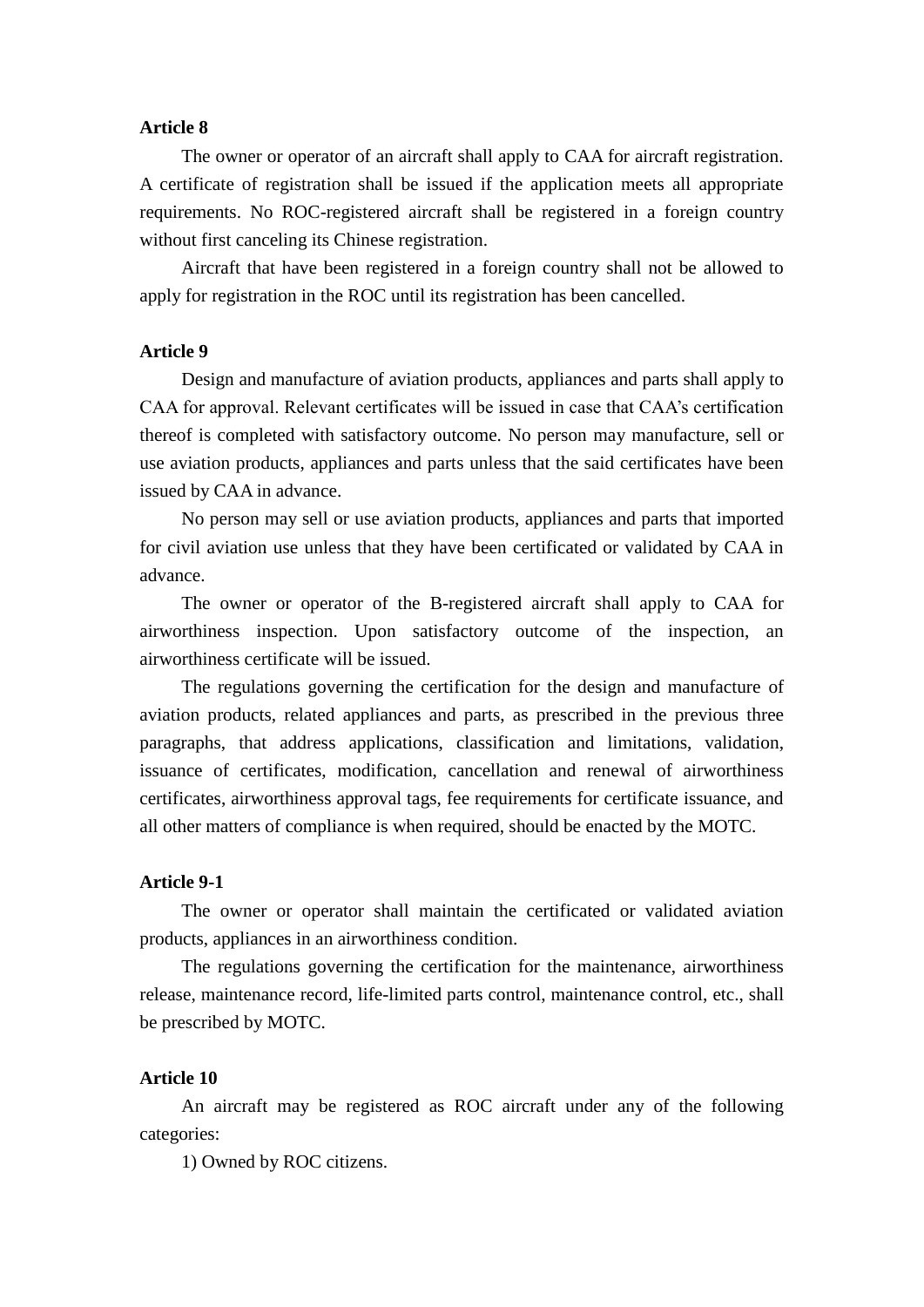- 2) Owned by government organizations of the ROC.
- 3) Owned by the following legal persons who have a principal office in ROC in accordance with ROC Acts:
- (1) Unlimited company completely owned by citizens of the ROC.
- (2) Limited company with over 50 percent of capital owned by citizens or legal persons of the ROC and represented by directors who are citizens of the ROC.
- (3) Company formed by shareholders of both limited and unlimited liabilities, whose unlimited liability shareholders are citizens of the ROC.
- (4) Company limited by shares with over 50 percent of its total shares owned by ROC citizens or legal persons of ROC, whose chairman and over 50 percent of the directors are citizens of the ROC, provided that no single citizen or legal person of a foreign country may hold more than 25 percent of its total shares.

(5) Other legal persons whose representatives are citizens of the ROC.

Except otherwise prescribed in this Act, aircraft other than that of ROC nationality may not apply for registration in this country.

#### **Article 11**

Any non-ROC aircraft purchased from a foreign country on conditional terms by ROC citizens, legal persons or government agencies pending entitlement of ownership, or any such aircraft leased from a foreign country for a period more than 6 months, may be registered as an ROC aircraft if its registration in the foreign country has been duly cancelled, provided the purchaser or lessee is responsible for operating such aircraft and employing the required personnel and equipment.

The purchaser or lessee may apply to the CAA for appropriate registration. However, such registration shall not construe proof of ownership.

Renewal is not required for registrations found to be in compliance with the provisions of this Article prior to the effective date of this Amendment.

#### **Article 12**

After the aircraft has been properly registered, the ROC nationality marks and registration number shall be displayed on a conspicuous part of the aircraft.

#### **Article 13**

The certificate of registration shall become invalid upon any of the following events:

1) Transfer of aircraft ownership.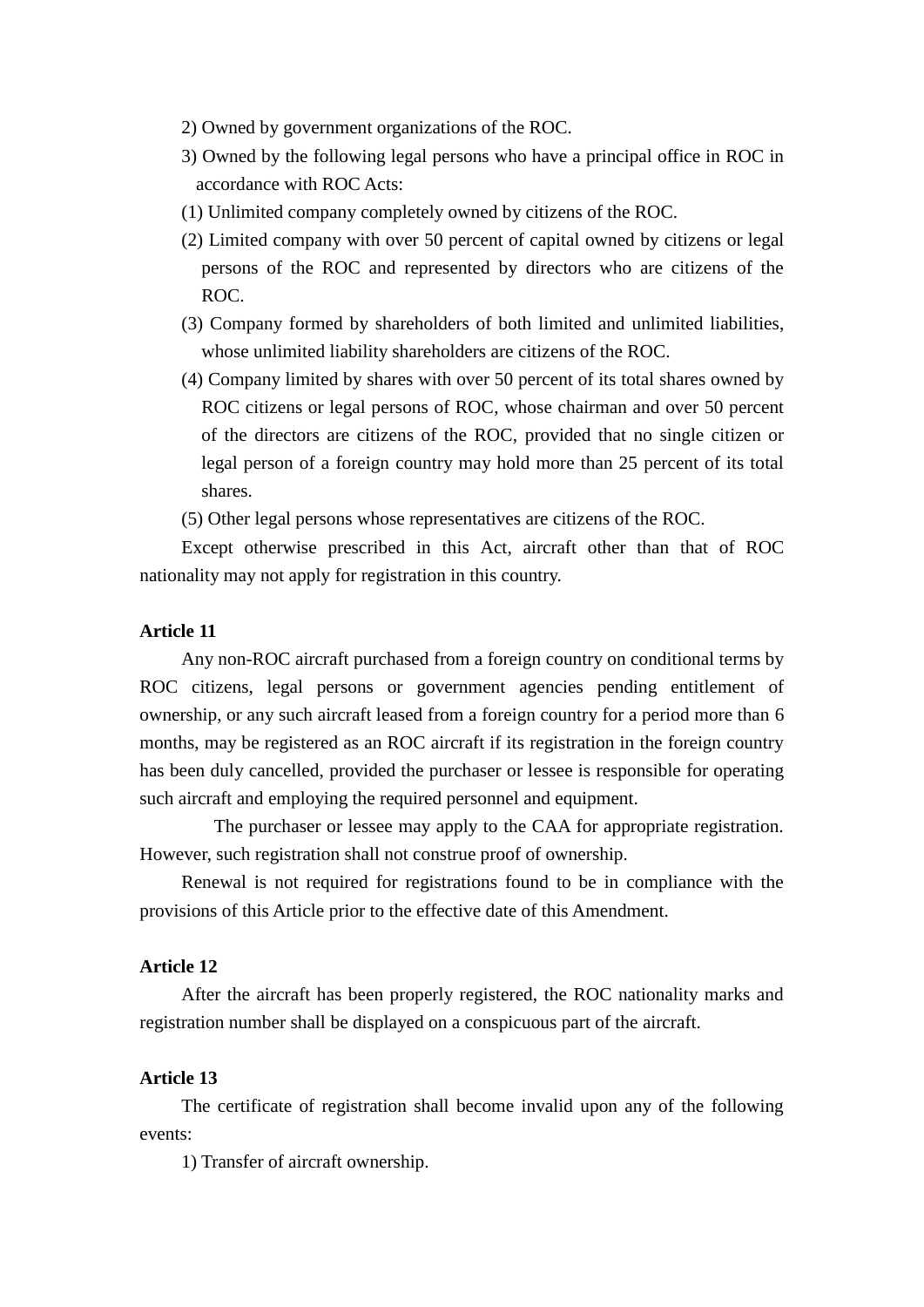2) Aircraft is destroyed or damaged beyond repair.

3) Aircraft is dismantled or abandoned.

4) Forfeiture or loss of aircraft nationality.

### **Article 14**

The certificate of airworthiness shall become invalid upon any of the following events:

1)Expiration of the certificate.

2)Invalidation or revocation of the certificate of registration.

3)Aircraft did not meet the airworthiness condition.

The certificate of airworthiness shall remain valid if the registration number is unchanged when ownership is transferred and is not subject to subparagraph 2 of preceding paragraph.

#### **Article 15**

In case a registration or airworthiness certificate becomes invalid, CAA shall serve a public notice of its cancellation, and the holder of such certificate shall return it to CAA within twenty days from the date of invalidation.

## **Article 16**

In case a registered aircraft is found to be in non-conformity with the provisions of the paragraph II of Article 8, Article 10 or Article 11, the CAA shall cancel the registration and order the certificate of registration be returned.

#### **Article 17**

At anytime a certificate of registration becomes invalid for reasons other than the two preceding articles, the CAA shall immediately revoke the aircraft registration certificate.

#### **Article 18**

Except as specifically provided in this Act, aircraft shall be governed by the provisions of the Civil Code and other appropriate Acts.

## **Article 19**

Aircraft may be an object of mortgage.

The provisions of the Chattel Secured Transactions Act with regard to movable property shall apply to mortgaging an aircraft.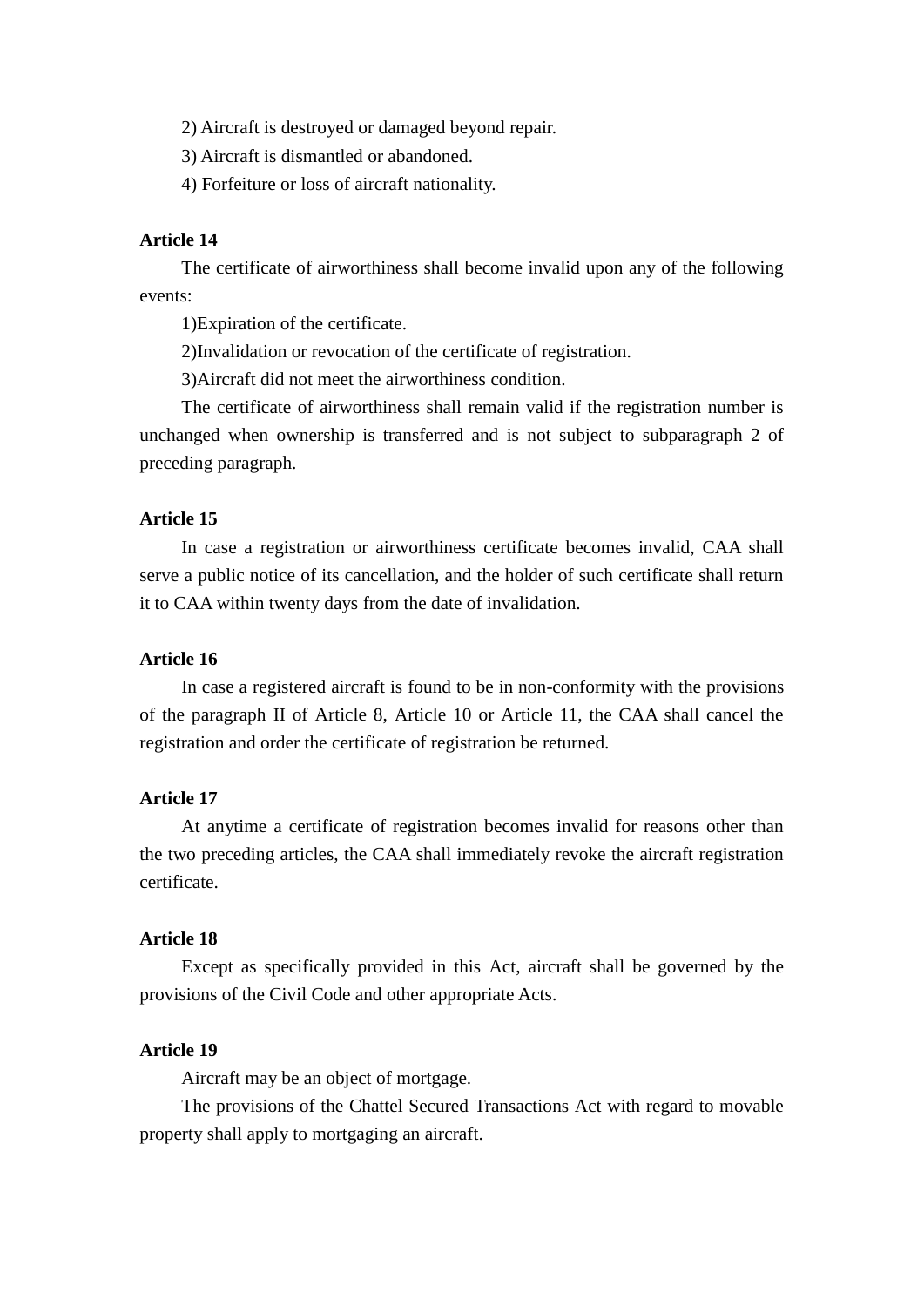## **Article 20**

Unless duly registered, transfer of ownership, creation of mortgage, or lease of an aircraft, shall not be a defense against a third party.

## **Article 20-1**

Rules governing the registration and cancellation of an aircraft nationality and ownership, mortgage and lease thereof, nationality insignia , registration numbering and registration fees shall be fixed by MOTC.

#### **Article 21**

The provisions of Article 11 to Article 14 and Article 16 to Article 19 of the Maritime Act shall apply to aircraft under joint ownership.

#### **Article 22**

Except as otherwise specified in this act or other laws, aircraft shall not be detained, attached or provisionally attached from the time it takes off until completion of its flight.

## **Article 23**

Airworthiness standards for the aviation products, appliances and parts with regard to their design, manufacture, performance, operation limitations, flight and maintenance documentation shall be stipulated by CAA. Nevertheless, the airworthiness standards, which are generally used in international aviation practices and are deemed suitable for domestic use, can be adopted after CAA approval.

CAA may delegate a qualified agency, body or individual to perform the certification of aviation products, appliances and parts. Measures concerning qualifications, terms, obligations and supervision of those so delegated shall be enacted by MOTC.

CAA shall inspect/oversee the manufacturers of aviation products, appliances and parts with regard to their employees, facilities and operations. Those being inspected shall not refuse, avoid or obstruct such inspections. The inspected shall be notified of any deficiency found and given a time limit in which to effect improvement. CAA may suspend partial or entire operations of those who have any of the following violations:

- 1) Conduct manufacturing not in accordance with CAA approved documents.
- 2) Change quality systems without notifying CAA.
- 3) Mark unapproved aviation products and their appliances and parts as CAA approved.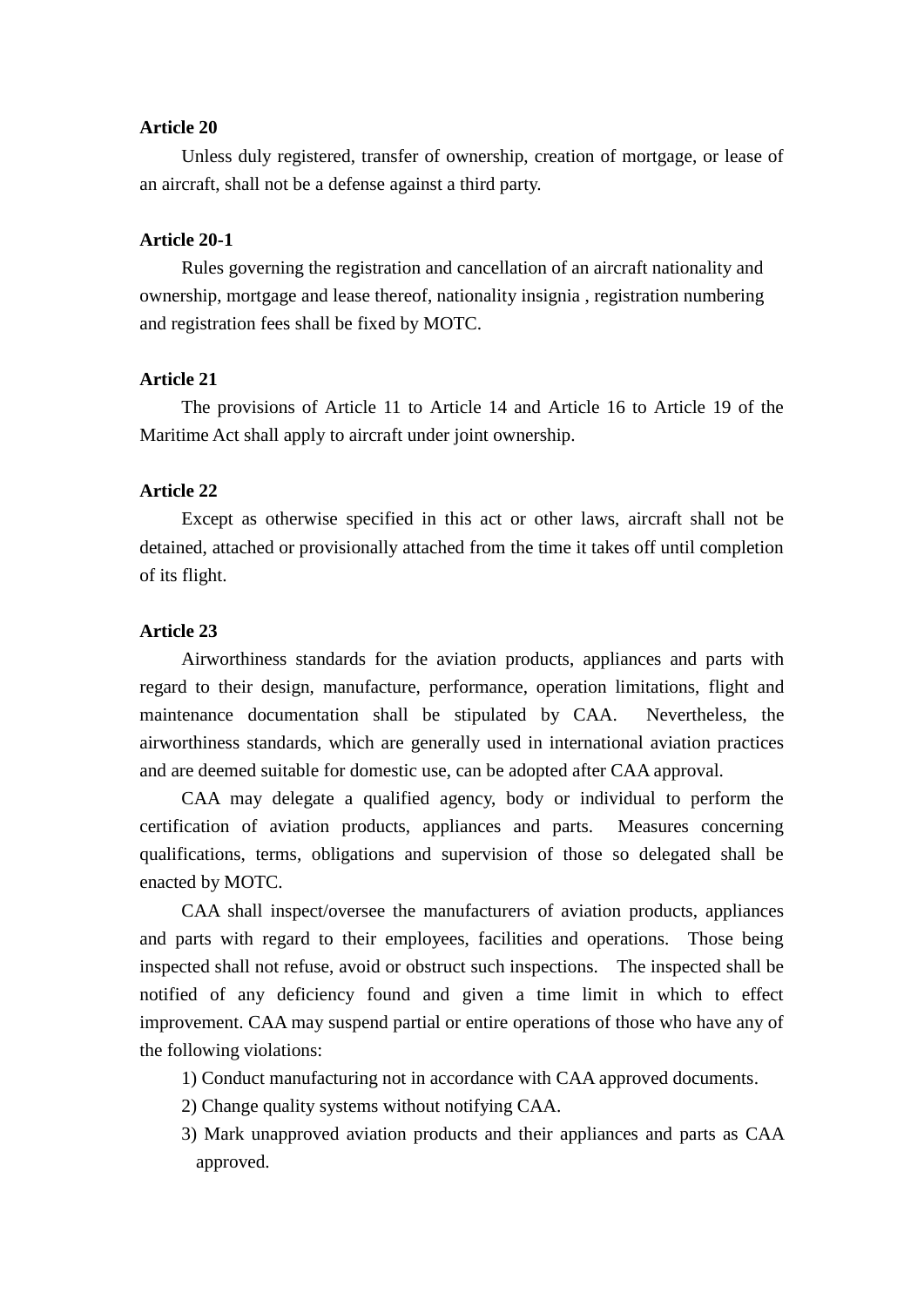#### **Article 23-1**

Upon completion of manufacture of an aircraft, the aircraft manufacturer shall apply to CAA for a provisional registration. An aircraft with provisional registration may only be used in test flight or ferry flight.

Aircraft provisionally registered as per above shall not be subject to the constraints of the terms of owners set forth in Article 10, paragraph 1, subparagraph 3 and shall be exempt from charges for provisional registration.

#### **Article 23-2**

A repair station that performs maintenance on aviation products, appliances and parts shall apply to CAA for certification, a repair station certificate will be issued upon certification.

The rules governing classification of ratings, manuals, maintenance records, airworthiness release, maintenance facilities, equipment, parts and qualification of personnel, the establishment of maintenance and quality assurance systems, application for certification, revision of ratings, issuance, cancellation and renewal, collection of certification fees for the repair station certificate etc., shall be prescribed by MOTC.

CAA shall inspect the repair station with regard to personnel, facilities and operations. The repair station shall not refuse, avoid or obstruct such inspections. In case of any noted deficiencies, the CAA shall inform the repair station and set a time limit to correct the deficiencies.

## Chapter 3 Airman

## **Article 24**

An airman shall be a citizen of the ROC, unless granted a special approval by MOTC.

### **Article 25**

Airmen rated qualified after passing written and practical tests shall be issued a certificate by CAA. Only those in possession of such a certificate can be allowed to work on their respective jobs. The certificate should be carried with the person while performing his or her duties.

The rules governing classification of ratings for the above-mentioned airmen, eligibility for applying for a certificate/rating, items for tests of written and practical,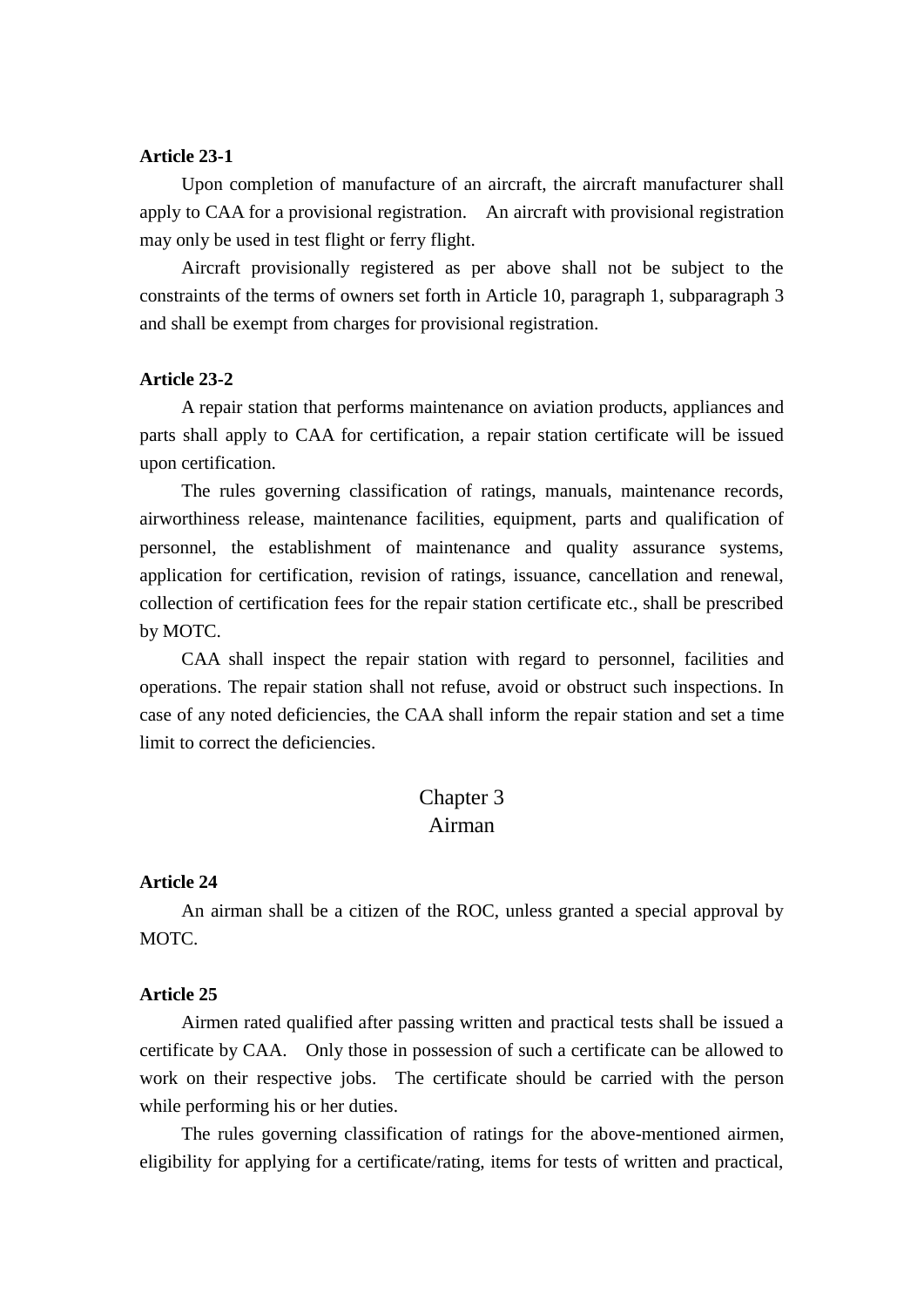reexamination, periodic rechecks, additional ratings, expired ratings, eligibility and procedure for a foreign citizen to apply for ratings, collection of license fees and general privileges of the certificate etc, shall be enacted by MOTC.

The testing of airman may be administered by a CAA delegated agency, body or individual. CAA shall prescribe measures related to qualifications, conditions, obligations and supervision of the agency, body or individual so delegated.

## **Article 26**

CAA shall conduct periodical physical examinations of aircraft pilots, flight engineer and air traffic controller as well as temporary checks. Those meeting the standard will be issued a medical certificate which should be carried with the person in performing his or her duties. Those who fail to pass the physical examination shall be suspended from duty.

CAA shall prescribe measures relating to the preceding airmen's bodily constitution, timing of physical examination, items of physical examination, procedure for requesting a review of those who fail to pass the physical examination and conditions for submitting such a request for review, the length of time required, collection of fees for such physical examination and rating, issuance of medical certificate and the basis on which those who fail to pass physical examination must be suspended from duty.

Airmen's physical examination stated in paragraph one may be handled by a CAA commissioned agency or body. CAA shall provide measures relevant to the qualification, condition obligation and supervision of such an agency or body so commissioned.

#### **Article 27**

With a view to cultivating civil aviation personnel, MOTC may consult with the Ministry of Education (MOE) to establish a civil aviation school, or ask MOE to increase or adjust related departments in existing academic institutions.

Any private civil aviation training institution shall apply to MOTC for approval prior to getting accredited.

MOCT shall establish rules governing the above said airmen's training institutions with regard to classification of training, organization, application for setting up such a school, application for a permit, its cancellation and renewal, procedure for student enrolment, qualification of trainees, curriculum of training, facility and equipment for training, qualification of the faculty, as well as collection of license fees and management of training.

CAA may inspect a civil aviation training institution; to monitor its operations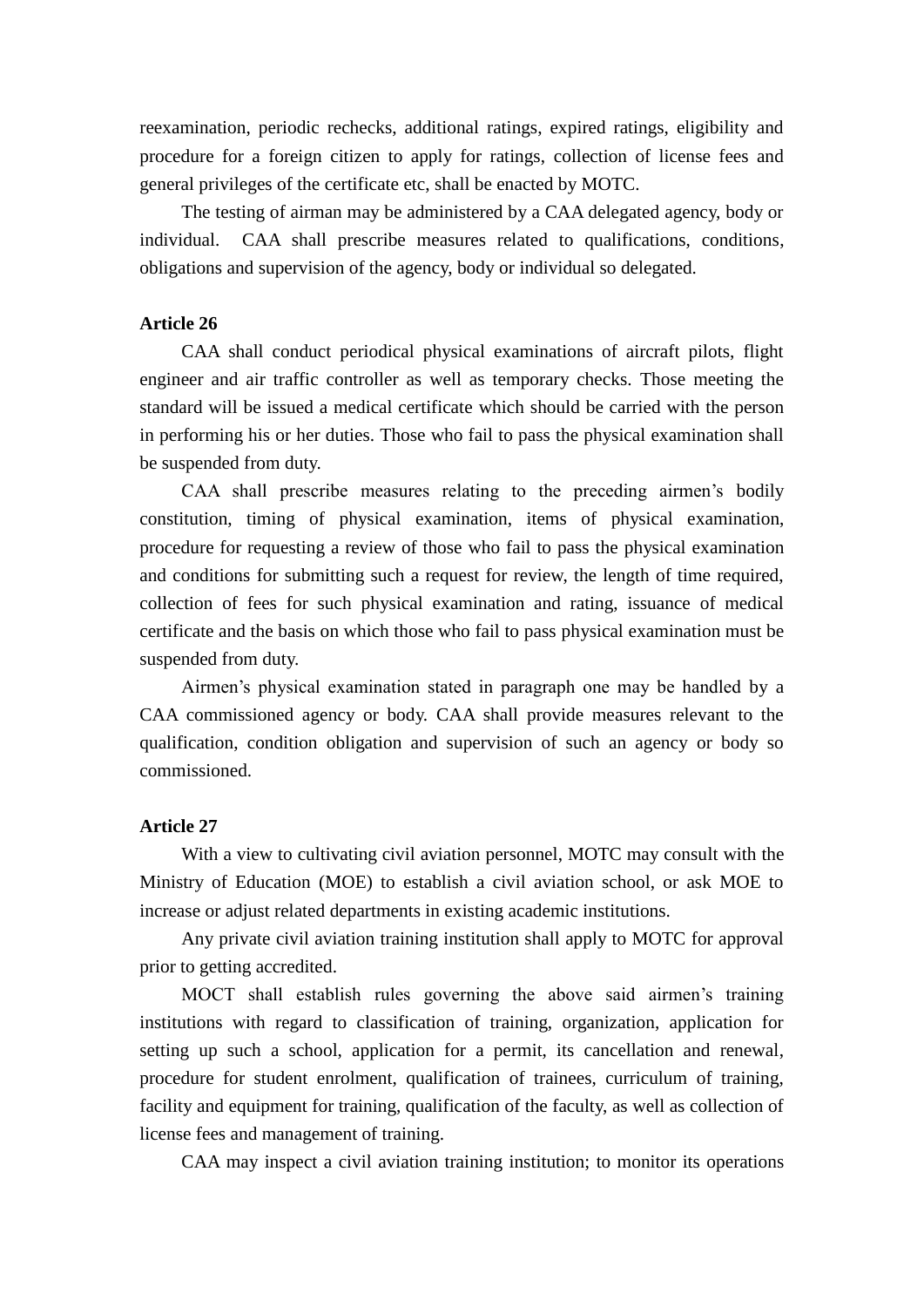including employees, training, and equipment; and to monitor its business. The civil aviation training institution shall not refuse, avoid or impede such inspections, and will be notified of deficiencies if any, and shall improve within a certain period of time when so advised by the CAA.

Before a civil aviation training institution terminates operation, advance notice must be served to MOTC through CAA. Within 30 days from termination, it shall surrender the certificate for cancellation. If the certificate has not been surrendered within the 30-day period, CAA will issue a public notice advising that the certificate has been revoked.

## **Article 27-1**

An aircraft owner, operator or civil aviation training institution that use flight simulation training devices, shall be approved and validated by CAA. Appropriate certificates will be issued upon completion of the certification.

CAA may delegate a qualified agency, body or individual to perform the certification for flight simulation training devices.

The qualification performance standards for flight simulation training devices, classification and procedure of certification, collection of certificate fees, operation management, validate and delegation, etc. described in the preceding paragraph 1 or 2, shall be enacted by MOTC.

# Chapter 4 Airport, Airfield & Navigation Aids

## **Article 28**

CAA shall prepare, construct and operate a state-operated airport terminal with MOTC approval. A municipality under direct Central Government jurisdiction shall start to prepare, construct and operate a municipality operated airport terminal after obtaining approval for its application from MOTC through CAA.

A company limited by shares eligible under Article 10, paragraph 1, subparagraph 3, item 4 shall prepare a private airport terminal after obtaining approval for its application to prepare the airport terminal from MOTC through CAA. After completely the construction of the airport terminal within the approved preparation period, registering with the relevant government organs and obtaining approval for its application to operation from MOTC through CAA, the company shall operate the airport terminal.

MOTC shall prescribe rules governing such matters as the preparation, construction, application, approval, rental, ownership transfer, abolishment,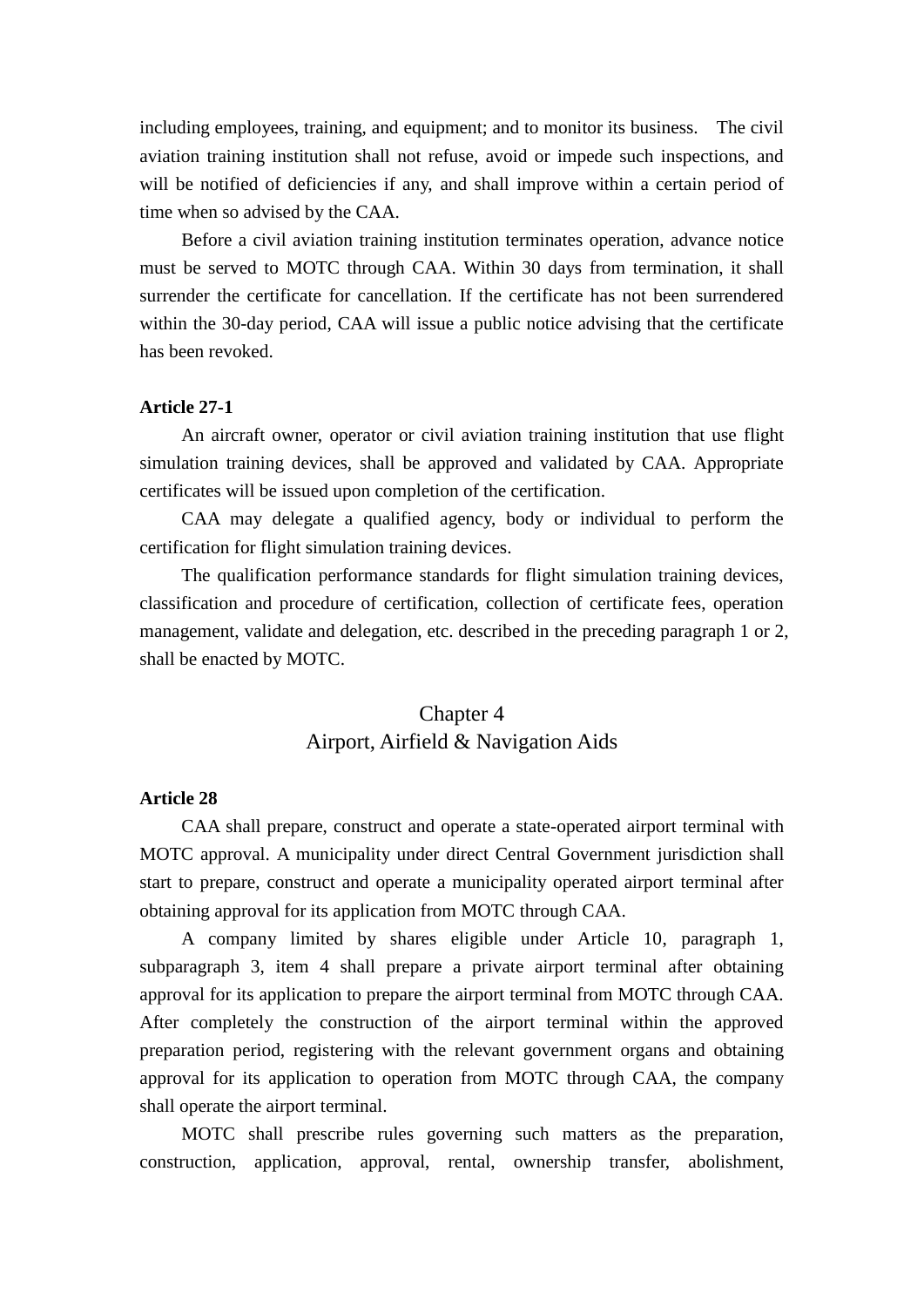cancellation, suspension of operation or dissolution, management and investment, operations supervision and other affairs that should be conform for the preparation, construction, operation of an airport terminal mentioned in the preceding two paragraphs.

## **Article 28-1**

After the construction of an "airport terminal" mentioned in the preceding Article 28th , the airport operator shall apply to CAA for certification including its facilities and operations for the aircraft taking off, landing and movement in the activity area.

The "airport terminal" which has operated before the effective date of the amendment, the 15th June, 2007. The CAA shall inform the airport operator to apply the certification including its facilities and operations for the aircraft taking off, landing and movement in the activity area within a time limit.

About the items, certification, exemption procedure, issuance, suspension, and cancellation of the facilities and operations mentioned in the preceding two paragraphs, and other necessary procedures shall be formulated by MOTC.

CAA shall assign inspectors to inspect the facilities and operations for the aircraft taking off, landing and movement in the activity area in the "airport terminal" and shall supervise and direct its business. The airport operator cannot avoid, obstruct or refuse such inspection. Any deficiency is discovered, CAA shall inform the airport operator to make improvement in a time limit.

#### **Article 29**

An airfield may be established and operated by the central or local governments, by ROC citizens or legal persons specified in Article 10, paragraph 1, subparagraph 3 of this Act after applications filed with CAA and approved by MOTC in consultation with authorities concerned. The same requirements shall apply to the lease, transfer or abolition of airfields.

The operators and managers of an airfield as stated in the preceding paragraph shall be limited to ROC citizens.

#### **Article 29-1**

MOTC shall establish rules governing application for permission to set up a private airfield, conditions for revocation, abolition and cancellation, suspension of operation or closure, flight control, meteorological forecast and weather report, designing and planning, safety service, request for temporary takeoff and landing and business management and other affairs that should be conformed.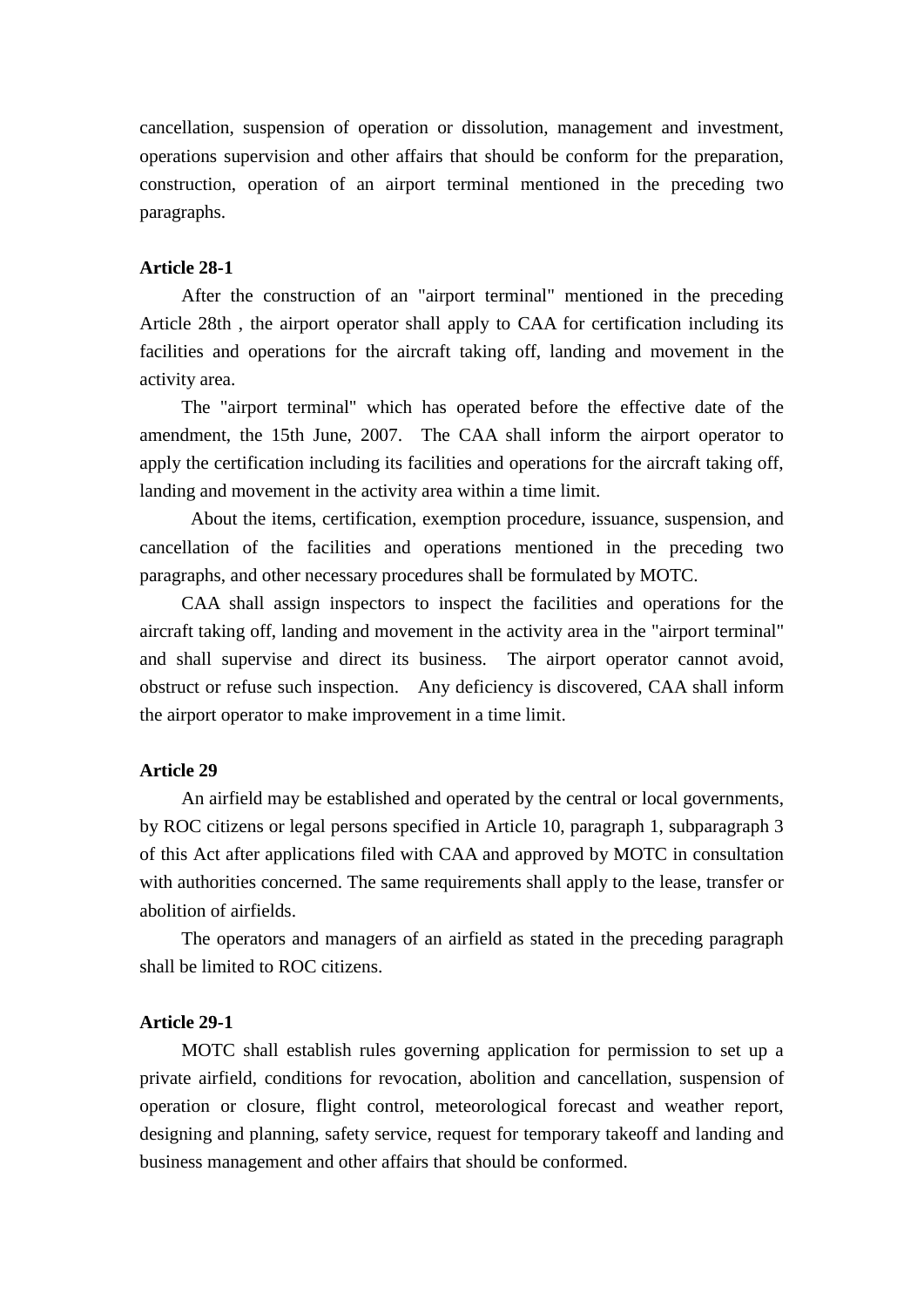#### **Article 30**

No airport and airfield shall be utilized for any other purpose without CAA approval.

MOTC shall consult with the Ministry of National Defense for using a military airport or airfield.

#### **Article 31**

The installation, alteration and abolition of navigation aids within the territory shall become effective only with CAA approval.

Any person who installs such navigation aids shall comply with CAA regulations in managing these facilities.

#### **Article 32**

To bolster flight safety, CAA shall impose prohibition or restriction to a certain extent, on the heights of buildings and other obstructions around an air terminal, airfield or navigation aid installation and on the radiation angle of lighting thereof, and report the proposed move to MOTC which will consult with the Ministry of Internal Affairs (MOIA) and concerned agencies to reach consensus for a decision. It will then be announced by the municipal and county (city) governments. However, such a decision should not overrule any case of existing heights or lighting angles that has been specially approved by the Executive Yuan.

The MOTC in conjunction with MOIA and the Ministry of National Defense (MND) shall provide measures for regulating the heights of structures and radiation angle of lightings thereof, within certain range surrounding an air terminal, airfield and navigation aids, procedure for making public announcement, procedure for screening a proposed prohibition or restriction and for approving a special case.

#### **Article 33**

To deal with violators of prohibition or restriction rulings referred to in the preceding Article, CAA in conjunction with concerned agencies should notify the owner of the obstructive structure to make improvement within a time limit or to relocate. However, in the case of a specially approved structure as referred to in the preceding Article, the owner should be obliged to install obstacle lights and markings.

If such obstructive structures were already in place at the time the prohibition or restriction rulings were promulgated, operator of the airport or the airfield shall pay compensation for the relocation or for installing obstruction lights and marking.

Not according to demolition or relocation in paragraph one, the airport and the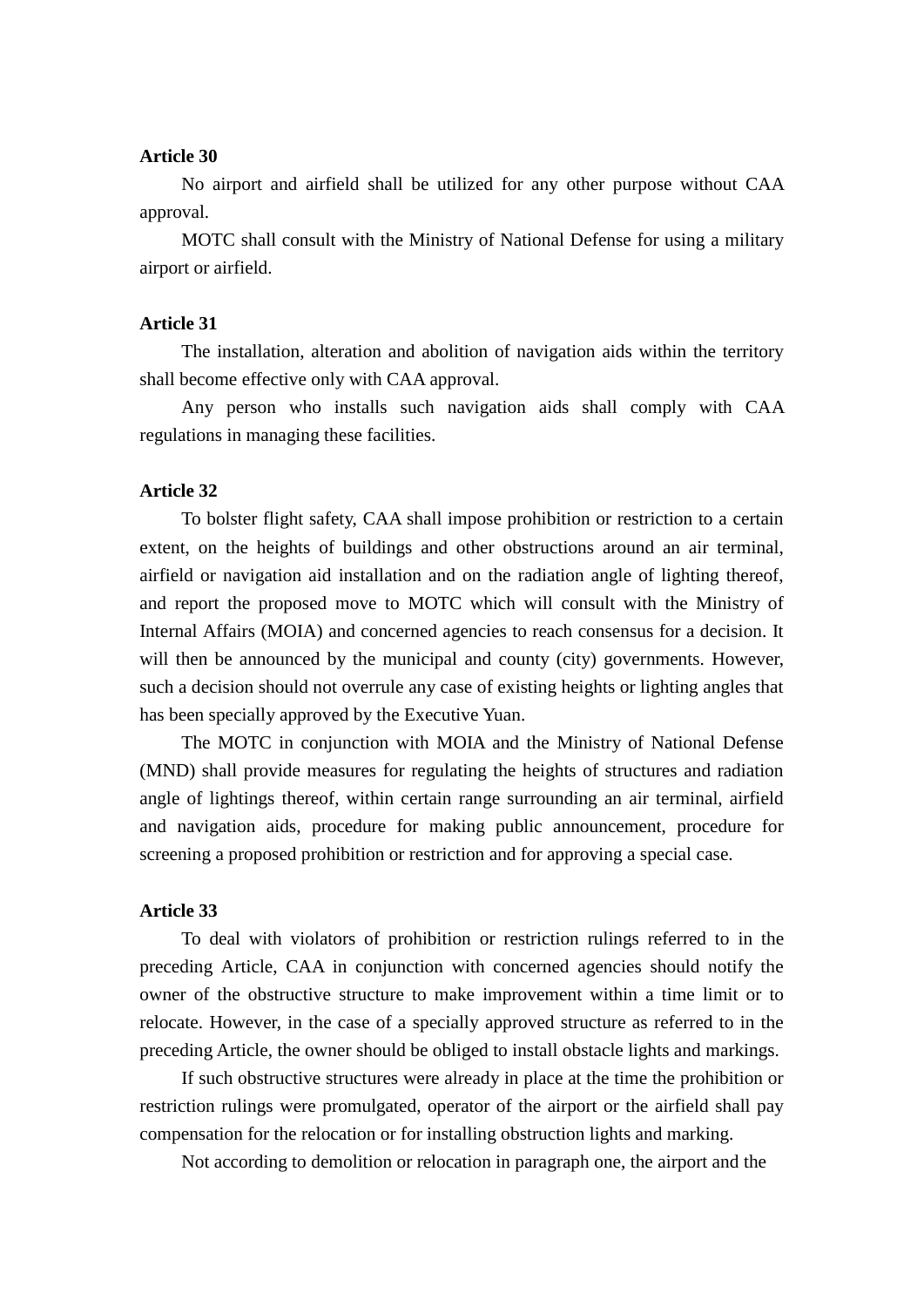Aviation Police Office, Nation Police Agency, Ministry of the Interior (hereinafter referred to as Aviation Police Office) in conjunction with the relevant agencies shall be subject to perform coercive demolishing.

### **Article 33-1**

Owners of buildings or other facilities exceeding a certain height shall have obstacle lights and marks installed, and shall keep such lights and marking in normal working condition. The same shall apply to buildings or facilities not exceeding such height but nonetheless believed to have an impact on aviation safety upon evaluation.

Standards for the certain height installing obstacle lights and marking mentioned in paragraph one shall be prescribed by MOTC in conjunction with the MOI.

### **Article 34**

Any person in possession of animals, pigeons and other birds shall prevent the same from entering an airport, airfield or area of navigation aids. The operator of an airport, airfield or navigation aids may catch and kill those animals, pigeons and other birds that have entered any of these areas which may pose a clear danger to aviation safety. Where there is any potential threat of such entry, appropriate measures may be implemented at a certain distance from the outer boundary of an airport to prevent such entry.

Except as otherwise approved by CAA, the raising of pigeons or releasing of any objects that may be considered hazardous to flight safety is prohibited within a certain distance from the outer boundary of an airport or airfield.

The MOTC, in conjunction with agencies concerned, shall determine and announce the exact distance referred to in the preceding paragraph. The operator of an airport or airfield shall make compensation for any pigeon house already in existence within such certain distance prior to the said announcement if such house is dismantled and moved within the announced time limit. Any pigeon house not dismantled and moved within the time limit or re-built without proper authorization shall be subject to compulsory dismantling by the operator of an airport and the Aviation Police Bureau in conjunction with the local police authorities without any compensation.

The MOTC shall prescribe the rules governing such matters as the application for the aforesaid compensation, on-site inspection, appraisal and grant of compensation.

The operator of an airport and the Aviation Police Bureau, in conjunction with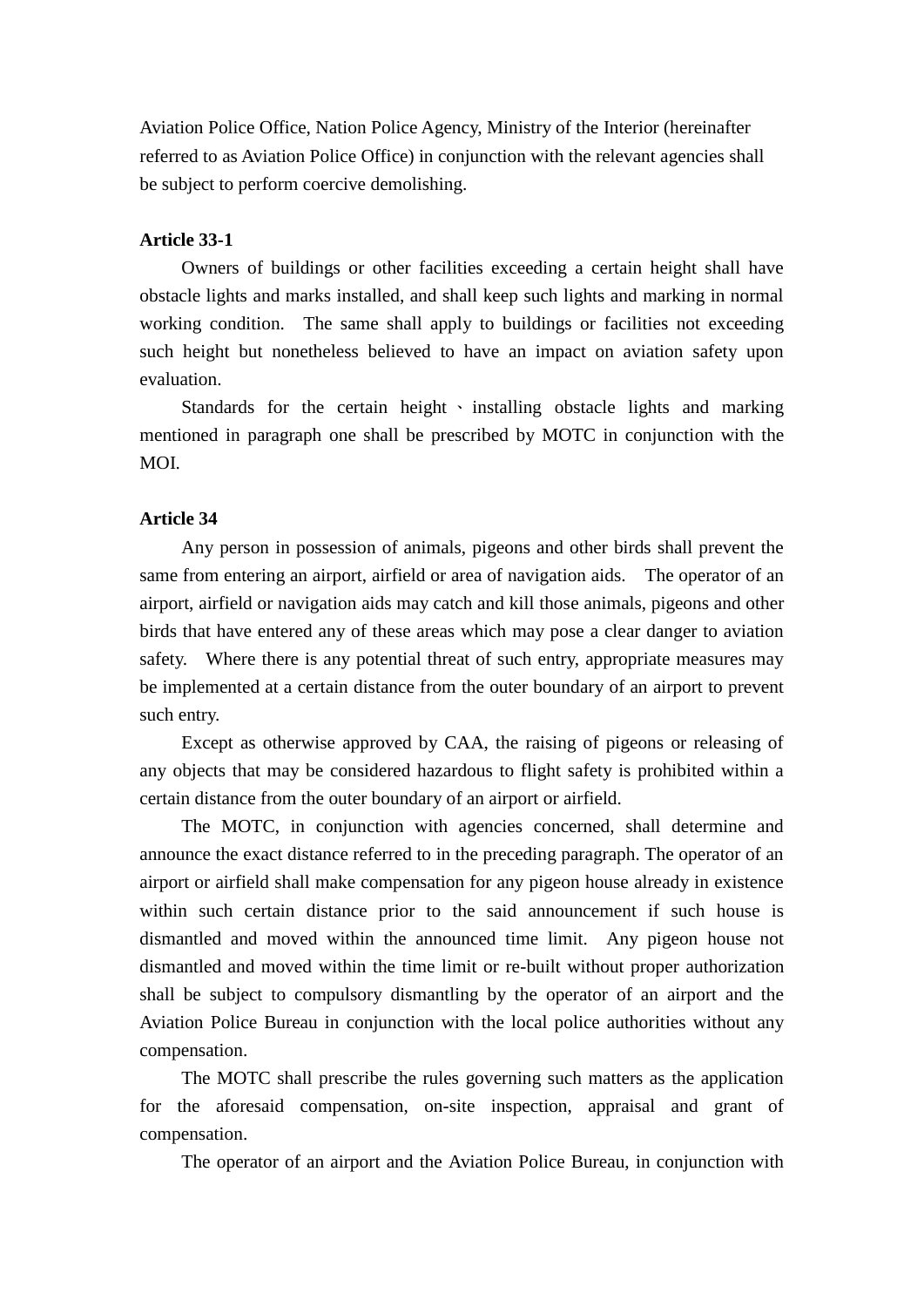the local police authorities, shall clamp down on the releasing of any object that may be considered hazardous to flight safety without any compensate.

#### **Article 35**

In an effort to control the noise problem at a civil airport, the CAA shall collaborate with the Environmental Protection Administration Executive Yuan in the determination of a noise abatement program.

Amongst airports referred to in the preceding paragraph, the noise abatement task of a state-operated airport shall be conducted by the CAA. The CAA may entrust the municipality or local county (city) government to conduct the task. For a non state-operated airport, the noise abatement task shall be conducted by its operator.

### **Article 36**

The land needed for public airports, airfields and navigation aids may be requisitioned by the government in accordance with the laws.

## **Article 37**

User, service or noise charges shall be paid for the use of airports, airfields, navigation aids and related facilities. The charge structures for using a state-operated airport, navigation aids and related facilities will be affixed by the MOTC. The charge structures for a non-state operated airport or airfield shall be formulated by its operator and then submitted to the MOTC through the CAA for approval. The same procedure shall apply in case of any modification thereof.

For maintaining the sustainable development and protecting the passengers' rights and interests of domestic air routes, CAA may, with MOTC approval, exempt, reduce or stop the airport charges of domestic flights operated at the state-operate airports.

The noise charges referred to in the preceding paragraph could be delivered by cash. And it may be used for the residents who live near the airports.

Among various charges stipulated in paragraph one, 8 percent of the total amount of airport landing charges levied annually shall be earmarked as the recompenses to airports in accordance with the ratio each airport collects. These recompenses shall be appropriated to the government of special municipality or county (city) where the airport is located to conduct recompenses work around airports. These recompenses could be delivered by cash.

In paragraph three, the MOTC shall formulate the allocation and use of charges for a state-operated airport. For a non-state operated airport, its operator shall formulate a plan for the allocation and use of such charges and then submit it to the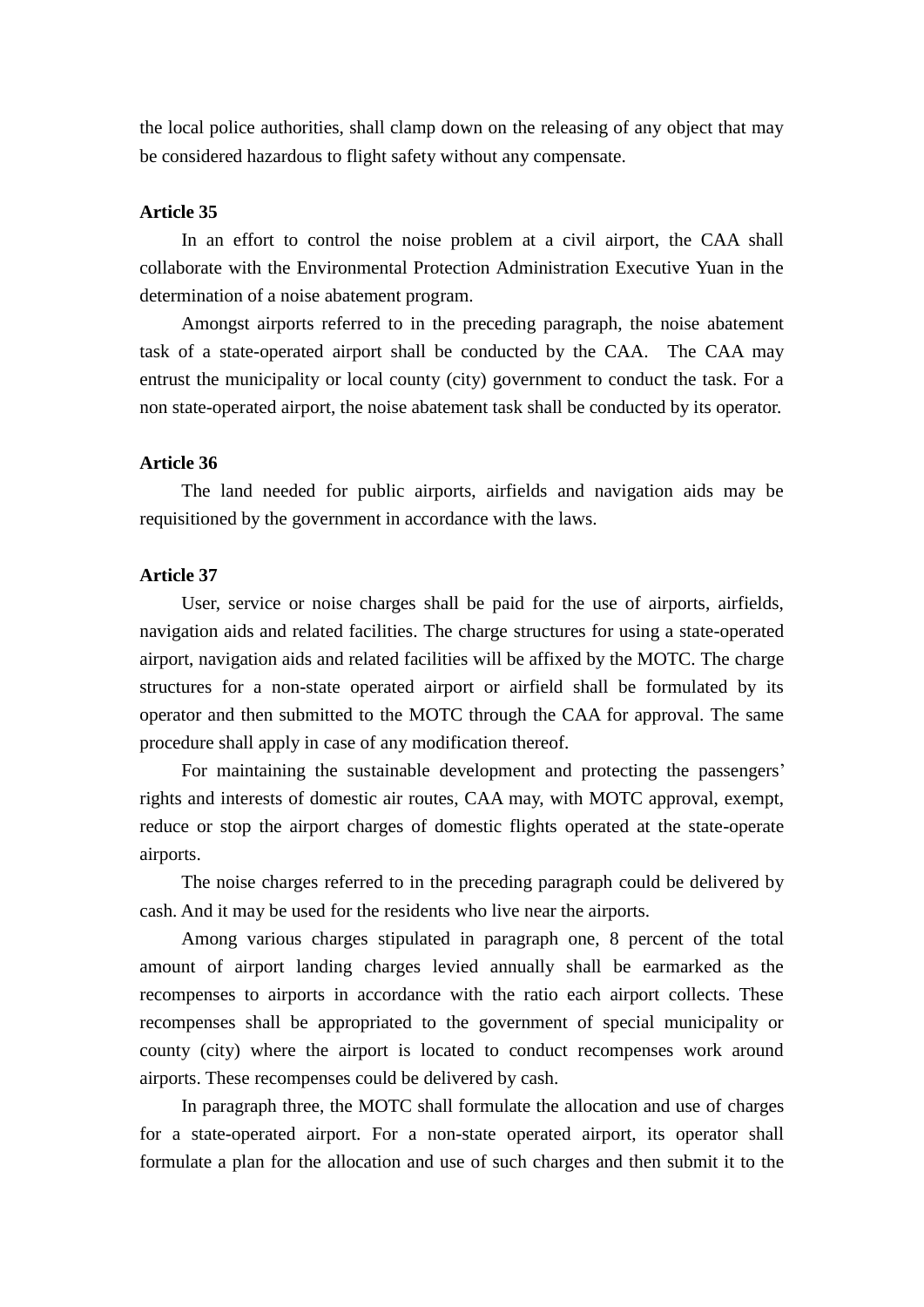MOTC through the CAA for approval.

In paragraph four, the allocation and use of the recompenses around airports shall be formulated by the government of special municipality or the county (city) where the airport is located. The allocation and use of the recompenses of an airfield shall be formulated by its operator and then submitted to the MOTC through the CAA for approval.

# Chapter 5 Flight Safety

## **Article 38**

An aircraft shall carry the following documents during any flight:

1)Aircraft registration certificate;

2)Airworthiness certificate;

3)Flight logbook;

4)Passenger manifest when carrying passengers;

5)Cargo and mail manifest;

6)Aircraft radio station license.

Depends on aircrafts category and characteristic of flight operation, CAA may waive the documents required described in the subparagraph 3 to 6 of preceding paragraph.

The pilot-in-command shall ensure that the documents described in the preceding paragraph 1 or 2 are aboard the aircraft before takeoff.

If the documents described in the preceding paragraph 1 or 2 are not in order or invalid upon the required CAA preflight checks, the flight shall be terminated.

#### **Article 39**

Special flight shall be performed only after an application filed with CAA has been approved.

### **Article 40**

The owner or operator of an aircraft with an airworthiness certificate shall maintain the aircraft in accordance to regulations to insure the aircraft remains airworthy and conduct a preflight inspection before flight. If the aircraft is found not to be airworthy determined by an inspector or the pilot-in-command, the aircraft shall not be allowed to take off.

CAA shall send personnel or delegate another agency or body to inspect the maintenance activities of the owner or operator of the aforesaid aircraft. The owner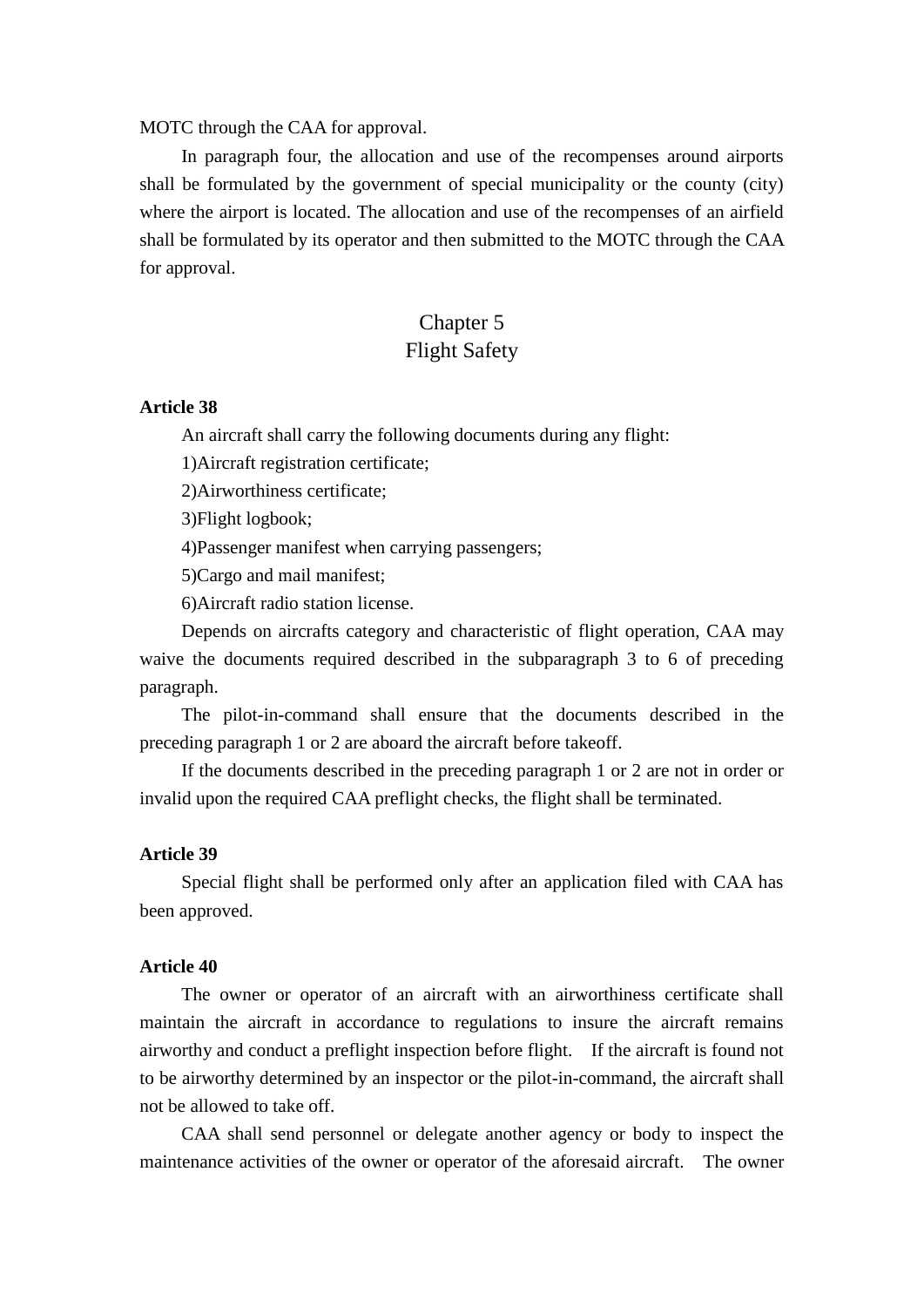or operator of an aircraft may not refuse, evade or impede such inspection. If the maintenance status does not meet airworthiness and safety requirements, the aircraft shall be grounded and its airworthiness certificate be revoked.

Civil Air Transport Enterprise shall submit aircraft ages, flight hours, the latest records of heavy maintenance and allocation of pilots' flight hours to CAA for publication and as a reference to passenger when choosing carriers.

The qualifications, duties and supervision for those delegations as per paragraph two, as well as the procedures to delegate aircraft inspections, shall be formulated by MOTC.

## **Article 41**

In the interest of flight safety, aircraft in flight shall submit to the appropriate requirements of general flight rules, visual flight rules and instrument flight rules. Aircraft shall also follow all instructions issued by the air traffic control unit.

Specific air traffic control procedures described above for general flight rules, visual flight rules, instrument flight rules and other related flight rules shall be prescribed by CAA.

#### **Article 41-1**

The owner or operator of an aircraft shall be responsible for flight safety of the aircraft and shall conduct safe flight operations pursuant to this Act or any regulation issued under this Act.

Rules governing flight operations, preparation for flight, flight hour limitation specification, aircraft performance and operational limitations, aircraft instruments, equipment and documents, aircraft telecommunication, navigation equipment, aircraft maintenance, flight crew operation, qualification of pilots, dispatchers, handbooks, forms/records, cabin crew and security shall be enacted by MOTC. Nevertheless, the flight operations standards, which are generally used in international aviation practice and are deemed suitable for domestic use, can be adopted after CAA approves.

CAA shall send personnel to inspect the operations activity of the owner or operator of the aircraft. The owner or operator of an aircraft may not refuse, evade or impede such inspection and will be notified of deficiencies if any. All deficiencies shall be corrected within a time limit when so advised by the CAA. CAA shall terminate the flight operation for any of the following conditions:

1)An airman who does not possess a valid certificate

- 2)An aircraft pilot whose physical and psychological status is not suitable for flight.
- 3)The flight test operation would cause imminent danger to persons or property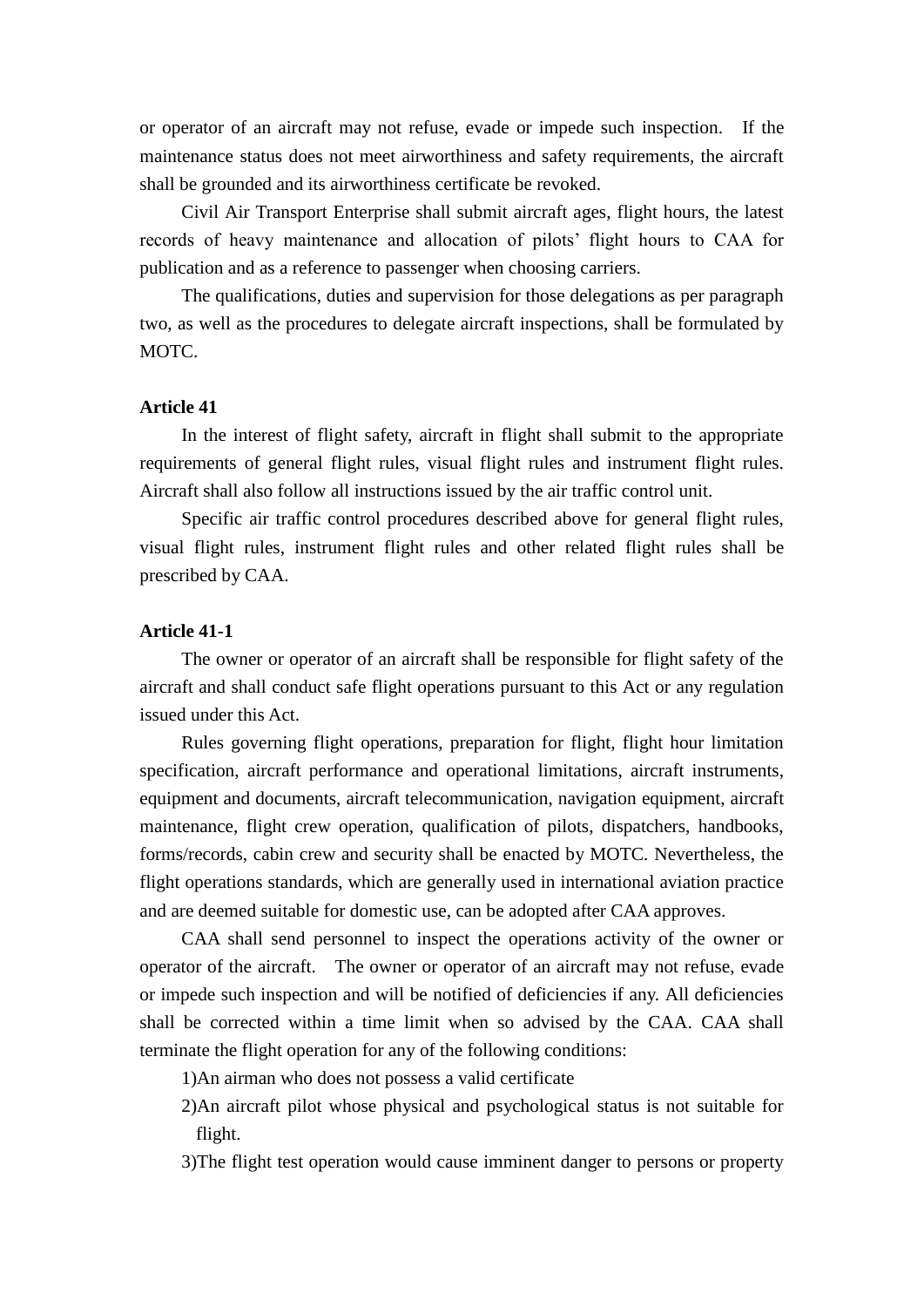on the ground.

#### **Article 41-2**

Rules governing matters of flight safety-related such as publication of bulletins, fire-fighting, search & rescue, taking emergency measures, as well as investigation of non-aircraft accident or major incident, statistics and analysis, shall all be prescribed by CAA.

#### **Article 42**

No aircraft shall be allowed to fly over prohibited areas.

Aircraft flying over restricted or dangerous areas must comply with the applicable provisions of the regulations.

#### **Article 43**

Any dangerous goods shall not be carried or consigned on board an aircraft, except complying with the provisions of paragraph four or the dangerous goods standards used in international practices regulations about the classification, identification, limitation, packing, marking, labeling, declaration and shipper's responsibility approved by CAA.

The civil air transport enterprise, general aviation, air freight forwarder, airport ground handling service, catering service and air cargo entrepot shall not consign, store, load or transport any dangerous goods, except complying with the provisions of paragraph four or the dangerous goods standards used in international practices about the classification, identification, limitation, packing, marking, labeling, declaration, shipper's responsibility, responsibility of the owner or operator of an aircraft, information providing, handling, training program, application procedure and compliance affair, accident or incident report, and other provisions of dangerous goods approved by CAA.

CAA shall publish the name of dangerous goods referred to in the preceding two paragraphs.

The regulations of classification, identification, limitation, packing, marking, labeling, declaration, shipper's responsibility, the responsibility of the owner of operator of an aircraft, information providing, handling, training program, application procedure, compliance affair, accident or incident report, and other provisions shall be enacted by MOTC. The dangerous goods regulations used in international practices, which are adoptable for domestic use can be referred to after CAA approves.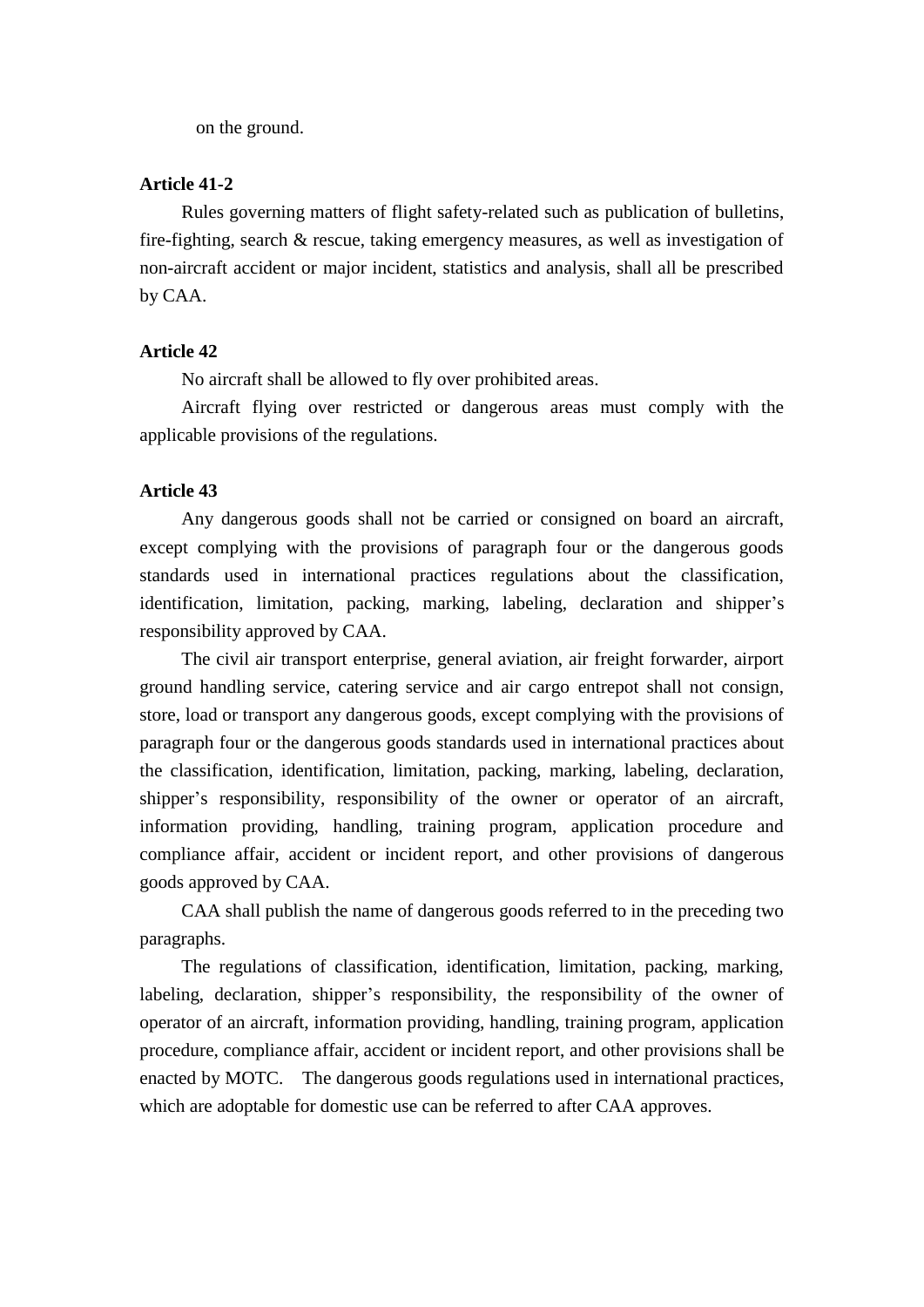## **Article 43-1**

Any gun, cannon, knife referred to in the Act Governing the Control and Prohibition of Gun, Cannon, Ammunition, and Knife, and any other suspicious articles hazardous to flight safety shall not be carried on board an aircraft except the specially authorized firearms according to the demand of the special mission approved by the Aviation Police Office and agreed by the operator.

CAA shall publish the names of suspicious articles hazardous to flight safety referred to in the preceding paragraph.

#### **Article 43-2**

No person shall use any device that may interfere with navigation or telecommunications, unless these devices are approved by CAA, instructed by cabin crew with the consent of pilot in command.

CAA shall announce the types of devices that may cause interference with navigation or telecommunications, as well as the restriction for such use.

## **Article 43-3**

No person shall use projecting spotlight and laser beam from being pointed at the aircraft in flight, unless special flights are approved by CAA or projection of emergency signal.

### **Article 44**

No person shall dropped of object, sprayed, dragged of aircraft and other object or parachuted from an aircraft in flight, however, that such prohibition shall not apply where the act is in furtherance of flight safety or rescue mission, or is approved by CAA.

## **Article 45**

The pilot-in-command of an aircraft is directly responsible for the safe operation of that aircraft and may take any necessary steps to deal with an emergency.

## **Article 46**

An aircraft, its passengers and cargo, shall be available for examination by appropriate authorities in accordance with law prior to and after a flight.

#### **Article 47**

CAA should help mediate in any dispute between the air carrier and passengers during or upon completion of a flight.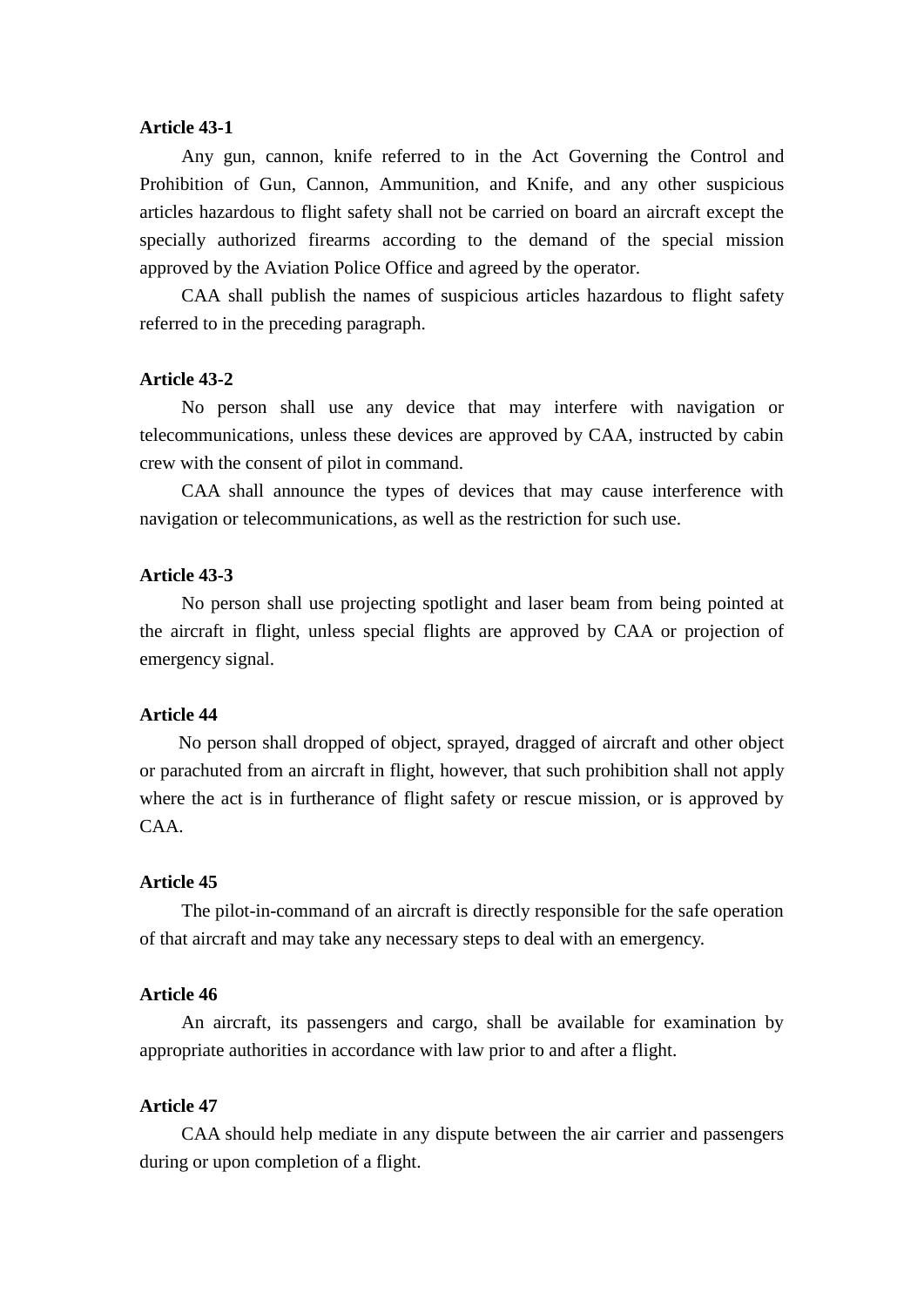If passengers ignore efforts at mediation and refuse to leave aircraft after landing, the air carrier with CAA consent may request assistance of the Air Police Bureau to persuade or force passengers to leave aircraft after landing, the air carrier with CAA consent may request assistance of the Air Police Bureau to persuade or force passengers to leave aircraft.

Measures for mediation stated in paragraph one shall be provided by CAA.

## **Article 47-1**

For purposes of conducting matters relating to national civil aviation security, MOTC shall formulate a national civil aviation security program and submit it to Executive Yuan for approval prior to its implementation.

Aviation Police Office, which is the security authority of each airport, shall formulate each airport security program and submit it to CAA for approval prior to its implementation.

Each publicly and privately owned institution with operations at an airport shall comply with the regulations of the airport security program of the airport where it is operating.

## **Article 47-2**

The civil air transport enterprise and general aviation enterprise shall formulate its own aviation security program and submit it to CAA for approval prior to its implementation.

The foreign civil air transport enterprise shall formulate its own aviation security program and submit it to CAA for acceptance prior to its implementation.

The air cargo entrepot, airport ground handling service, catering service and publicly and privately owned institution with operations at an airport connected with a security restricted area of an airport that has an independently guarded entrance connecting a non- security restricted area, shall formulate its own aviation security program of the airport where it is operating and submit it to Aviation Police Office for approval prior to its implementation.

The air freight forwarder should formulate an aviation security program and submit it to Aviation Police Office for approval to apply for the regulated agent.

Aviation Police Office may dispatch security inspectors to audit, inspect and test the security measures and practices of each publicly and privately owned institution operating at an airport and of the regulated agent. The unit subjected to such security audit, inspection and test shall not avoid, impede, or refuse, and will be notified of deficiencies, if any, and shall redress such deficiencies within a specified time limit.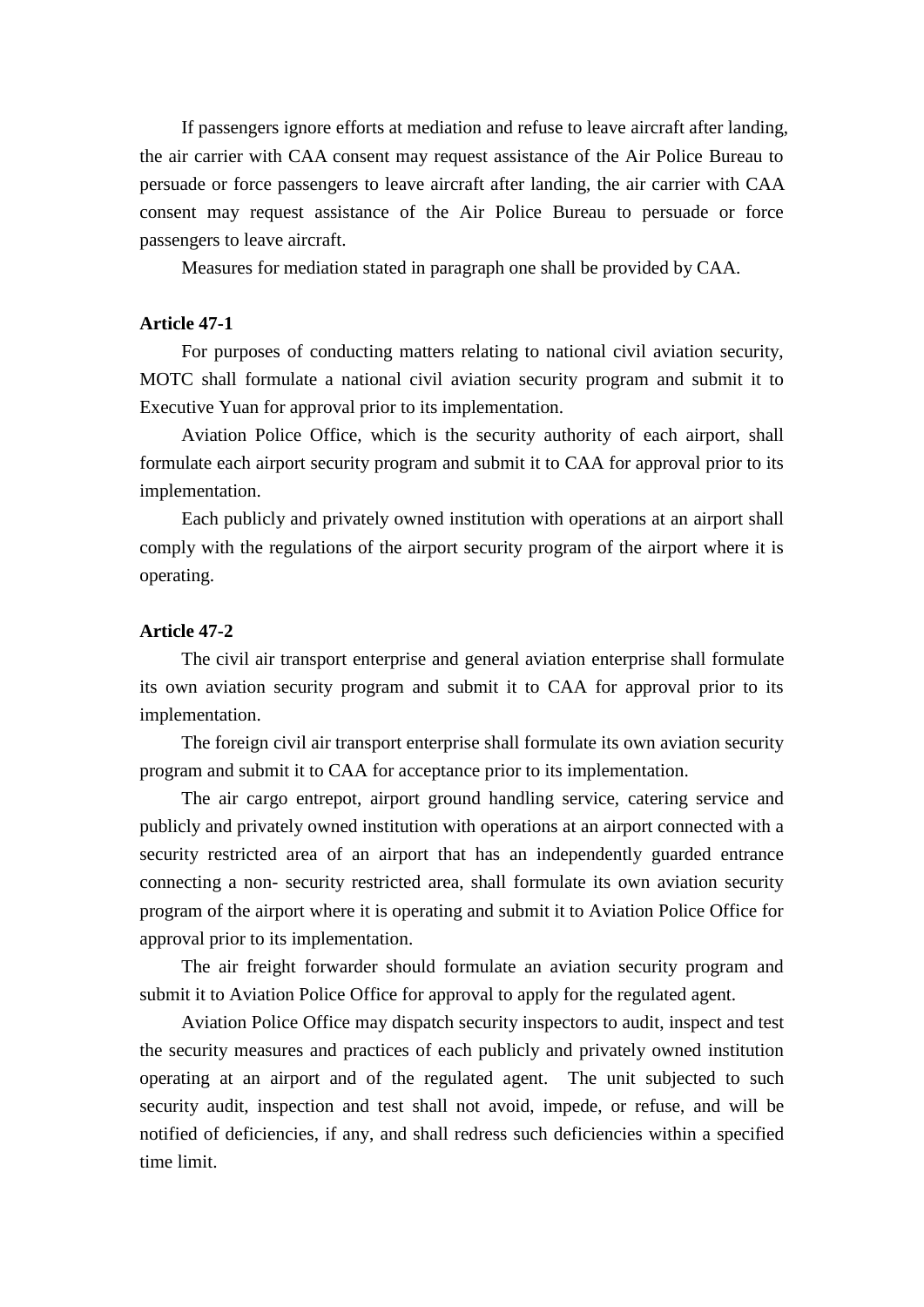While dispatching security inspectors to implement the security audit, inspection and test referred to in the preceding paragraph, Aviation Police Office may request the operator of an airport to jointly conduct.

#### **Article 47-3**

The passenger, baggage, cargo and mail that haven't been screened by Aviation Police Office shall not board nor be loaded onto an aircraft; unless it complies with any of the following:

- 1) No screening is required under the provision of a treaty, agreement or international convention.
- 2) The cargo subject to security control implemented by a regulated agent according to its own approved aviation security program.
- 3) Other exception approved by Aviation Police Office according to applicable regulations.

The owner or operator of an aircraft shall not carry the passenger, baggage, cargo and mail that haven't been screened according to the provision of the paragraph one.

The crew, along with their cabin, hold baggage and articles shall be screened by Aviation Police Office before boarding or loading onto an aircraft; anyone refuses to be screened shall not board nor load onto the aircraft.

The owner or operator of an aircraft shall be responsible for the aviation security of their own aircraft.

The provisions of preceding five paragraphs shall be applicable to the owner or operator of a foreign aircraft.

## **Article 47-4**

The operator of an airport shall designate certain areas of the airport as security restricted area for purposes of maintaining security and operation.

The personnel, vehicles and articles carried or transported by them shall be screened by Aviation Police Office when entering and leaving the security restricted area.

#### **Article 47-5**

Rules governing the formulating, reporting and approving procedures for aviation security program; the security measures as to protect an aircraft on the ground, aircraft security check; passenger, baggage, cargo, catering supplies and catering stores; application procedures of a regulated agent; escorts and personnel under their escort; matters to be followed by armed air marshal and other personnel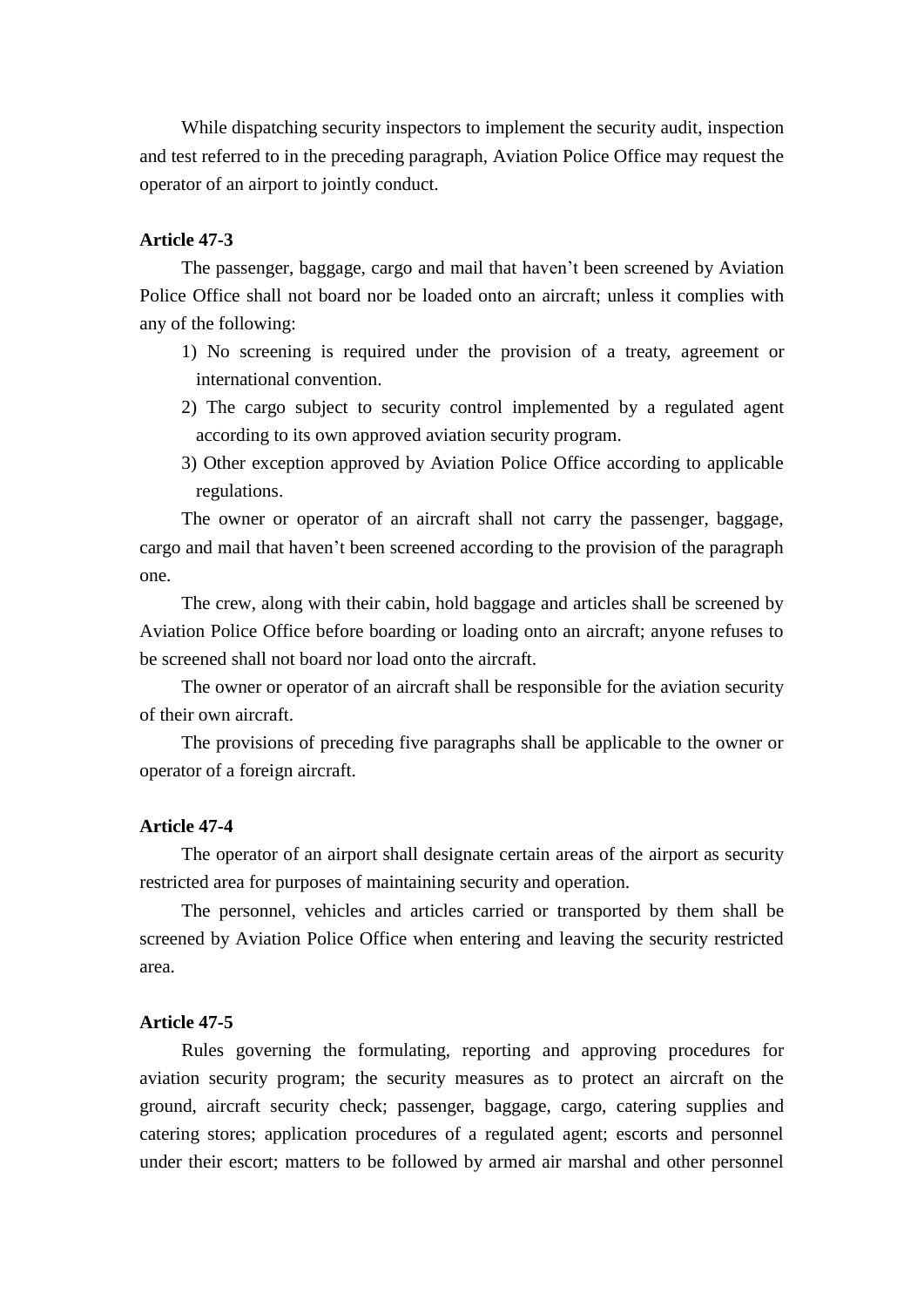carrying weapons on board as approved by Aviation Police Office; qualifications of the security control personnel; contingency response measures relating to aviation security incidents; formulating, reporting and approving procedures for aviation security quality control programs; formulating, reporting and approving procedures for security training programs; non-disclosure of security information; security management of the owner or operator of an foreign aircraft and other matters to be followed about the aviation security shall be enacted by MOTC.

## Chapter 6 Management of Civil Air Transport Enterprise

## Section 1

#### Civil Air Transport Enterprise

## **Article 48**

Any person desiring to establish a civil air transport enterprise shall request MOTC through the CAA for permission to establish its business. Within a specified preparatory period the applicant shall, according to law, complete registration with appropriate authorities, equip itself with aircraft, enable itself to engage in safe operation according to applicable laws and pass the review of operational standards conducted by CAA, execute agreements for conditional or unconditional purchase of aircraft, and submit to MOTC through CAA for approval. If an applicant's business scope includes international transport, the applicant shall register with the Customs Office to acquire appropriate certification. The civil air transport enterprise may begin its operation only after receiving permit and Air Operator Certificate from CAA.

The permit and Air Operator Certificate shall become invalid if the enterprise fails to start operations within 24 months from the date the permit and Air Operator Certificate was issued, or it has suspended operations over 6 months after starting its business. In this case, CAA shall report to MOTC to have the permit and Air Operator Certificate revoked and notify agencies concerned to cancel its registration, unless an extension justified by special circumstances is applied for and approved through due process.

Civil air transport enterprise shall, prior to the suspension or termination of its operation, submit the business suspension or termination plan to MOTC through CAA for approval pursuant to Article 63-1, and shall not suspend or terminate its business earlier than 60 days after the approval date.

Within 30 days from termination, a civil air transport enterprise should surrender the issued permit and Air Operator Certificate for cancellation. If it has not been surrendered within the 30-day period, CAA will issue a public notice advising that the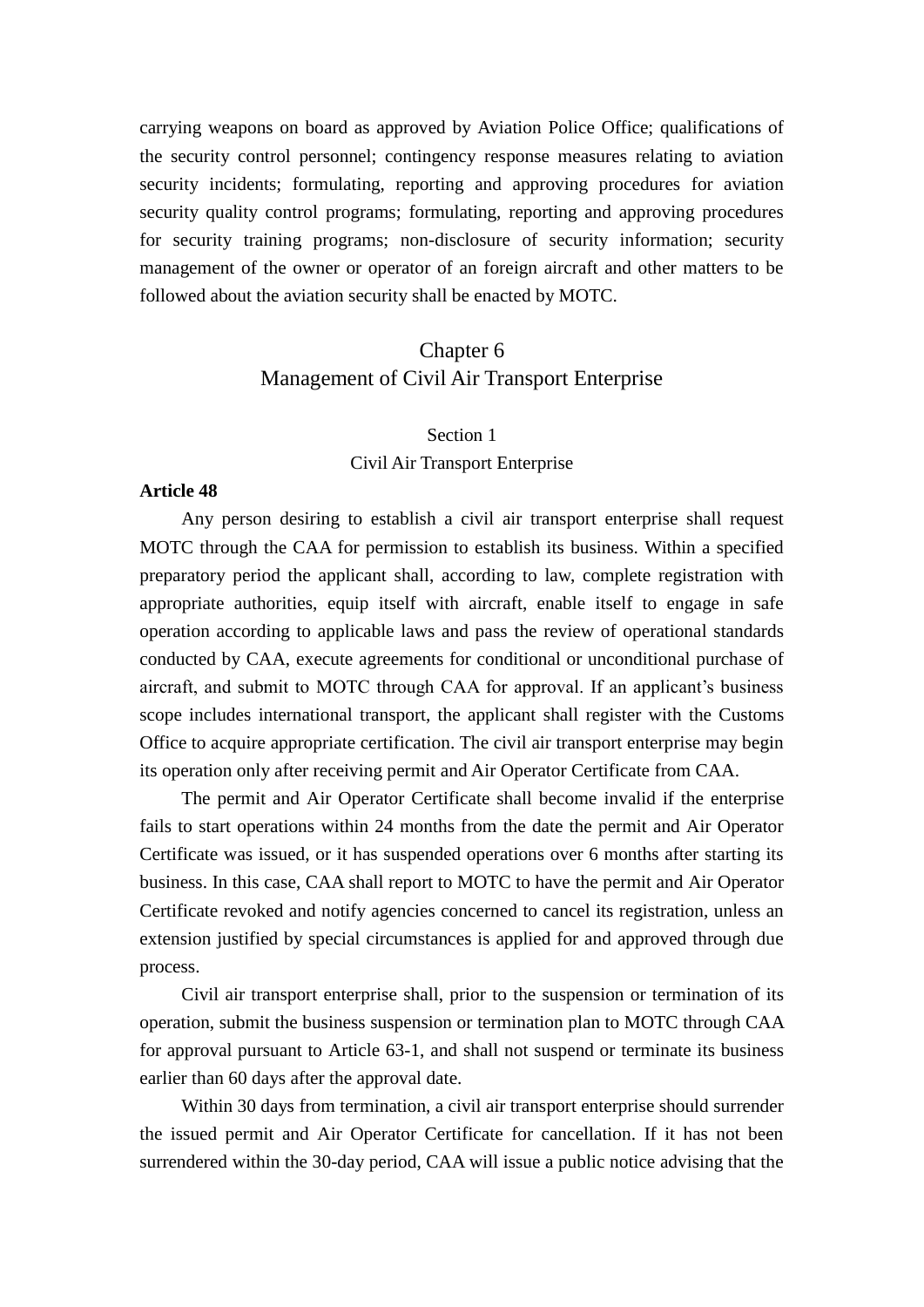permit and Air Operator Certificate has been revoked.

The extension stated in paragraph two shall not exceed a period of six months, and it can only be granted once.

#### **Article 49**

A civil air transport enterprise shall be formed as a corporate organization adhering to the following rules:

- 1) Unlimited company with the entire body of its shareholders being citizens of the ROC.
- 2) Limited company with over 50 percent of capital owned by citizens or legal persons of the ROC and represented by directors who are citizens of the ROC.
- 3) Company formed by shareholders of both limited and unlimited liabilities, whose unlimited liability shareholders are citizens of the ROC.
- 4) Company limited by shares with over 50 percent of its total shares owned by citizens or legal persons of the ROC, whose chairman and over 50 percent of the directors are citizens of the ROC; provided that no single citizen or legal person of a foreign country may hold more than 25 percent of its total shares.

For a company limited by shares, all the shares issued should be registered by name.

## **Article 49-1**

Civil air transport enterprise with its paid-in capital of NT\$ 2 billion or above shall have independent directors undertaking public welfare, and the number of such independent director shall be at least one.

The appointment of independent directors with public welfare shall be submitted to MOTC for record. MOTC may request the civil air transport enterprise to replace its independent director if necessary. Rules governing the qualification, requirement, duties and other relevant matters of such independent directors shall all be enacted by MOTC.

### **Article 50**

A civil air transport enterprise should have secured international air traffic rights with relevant slots and in possession of an air route certificate, before it can engage in international scheduled air transport service on assigned air routes. CAA shall establish an international airport slot coordination committee or commission a neutral entity to conduct the allocation of slots. CAA shall prescribe measures relative to the qualification, condition, obligation and supervision of the entity so commissioned.

Similarly, civil air transport enterprise should have acquired aircraft takeoff &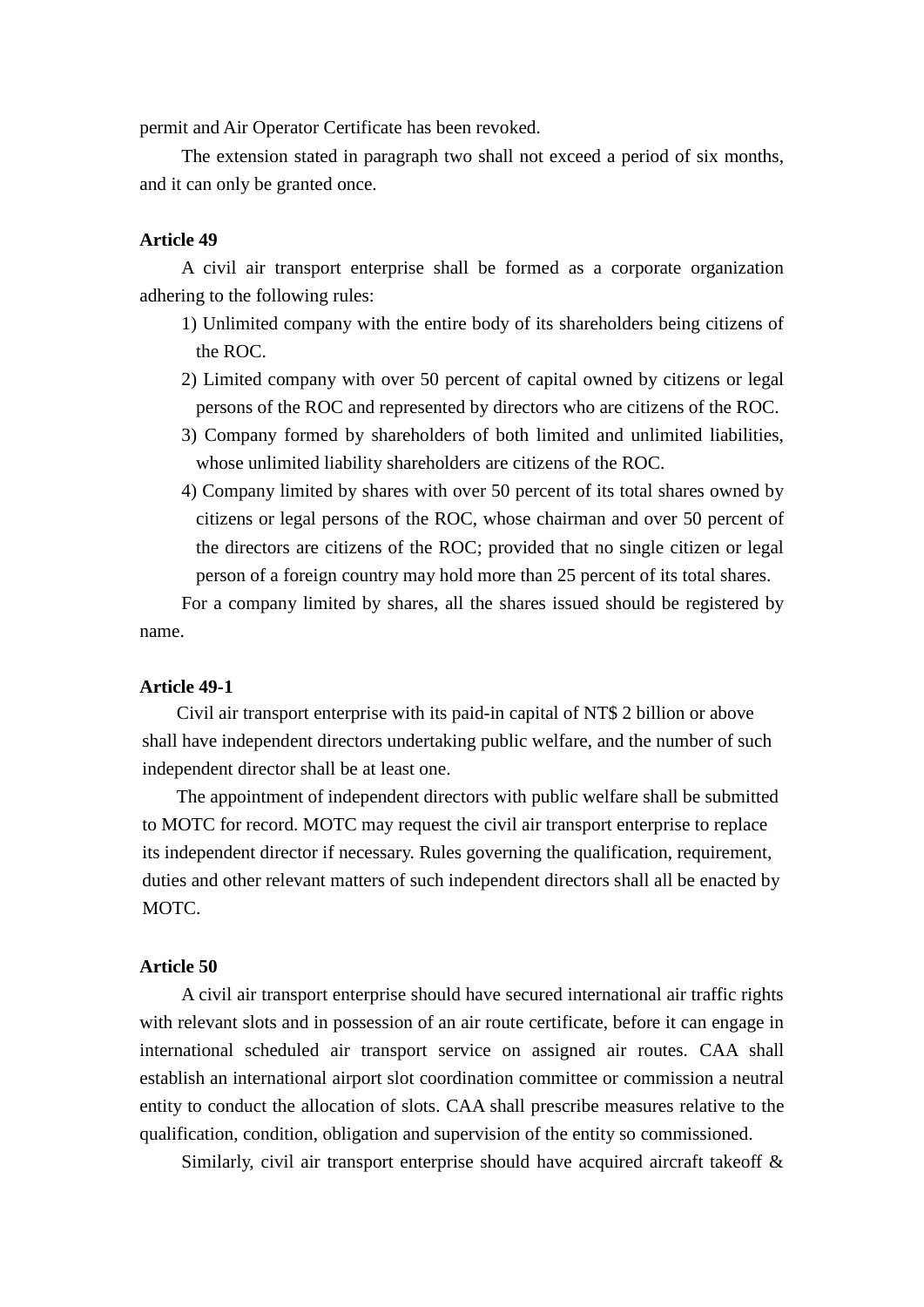landing allotment for domestic airports or slots and in possession of an air route certificate, prior to commencing domestic scheduled air transport service on designated air routes.

The points of departure, intermediate points and destinations along the designated air routes related to in the foregoing two paragraphs, nature of service and validation date are all specified in the air route certificate.

Guidelines for the screening of international air traffic rights allocation stated in paragraph one shall be formulated by MOTC.

CAA shall prescribe measures for regulating aircraft takeoff & landing allotment for domestic airports and time zone.

## **Article 51**

A civil air transport enterprise permit, Air Operator Certificate or air route certificate is not transferable, and the permit, Air Operator Certificate or certificate holder must not consider him- or herself as enjoying exclusive rights to operate the various services as prescribed in the permit or certificate thereof.

## **Article 52**

A civil air transport enterprise holding an air route certificate, or any aircraft stopping over in ROC territory shall be required to carry mail in accordance with the provisions of the ROC Postal Act.

## **Article 53**

Freight rates for airmail letters and air postal parcels shall be lower than those for ordinary air cargo.

### **Article 54**

A civil air transport enterprise shall give priority to transport airmail over that of passengers and cargo.

#### **Article 55**

Civil air transport enterprise shall notify MOTC through CAA regarding its tariffs for passengers and cargo on international scheduled air routes. For those tariffs on domestic scheduled air routes, shall notify MOTC through CAA to approve the ceiling and bottom tariffs. The same procedure applies in the event of rate changes.

Rules governing the utilization of tariffs, preferential proposals, application procedures for approval, effective day and any other relevant matters shall all be formulated by MOTC.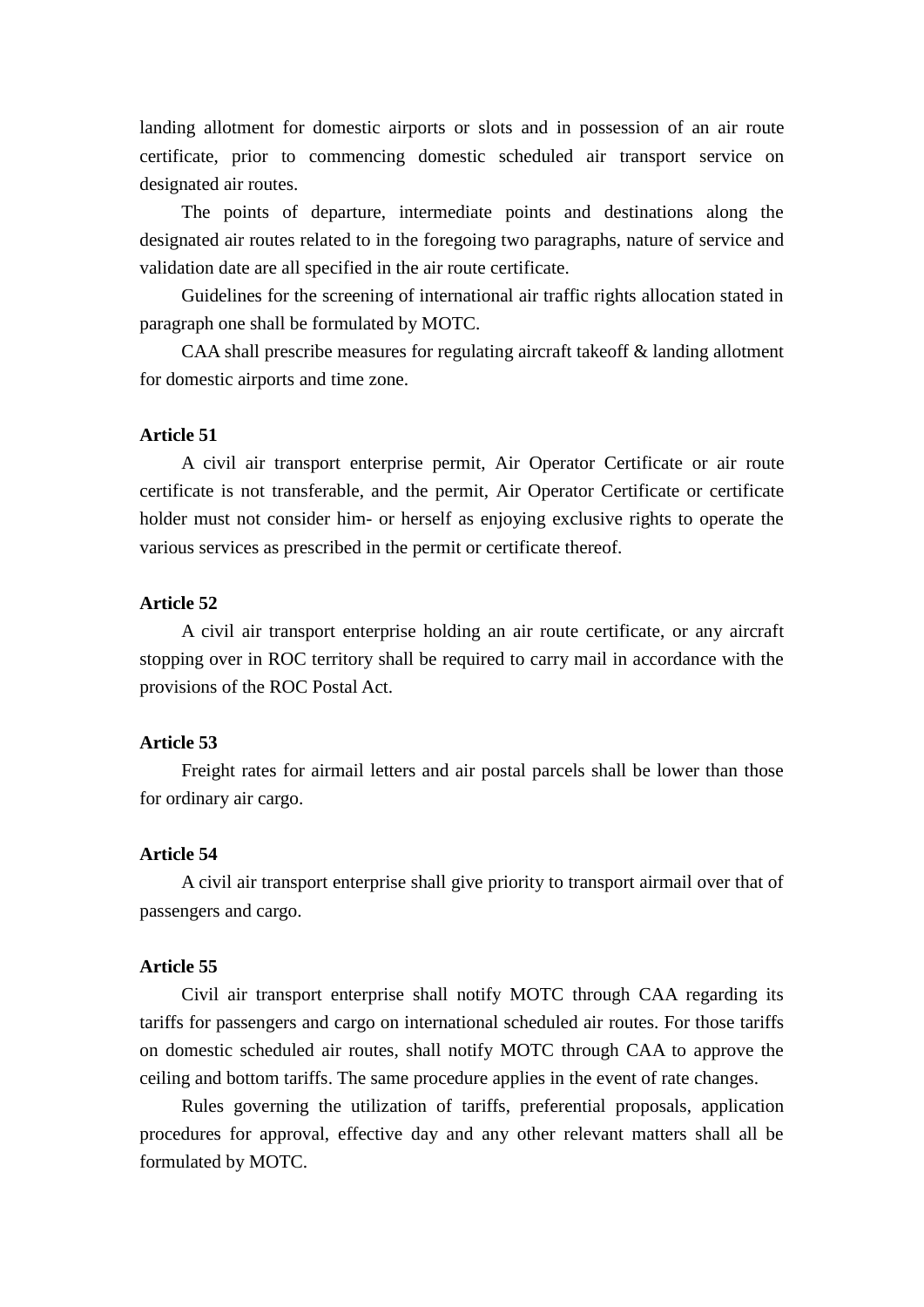As a favorable consideration to residents in remote offshore islands such as Penghu county, Kinmen county, Lienchiang county, Lanyu Township and Lyudao Township both in Taitung county, airfare subsidies shall be offered for travel by air to and from their residence or between offshore islands. Whereby, the airfare subsidies will be classified according to varied airport conditions as follows:

- 1) The subsidies of Magong Airport in Penghu county and Shangyi Airport in Kinmen county shall be 20 percent of airfare.
- 2) The subsidies of Nangan Airport and Beigan Airport in Lienchiang county shall be 30 percent of airfare.
- 3) The subsidies of both [Cimei](http://english.siamdailynews.com/news-topics/chimei) Airport and Wangan Airport in Penghu county , also Lanyu Airport and Lyudao Airport in Taitung county shall be 40 percent of airfare.

Aircrafts in use for the above purpose include fixed wing aeroplanes and helicopters.

Air carriers serving offshore islands with fixed wing aeroplanes and/or helicopters should be rewarded.

Measures of granting airfare subsidies as described in third paragraph and of reward in preceding paragraph shall be drafted by MOTC for ratification by the Executive Yuan (Cabinet).

#### **Article 56**

A civil air transport enterprise shall submit periodical reports to MOTC for record through the CAA, pertaining to the following:

1) Business matters.

- 2) Financial matters.
- 3) Operations matters.
- 4) Maintenance matters.
- 5) Shareholders holding 3% or more of total shares.

Whenever deemed necessary, CAA may inspect the business and financial conditions and other relevant matters of the civil air transport enterprise.

## **Article 57**

CAA may provide personnel to inspect a civil air transport enterprise and monitor its operations including employees and equipment. The civil air transport enterprise shall not refuse, avoid or impede such inspections, and will be notified of deficiencies if any; and shall improve within a certain period of time when so advised by the CAA.

If no improvement has been made within the specified period, or the civil air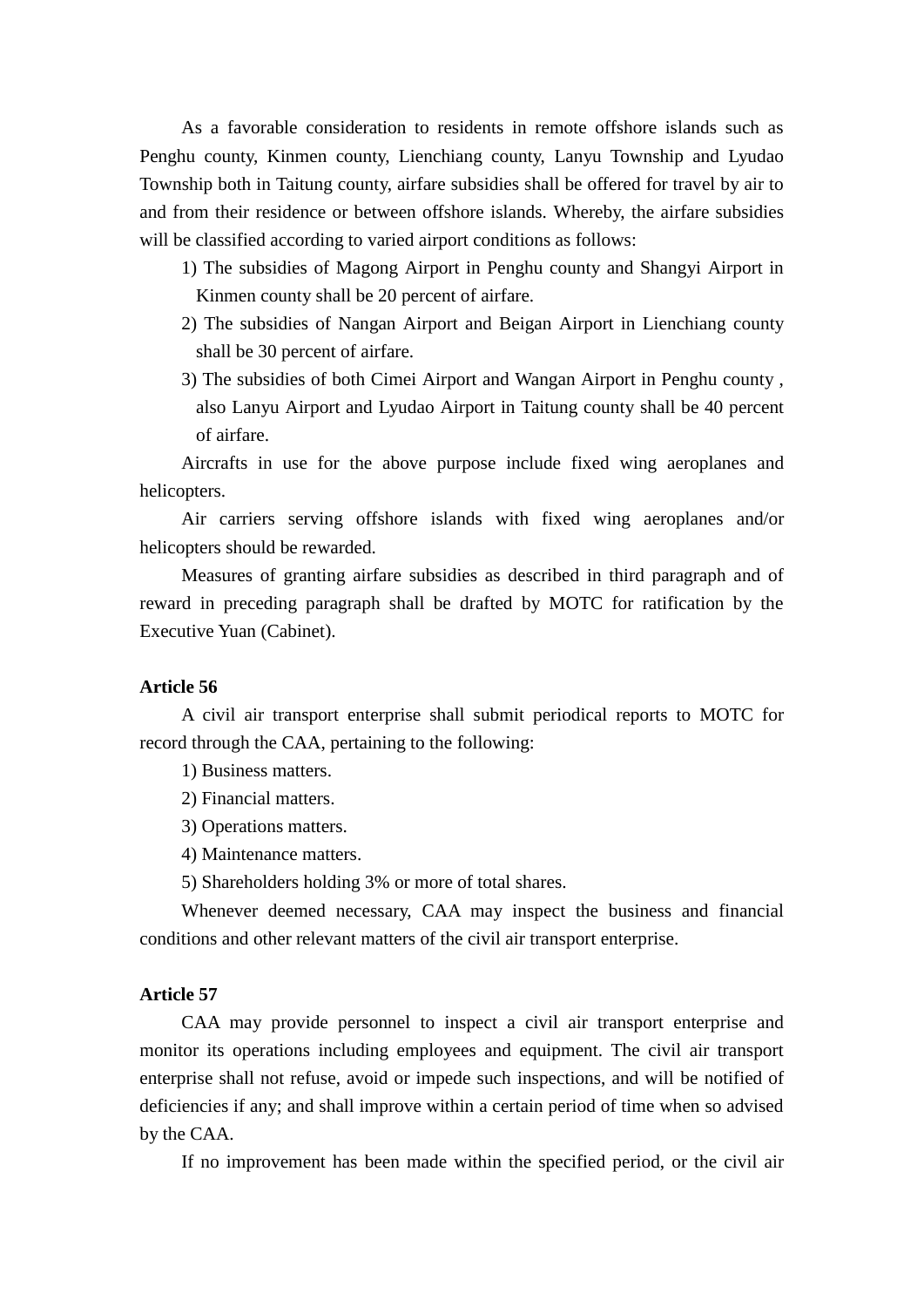transport enterprise refuses, avoids or impedes inspections, the CAA may, with MOTC approval, take action necessary to restrict or suspend all or part of the air routes served by the civil air transport enterprise.

#### **Article 58**

A civil air transport enterprise shall, in addition to action taken in compliance with law, make a report to MOTC for record through CAA regarding any of the following events:

- 1) Increase or decrease of capital.
- 2) Issuance of corporate bonds.
- 3) Contracts entered into between one civil air transport enterprise and another, or with any other related enterprise with regard to lease, joint transport and agency matters.
- 4) Change or relocation of principal operations and maintenance facilities.

## **Article 58-1**

Civil air transport enterprises shall report to CAA with a performance plan of alliance and submit related documentation to apply for approval and to file an application for MOTC approval for their alliance before starting the alliance operation. The MOTC is able to approve such alliance with conditions, period, limitations or burdens.

In the event that the civil air transport enterprises fail to operate an alliance in accordance with the performance plan, or the approved reasons for the alliance to cease to exist, or the alliance cause violation of public interest or civil aviation development, the CAA is entitled to withdraw its approval, revise the contents of approval, order to stop the alliance or amend the alliance actions.

The alliance shall be subject to the Fair Trade Commission's approval if the alliance mentioned in the first paragraph meets the scope of alliance actions under Article 14 of the Fair Trade Law. The Reviewing Rules for Approving the Alliance shall be promulgated by MOTC together with the Fair Trade Commission.

#### **Article 59**

To serve the needs of public interest, CAA may, with MOTC approval, instruct any civil air transport enterprise to adjust or increase designated air routes.

## **Article 60**

In the event of any urgent requirement by the government, a civil air transport enterprise shall accept the direction of MOTC to carry out designated transport assignments.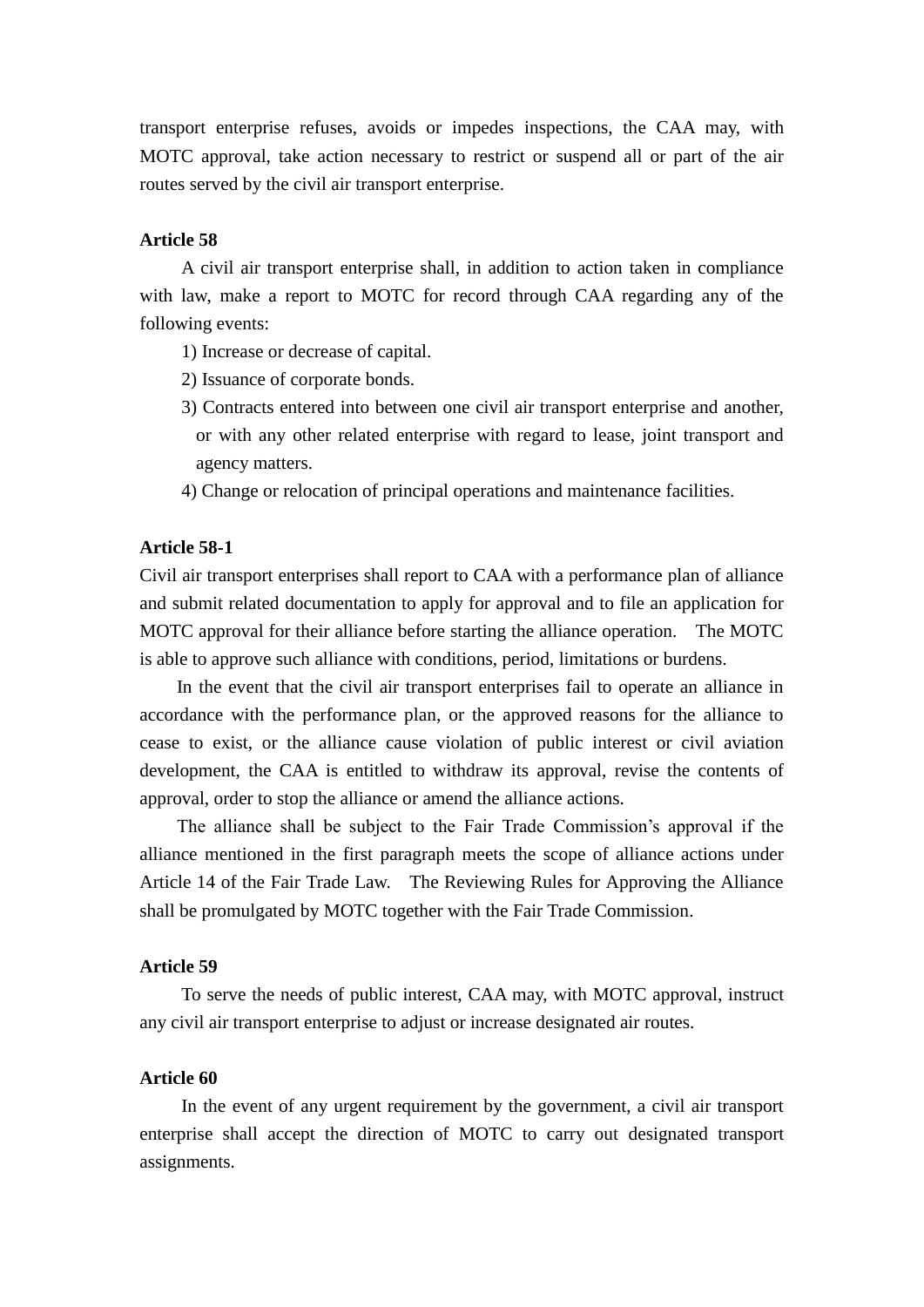## **Article 61**

When a civil air transport enterprise is dissolved in accordance with the law, its permit, Air Operator Certificate and air route certificate shall simultaneously become invalid. The permit, Air Operator Certificate and air route certificate shall be returned to CAA for cancellation within 30 days.

### **Article 62**

If the permit, Air Operator Certificate or air route certificate of the civil air transport enterprise has an expiration date shall not continue operation when it has been expired unless an extension is applied for and is approved in accordance with the laws.

## **Article 63**

(Deleted)

## **Article 63-1**

Rules governing the business items of civil air transport enterprise, limitation of eligibility, application for permission to set up business, application for a permit, registration, cancellation and renewal, amount of capital, change in company registration, procurement of aircraft, conditional purchase and sale, lease of aircraft, limitation of aircraft age, air routes preparation, suspension or termination, suspension or termination of business operation, application for launching a flight, approval for alliance, collection of certificate fees and charter application fees, business management, as well as air routes preparation of foreign civil air transport enterprise, establishment of branch office, setting up a general sales agent, collection of certificate fees and charter application fees, management of operations and other matters to be observed shall all be enacted by MOTC.

> Section 2 General Aviation Enterprise

## **Article 64**

Any person who start a general aviation business shall request MOTC through the CAA for permission to establish its business. Within a specified preparatory period the applicant shall, according to law, complete registration with appropriate authorities, equip itself with aircraft, enable itself to engage in safe operation according to applicable laws and pass the review of operational standards conducted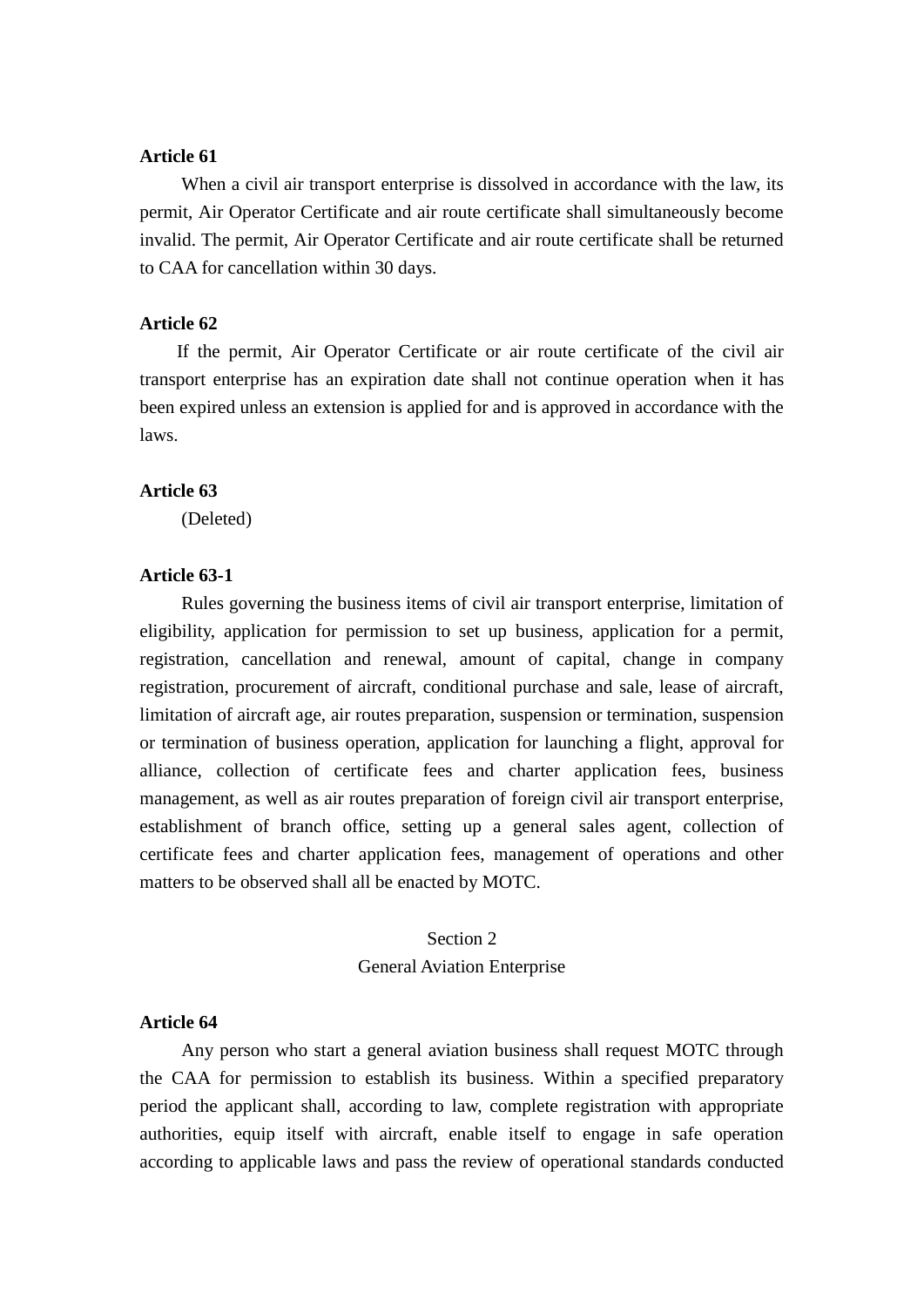by CAA, execute agreements for conditional or unconditional purchase of aircraft, and submit to MOTC through CAA for approval. If an applicant's business scope includes international transport by means of business charter, the applicant shall register with the Customs Office to acquire appropriate certification. Business can begin upon only after receiving a general aviation permit and Air Operator Certificate from CAA.

General aviation business that fails to start operation over 12 months from the date the permit and Air Operator Certificate was issued by CAA, or has suspended operation over six months after start-up, shall have its permit and Air Operator Certificate revoked by CAA, who will also notify concerned authorities to cancel its registration, unless there are good reasons to justify an extension.

The aforesaid extension shall not exceed a period of six months, and it can only be granted once.

## **Article 64-1**

A general aviation enterprise that operates business charter shall provide private and exclusive aviation passenger transportation with an airplane or helicopter having a passenger-seat configuration of 19 seats or fewer, excluding each crewmember seat, and shall not engage in individual solicitations.

Rules governing the business items of general aviation enterprise, application for permission to set up the said enterprise, application for permit, Air Operator Certificate, registration, cancellation and renewal, amount of capital, change in company registration, procurement of aircraft, conditional purchase and sale, lease of aircraft, limitation of aircraft age, application for making a flight, collection of certificate fees, management of operation and other matters to be observed shall all be enacted by MOTC.

## **Article 65**

The provisions of Article 49, Article 56, Article 57, Article 60 and paragraph 3 of Article 66 shall apply to the general aviation enterprise.

## Section 3

#### Air Freight Forwarder

#### **Article 66**

Any person aspiring to work as air freight forwarder shall apply to MOTC via CAA for permission to set up business. Within a specified preparatory period the applicant shall, according to law, complete registration with appropriate authorities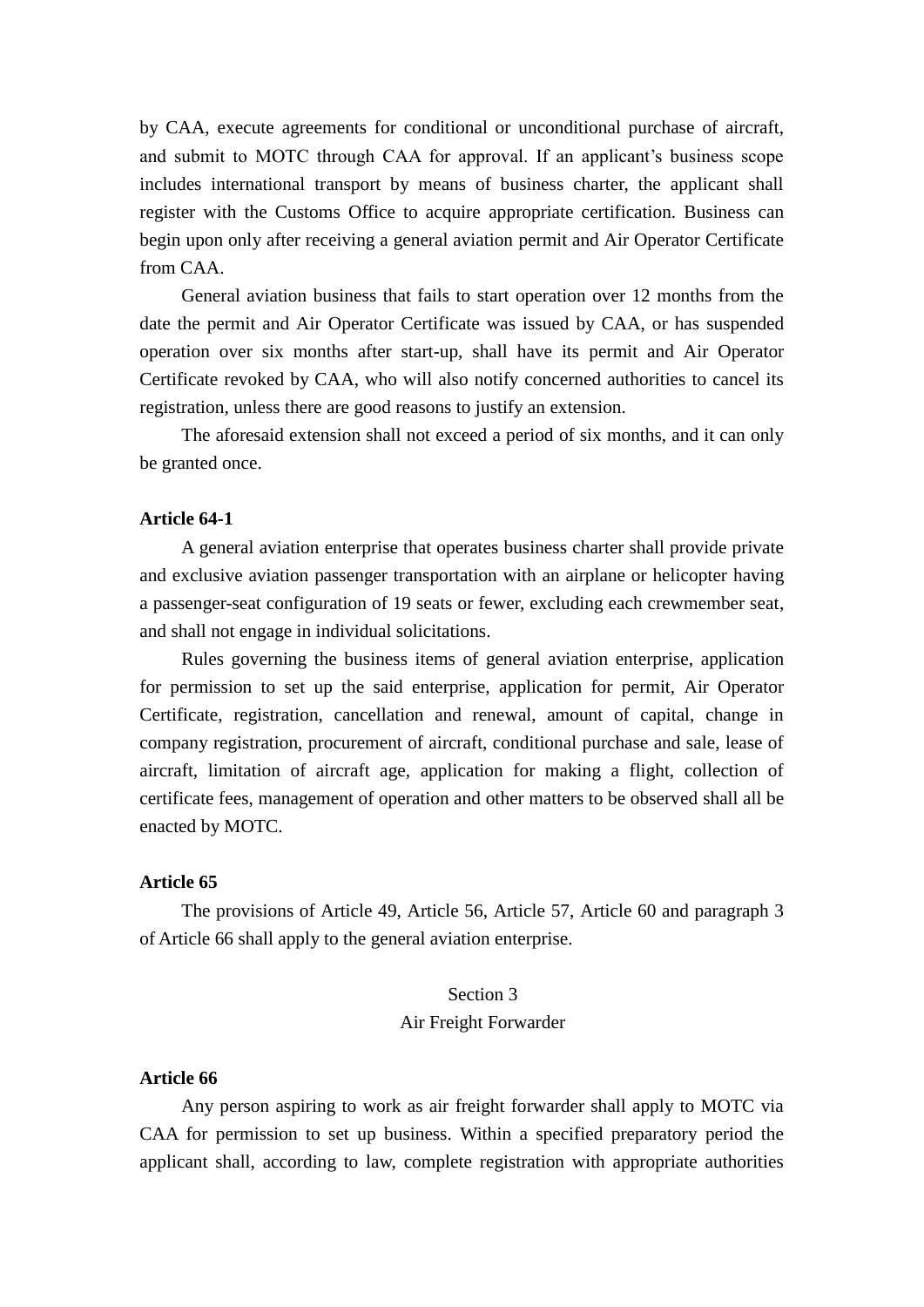and submit to MOTC via CAA for approval. The forwarder-to-be may start operation only after receiving a license from CAA.

If the air freight forwarder fails to start up for over six months from the date license was issued, or has suspended operation for over six months after start-up, CAA shall advise MOTC to have its license revoked and notify concerned authorities to cancel its registration, unless an extension with justifiable reasons is applied for and approved.

To close down business, the air freight forwarder shall report via CAA to MOTC for record and, within thirty days after closure, return the air freight forwarder license. If the license is not return in time, CAA will make known cancellation of the license in a public announcement.

The extension referred to in paragraph two may not exceed six months, and will be granted once only.

## **Article 66-1**

An airfreight forwarder must be formed as a corporate organization.

## **Article 67**

A foreign airfreight forwarder intending to set up a branch office in the ROC shall apply to MOTC for approval of such office through CAA, and shall complete registration for branch office according to law within the approved time period for preparation before applying to MOTC for operation approval through CAA. No air freight forwarding business shall commence until CAA issues a license of foreign airfreight forwarder.

A foreign airfreight forwarder that has not set up a branch office according to the previous paragraph shall not conduct any airfreight forwarding business in the ROC unless it has entrusted an airfreight forwarder in the ROC to carry out or handle such business on its behalf.

A foreign airfreight forwarder intending to close up the business of its branch office shall report to MOTC for record through CAA in advance, and shall return its air freight forwarder license within thirty (30) days after business closure; failure to return such license within the time limit shall entitle CAA to revoke the permit directly and notify the public.

## **Article 68**

(Deleted)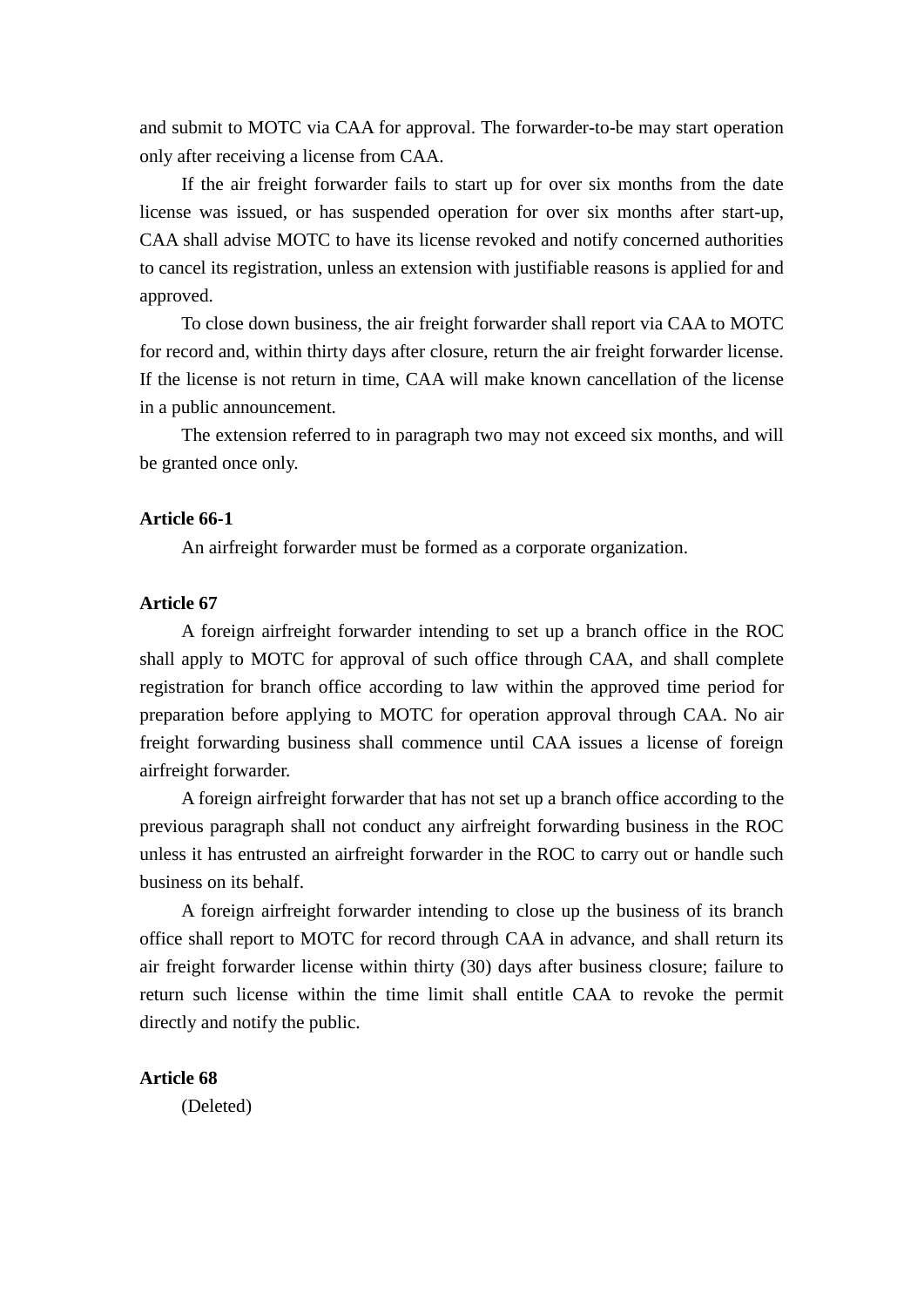## **Article 69**

CAA may provide personnel to inspect various facilities and operations of any air freight forwarder. The forwarder shall not refuse, avoid or impede such inspections, and will be notified of any shortcomings and told to improve within a certain period.

## **Article 70**

An air freight forwarder shall not employ any of the following persons to a management position, and where there is already a person employed, he or she must be dismissed:

- 1) A person implicated in any one of the circumstances outlined in Article 30 of Company Act.
- 2) A person whose previous air freight forwarder license was revoked less than 5 years before assuming the managerial position.

The provision in the preceding paragraph shall apply to the company board of directors and supervisors.

## **Article 70-1**

Rules governing an airfreight forwarder, application to set up a foreign airfreight forwarder branch office, for license, registration, cancellation and renewal, amount of capital, change in company registration, collection of license fees, application for entrusting business a foreign airfreight forwarder, and business management shall be prescribed by MOTC.

The 2 previous articles shall apply mutatis mutandis to a foreign airfreight forwarder.

## Section 4

#### Air Cargo entrepot

## **Article 71**

The applicant intending to set up an air cargo entrepot shall enclose relevant documents to CAA for permission from MOTC. Within a specified preparatory period, the applicant should complete registration with concerned authorities according to relevant laws, prepare necessary field, equipments and facilities, register with the customs office, for a certificate and submit to MOTC via CAA for approval. Only after a license issued by CAA can the air cargo entrepot begin operations.

Airport operator shall provide a designated hand-over area to off-airport entrepots which get approval to run their entrepot business within 25 kilometers radius from an international airport, to handle the freight into and out of the airport.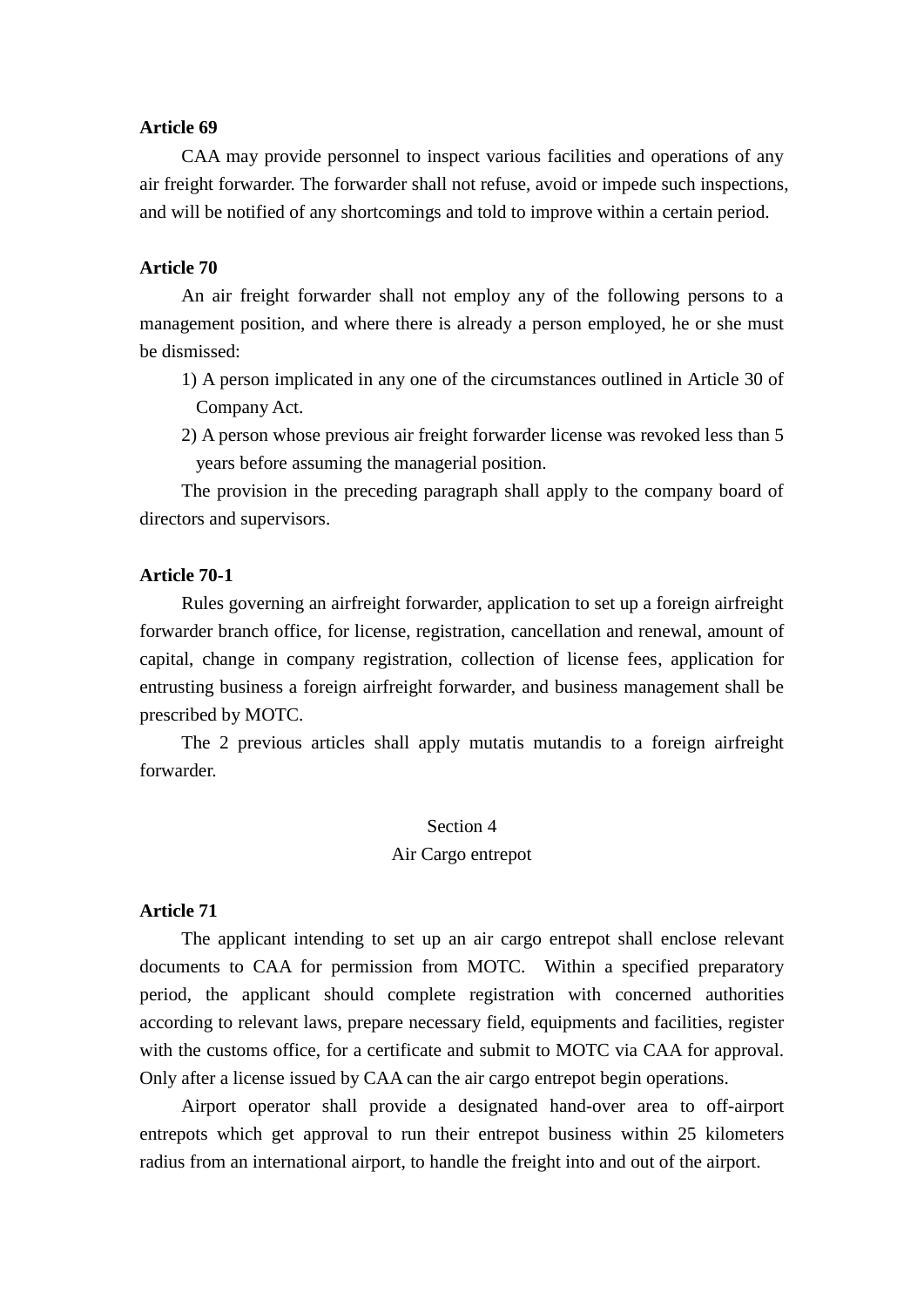In the event the air cargo entrepot fails to start operation for more than six months after the license was issued, or has suspended business for over six months after starting up, the CAA shall advise MOTC to have its permission withdrawn, then revoke the license of the air cargo entrepot and notify concerned authorities to abolish its registration. However, an extension may be applied for on the basis of justifiable reasons.

The aforesaid extension, if approved, shall not exceed a period of six months, and it can be granted just once only.

#### **Article 72**

A civil air transport enterprise may request permission from the MOTC through the CAA to run the air cargo entrepot business for the cargo carried by its own aircraft.

The provisions of the preceding paragraph shall apply to foreign civil air transport enterprises whose home countries, based on bilateral treaties, agreements or reciprocal principles, grant similar rights to civil air transport enterprises registered in the ROC to run the entrepot business in those countries.

## **Article 72-1**

Rules governing air cargo entrepot, both Chinese and foreign air transport enterprises with intent to run the entrepot businesss for the cargo carried by their own aircraft , their business items, application for permission to set up business, for a license, registration, cancellation and renewal, amount of capital, change in company registration, collection of license fees and business management, shall all be formulated by MOTC.

#### **Article 73**

.

The provisions of Article 57, paragraph 3 of Article 66 and Article 66-1 shall apply to the air cargo entrepot.

## Section 5 Airport Ground Handling Services

#### **Article 74**

Any person wishing to run an airport ground handling service shall apply to CAA for permission from the MOTC in order to set up business. Within a specified preparatory period, the applicant shall complete registration with appropriate authorities according to law, and submit to MOTC via CAA for approval. Only after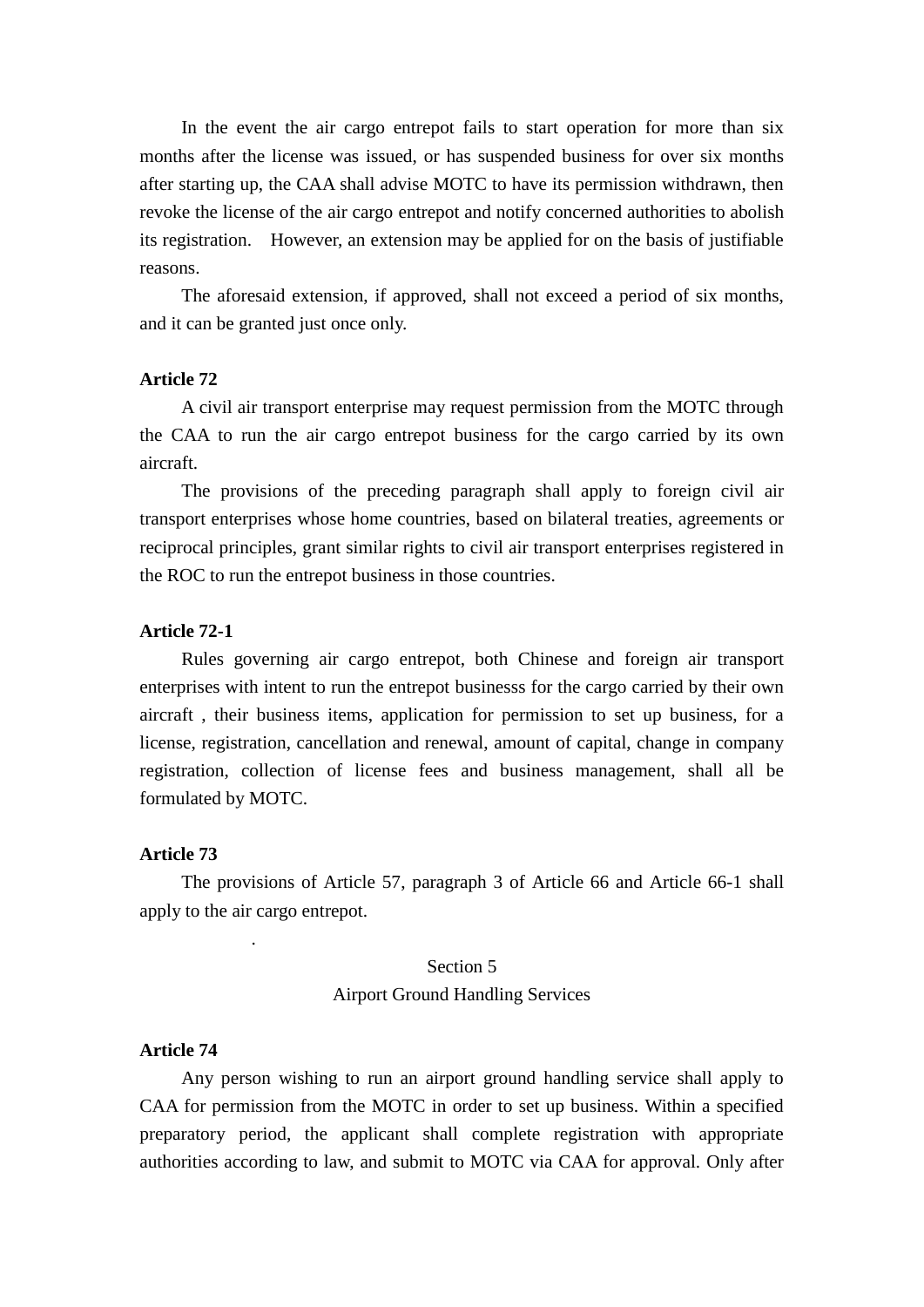receiving an airport ground handing service license issued by CAA can business get started.

In the event the airport ground handing service fails to start operation for more than 12 months after the CAA license was issued, or has suspended business for over six months after starting up, the CAA will advise MOTC to have its permission withdrawn, then revoke the license and notify concerned agencies to abolish the registration. However, an extension may be applied for on the basis of justifiable reasons.

The above said extension, when approved, shall not be in excess of six months, and it can be granted just once only.

## **Article 74-1**

An airport ground handing service shall be formed as a company organization in compliance with the following rulings:

- 1) Unlimited company with the entire body of its shareholders being citizens of the ROC.
- 2) Limited company with over 50 percent of capital owned by citizens or legal persons of the ROC and represented by directors who are citizens of the ROC.
- 3) Company formed by shareholders of both limited and unlimited liabilities, whose unlimited liability shareholders are citizens of the ROC.
- 4) Company limited by shares with over 50 percent of its total shares owned by citizens or legal persons of the ROC, whose chairman and over 50 percent of the directors are citizens of the ROC; provided that no single citizen or legal person of a foreign country may hold more than 25 percent of its total shares. Stocks issued by company limited by share must be registered by name.

If otherwise provided for under a treaty or agreement, airport ground handling service shall not be bound by restrictions in the 2 preceding paragraphs.

#### **Article 75**

Civil air transport enterprise may apply for permission from MOTC via CAA to operate concurrently an airport ground handling service.

The foregoing provision shall also apply to foreign civil air transport service, provided whose home country grants equal rights to ROC civil air transport enterprise to operate airport ground handling service in that country under a treaty or agreement, or based on an equal and reciprocal principle.

To maintain airport security and good business order, MOTC may impose partial or complete restrictions on the operations of the approved airport ground handling service run concomitantly by a civil air transport enterprise, or an authorized private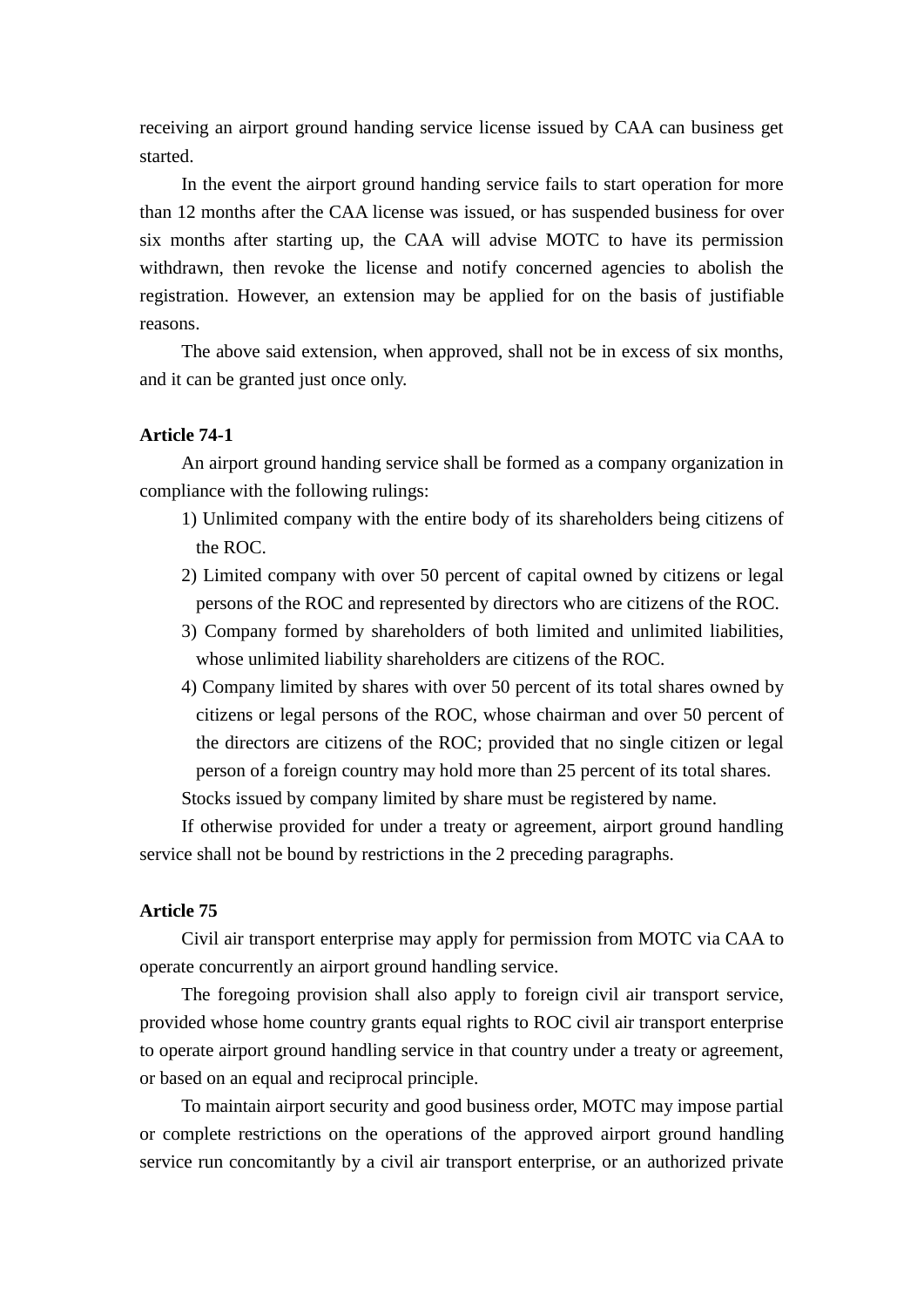airport ground handling service.

#### **Article 75-1**

Rules governing airport ground handling service, both Chinese and foreign civil air transport enterprises applying for concurrent operation of airport ground handling service or private ground handling service, their business items, application for permission to set up business, for license, registration, cancellation and renewal, amount of capital, increase or decrease of business items, change in company registration, collection of license fees and business management, shall all be enacted by MOTC.

## **Article 76**

The provisions of Article 57 and paragraph 3 of Article 66 shall apply to the airport ground handling services.

#### **Article 77**

The provisions of Article 57, paragraph 3 of Article 66, Article 74, Article 74-1 and Article 75 shall apply to the flight kitchen service.

#### **Article 77-1**

Rules governing flight kitchen service, both Chinese and foreign civil air transport enterprises applying to run concurrently a flight kitchen service, their business items, application for permission to set up business, application for license, registration, cancellation and renewal, amount of capital, change in company registration, collection of license fees and business management, shall all be provided by MOTC.

# Chapter 7 Foreign Aircraft or Foreign Civil Air Transport Enterprise

## **Article 78**

Foreign aircraft shall not be allowed to fly over, take off or land in ROC territory without permission from MOTC, unless otherwise provided for in a treaty or an agreement.

CAA may send its personnel to inspect various personnel, equipment and associated documents for a foreign aircraft landing or taking off within the ROC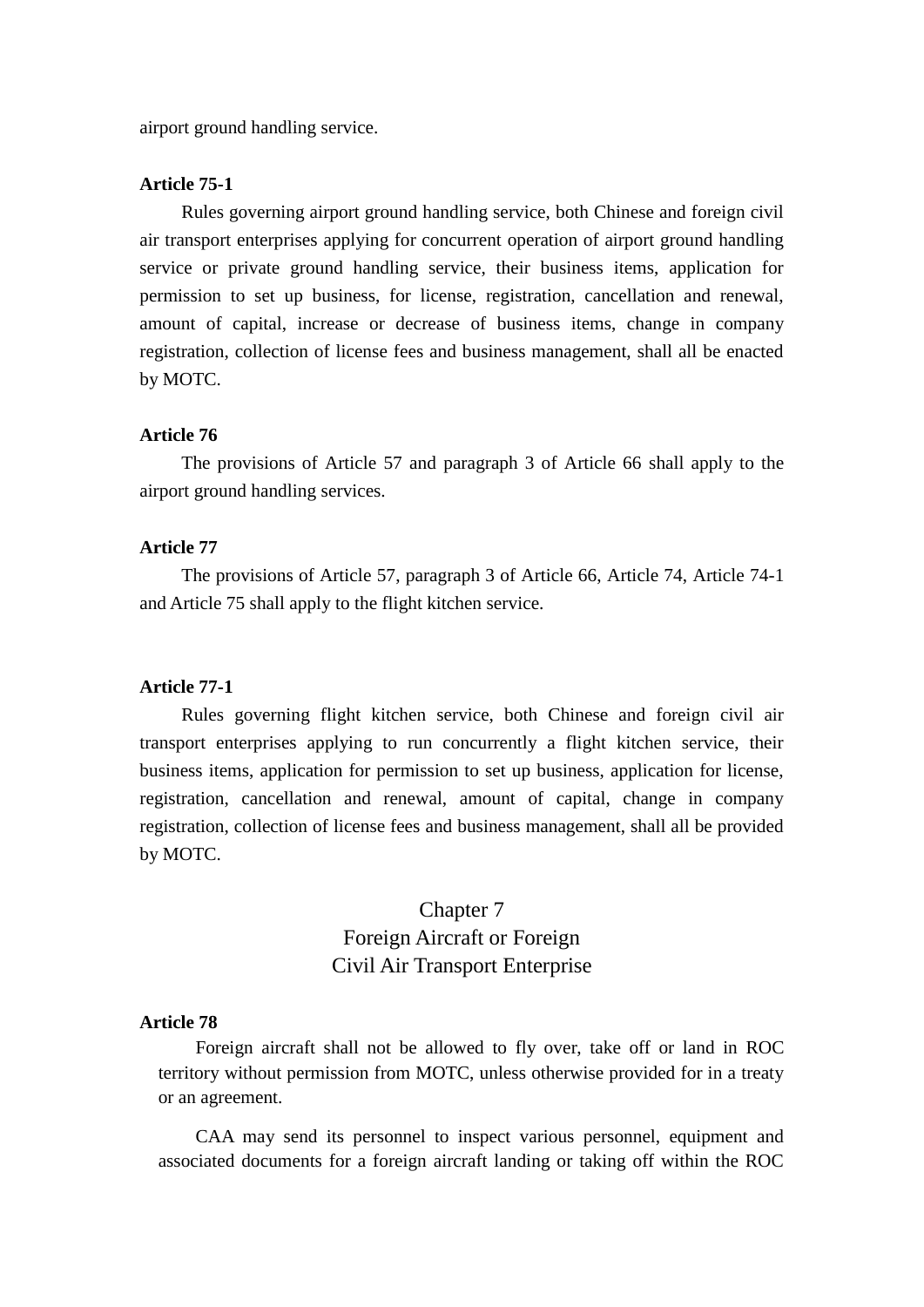territory.The pilot-in-command shall not refuse, avoid or impede such inspection.

 Rules governing the procedures and the required documents of application for permission, the circumstances and reasons of revocation or abolition of permission or forbidding operations, and other matters to be observed for a foreign aircraft flying over ROC territory or taking off or landing in ROC territory stated in paragraph one shall be prescribed by MOTC.

## **Article 78-1**

The provisions of Article 5, Article 6, Paragraph 1 of Article 37, Article 38, Article 39, Article 41, Article 42, Paragraph 1 and 2 of Article 43, Paragraph 1 of Article 43-1, Article 44~47, Article 53, Article 54, Paragraph 1 of Article 55, Article 57, Article 61, Article 62, Article 89~93-1, Article 97 and Article 99 shall apply to the foreign civil air transport enterprises, foreign aircraft, foreign airfreight forwarders and foreign airmen.

#### **Article 79**

A foreign civil air transport enterprise may operate its aircraft on a non-scheduled flight between a point in the ROC and a point outside the ROC carrying passengers, cargo and mail with or without remuneration only after obtaining approval from the CAA.

#### **Article 80**

A foreign air transport enterprise seeking to operate scheduled flights between a point in the ROC and a point outside the ROC to carry passengers, cargo and mail with or without remuneration pursuant to a treaty or an agreement, or based on an equal and reciprocal principle, shall first apply to the CAA for an air route certificate prior to its operation.

### **Article 81**

No foreign aircraft or foreign civil air transport enterprises may carry passengers, cargo and mail between two points in the ROC with or without remuneration, or operate as a general aviation enterprise in the ROC, unless it complies with any of the following:

1) Foreign private aircraft in accordance with paragraph one of article 78 allowed to engage in flights of non-profit activities in the territory of the Republic of China .

2)Otherwise provided under a treaty or agreement.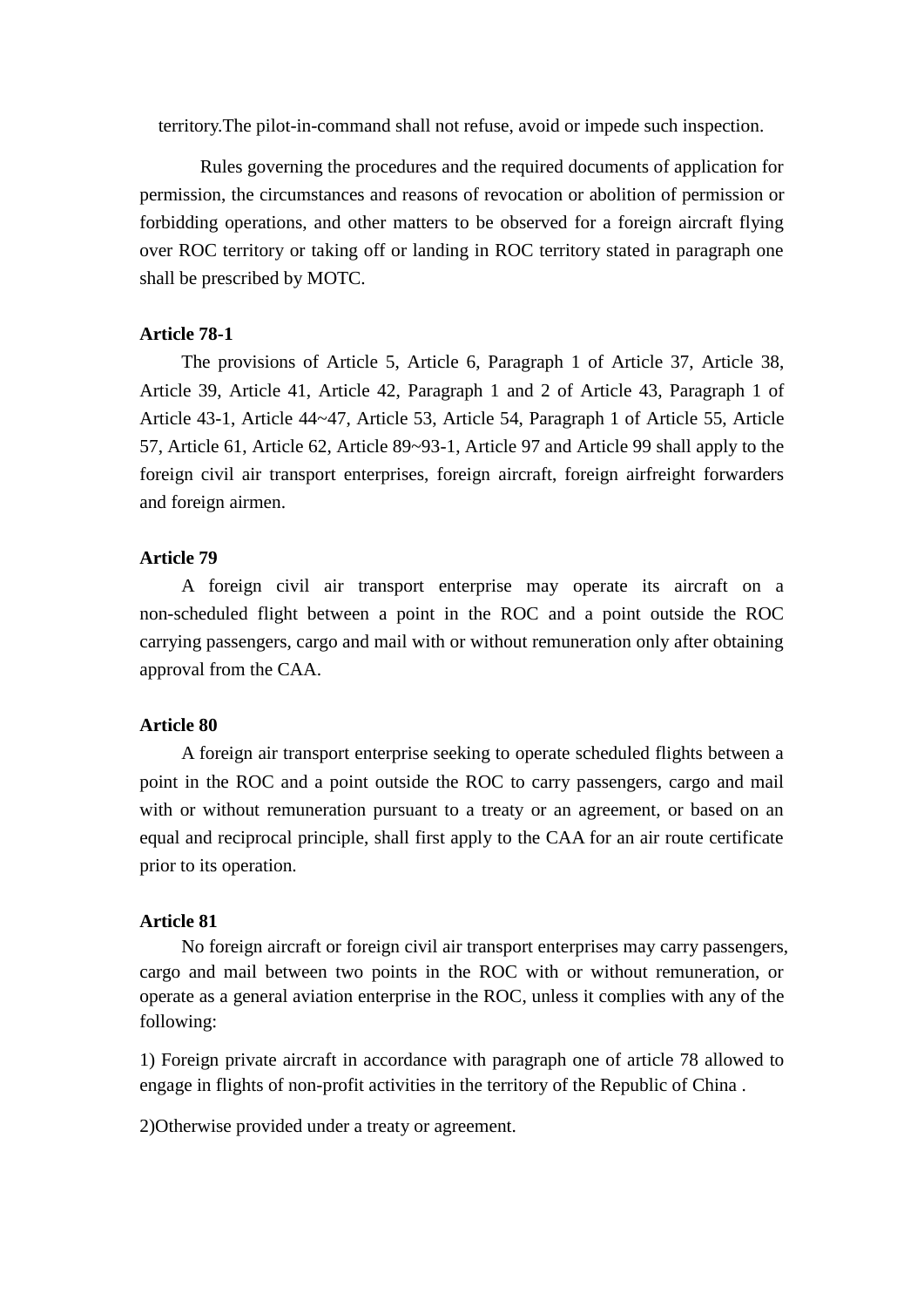### **Article 82**

A foreign civil air transport enterprise seeking to establish a business partnership in the ROC shall provide all relevant documents in its application to the CAA. The CAA will forward the application to the MOTC for processing and approval in accordance with the laws. If the business partner is a branch office, the registration shall be made in accordance with the law, and the application submitted to the CAA for approval by the MOTC. A branch office may begin operations only after receiving a license for that specific branch office of the parent foreign civil air transport enterprise by the CAA, and supporting documents are obtained upon registering with the Custom Office.

A foreign civil air transport enterprise that has not set up a branch office according to the previous paragraph shall not solicit any passenger and/or cargo transport business in the ROC unless it has entrusted a general sales agent in the ROC to carry out or handle such business on its behalf.

A foreign civil air transport enterprise intending to close up the business of its branch office shall report to MOTC for reference through CAA in advance, and shall return its branch office license of a foreign civil air transport enterprise within 30 days after its business closure; failure to return such license within the time limit shall entitle CAA to revoke the license directly and notify the public.

## **Article 83**

Article 81 does not apply in cases where the aircraft maintenance needs of a ROC civil air transport enterprise or general aviation aircraft, or in cases where a government agency is of business purposes or legal persons, bodies entrusted to handle government agency's business needs, provided the foreign registered aircraft is under a lease or loan approved by the MOTC for a term not to be exceed 6 months.

## **Article 83-1**

Rules governing a foreign civil air transport enterprise, air routes preparation, application for permission to set up a branch, application for general sales agent, collection of license fees and charter application fees, management of operations and other matters shall be observed shall all be formulated by MOTC.

# Chapter 8 **(Deleted)**

**Article 84** (Deleted)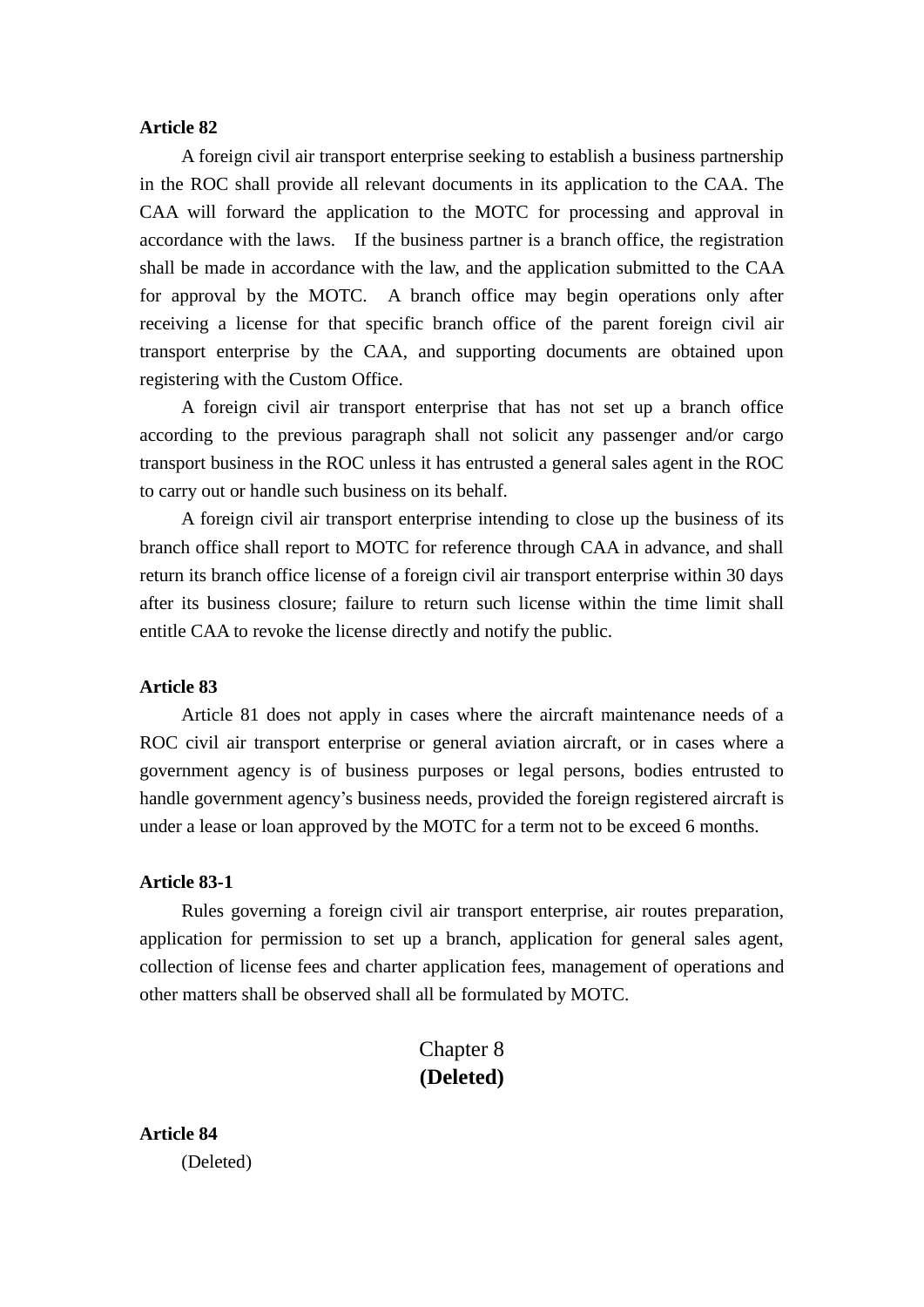## **Article 85**

(Deleted)

#### **Article 86**

(Deleted)

## **Article 87**

(Deleted)

## **Article 88**

(Deleted)

## **Article 88-1**

(Deleted)

# Chapter 9 Liability for Compensation

## **Article 89**

Where casualties or damage to property occur as a result of aircraft accident, the owner of the aircraft shall be liable for compensation regardless of whether such accident is due to willful action or negligence. Such an owner of the aircraft shall also be liable for damage caused by force majeure. The same also applies to damage caused by falling or dropping of objects from the aircraft.

### **Article 90**

Where the damage as referred to in the preceding article is caused by an aircraft operated on lease, conditional purchase or lending, the owner and lessee, the conditional purchaser or borrower shall be jointly and severally liable. But if the said conditional purchase and lease have been registered, the lessee and purchaser shall be singly liable unless the owner is faulty for negligence.

## **Article 91**

The aircraft operator shall be liable for accidental death or injury of passengers in the aircraft or while embarking or disembarking the aircraft. But if such death or injury is attributed to the passenger's fault, such liability may be exonerated or reduced.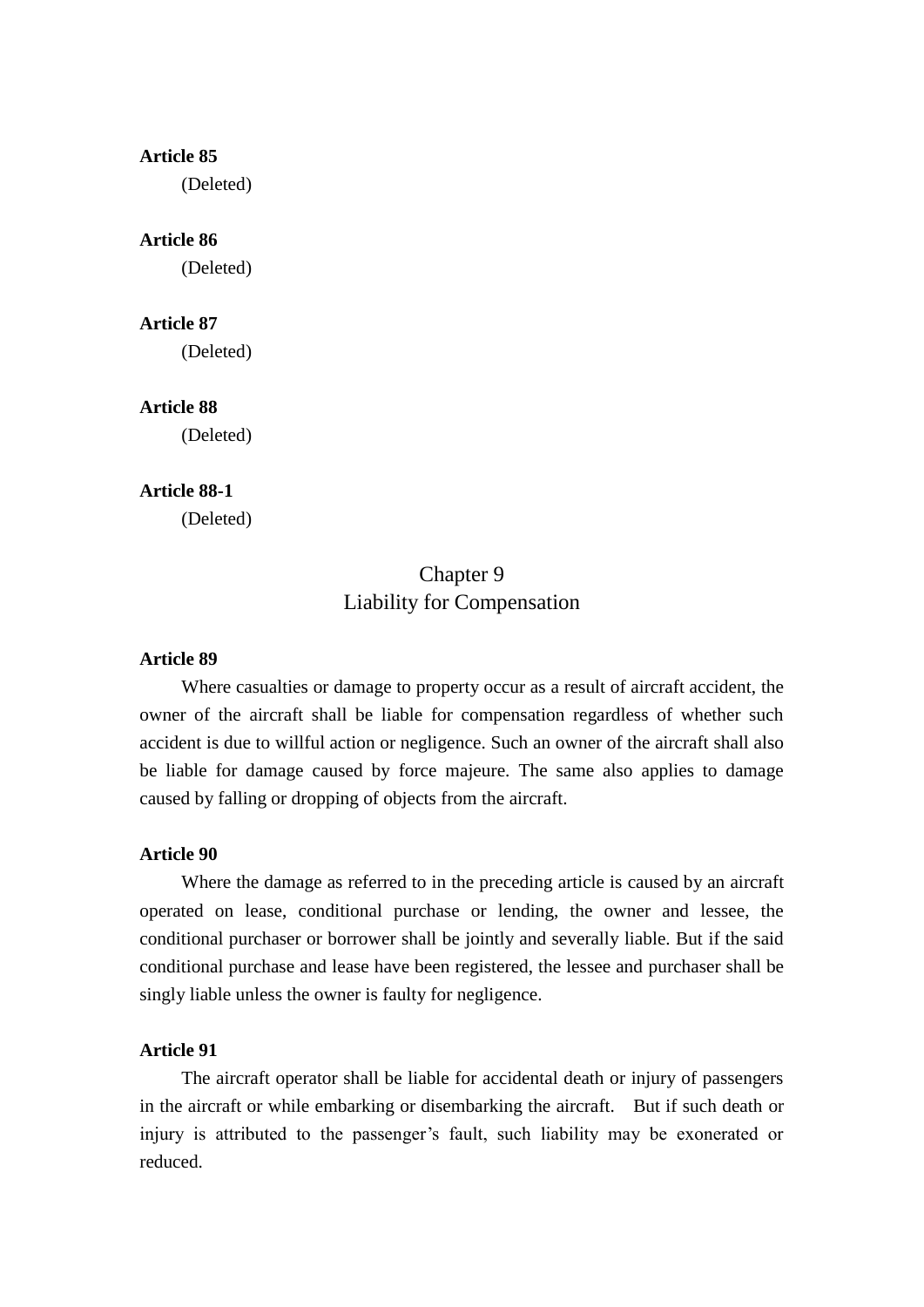The aircraft operator shall be liable for causing damage to passengers because of flight delay, provided that the aircraft operator can prove the delay is caused by force majeure. The liability shall be limited to the necessary extra expense incurred to the passengers through the flight delay.

## **Article 92**

Where damage is caused by the willful act or negligence of an airman or a third party, the owner, lessee or borrower has the right to make a claim against such airman or third party.

## **Article 93**

Where there is a special contract providing for the amount of compensation for damage to passengers or duty personnel aboard an aircraft, the special contract shall prevail. If the special contract contains discriminating clauses unfavorable to ROC citizens, the most favorable clauses shall apply. Where there is no special contract, the MOTC shall, according to related regulations or rules in this Law, and making reference to international standards for liability, prescribe rules for compensation and submit to the Executive Yuan for approval and promulgation.

The special contract referred to above shall be in writing.

The standards of liability set forth in the first paragraph shall not affect the right of the victim to bring claim in a lawsuit.

## **Article 93-1**

The liability of aircraft users or carriers for loss of cargo, or checked-in baggage shall be limited to NT\$1,000 per kilogram, unless the nature and value of the cargo or baggage which have been declared to air carriers and specified in the airway bill or passenger tickets.

Passengers' carry-on baggage shall be compensated for actual damages. Each passenger shall not claim compensation for more than NT\$20,000.

Aircraft users or carriers shall not claim for limited liability if the damage mentioned in preceding 2 paragraphs was caused by their intention or by their gross negligence.

The preceding 3 paragraphs shall also be applied to air freight forwarders, airport ground handling services and air cargo entrepots when being claimed for compensations.

## **Article 94**

An aircraft owner shall, prior to applying for registration pursuant to Article 8;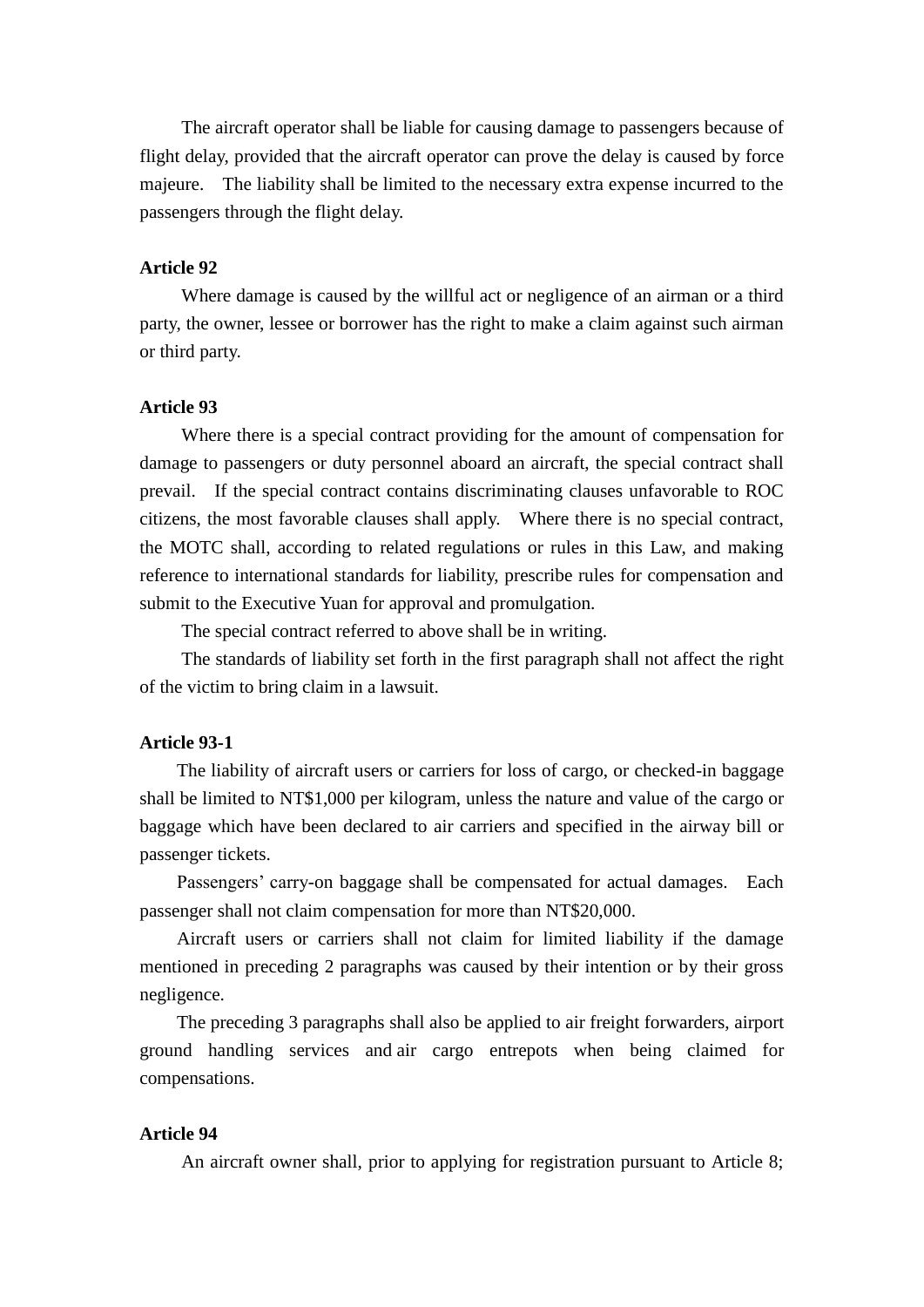or a civil air transport enterprise, prior to applying for a license pursuant to Article 48, purchase liability insurance.

The amount of liability referred to in the preceding paragraph shall be prescribed by the MOTC, and such amount shall be complied with for effecting liability insurance.

#### **Article 95**

Where a foreign aircraft operates in the ROC territory with a special permit, the MOTC may order such foreign aircraft to produce, in advance, an appropriate amount as security for liability or a certificate of insurance.

## **Article 96**

CAA may detain any foreign aircraft that fails to produce proof of liability insurance, or makes an emergency landing or crashed without a special permit to operate in the ROC territory. If there is any damage to persons or property, compensation shall be made in accordance with the ROC laws.

In the events of the circumstance described in the preceding paragraph, except where other violations of law are found, the aircraft shall be released if its owner, lessee, borrower or pilot-in-command produces proof of liability endorsed by CAA.

## **Article 97**

Litigation over damages provided for in Article 89 shall be under the jurisdiction of the court where damage occurred.

Litigation over damage provided for in Article 91 shall be under the jurisdiction of the court at the place where the contract of carriage was concluded or at the destination of the flight.

## **Article 98**

At the request of any interested party or the public prosecutor, the court may declare a person dead who has been missing for six months following the date an aircraft carrying this person was involved in an accident.

## **Article 99**

Except as otherwise provided for in this Act, all matters relating to liability for aircraft accident and jurisdiction of litigation thereof shall be governed by the provisions of the Civil Code and the Code of Civil Procedure.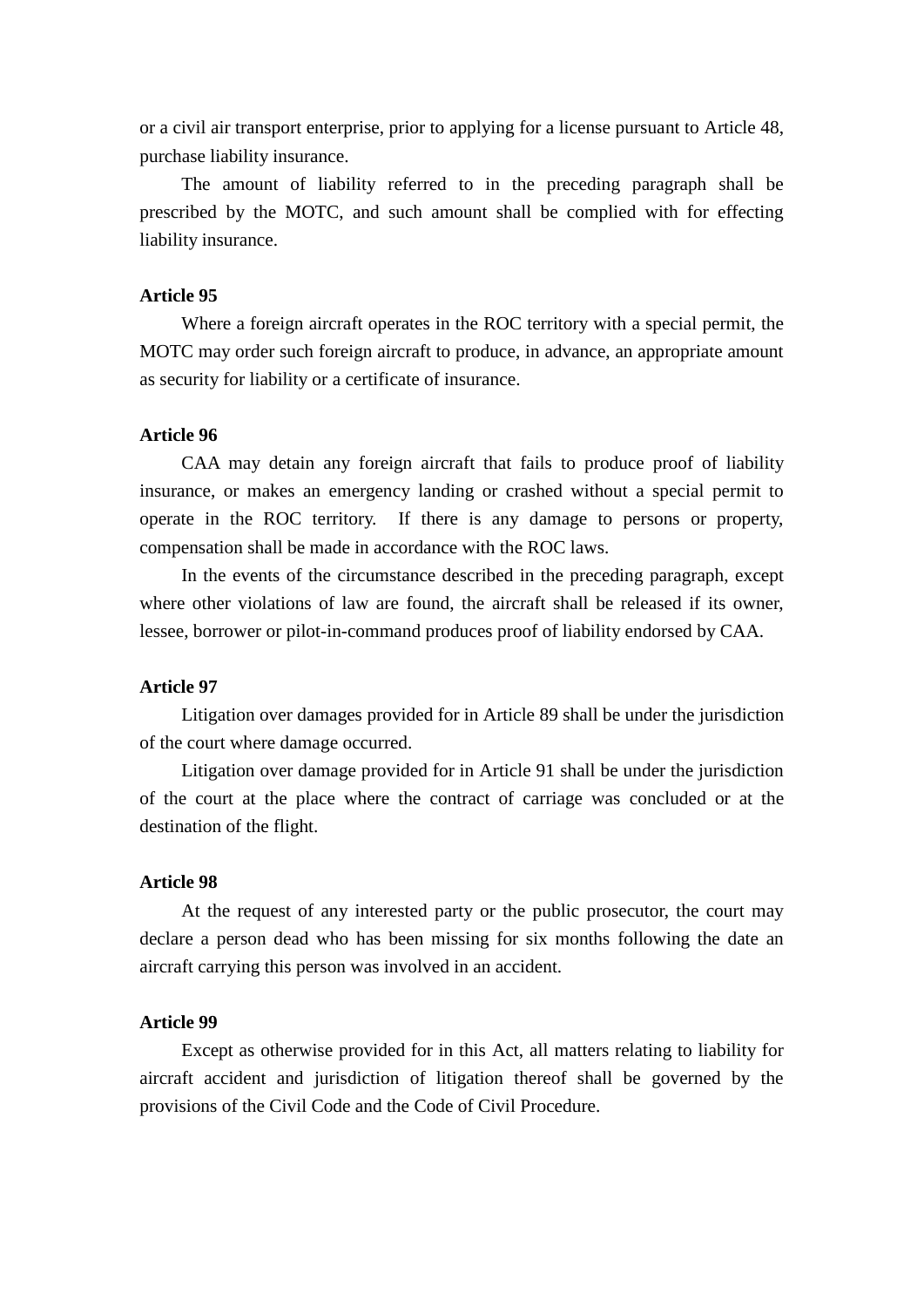## Chapter 9-1 Ultra-light Vehicle

#### **Article 99-1**

Subject to approval by CAA to set up an activity association for ultra-light vehicle ("activity association") and to register the association as a legal entity for community group under the laws, the activity association is allowed to operate after its activities guideline has been approved by CAA.

The activities guideline shall include the following:

- 1)Applications for manufacturing, importation, registration, inspection, issuing certification and changing (reissuing) certificate for ultra- light vehicle.
- 2)Applications for issuing and changing (reissuing) operating license for ultra-light vehicle.
- 3)Plan of requirement, arrangement, and application for places of activities.
- 4)Scope, limitation, execution of activities in airspace, safety and management of airspace.
- 5)Notification and handling of Flight safety-related event.

The rules governing the organizational establishment, procedures for abolishment, function guide implementation, ultra-light vehicle importation, registration, inspection, issuance of operating certificate and renewal, operation and air navigation limitations, application for operation areas, application for competition, fare and pricing standards ,accident/incident reporting, vehicles design, manufacturing, test flight of ultra-light and other requirements should compliance will be enacted by the MOTC.

The ultra-light vehicle design and manufacturing standard will be prescribed by the CAA. Nevertheless, the airworthiness standards, which are generally used in international aviation practices and are deemed suitable for domestic use, can be adopted after CAA approval.

#### **Article 99-2**

Owners and operators of ultra-light vehicle shall join an activity association as members and comply with the guideline provided by the activity association before starting activities. Manufacturers and their operators of ultra-light vehicles may be excluded from the guideline made by the association stated above.

Owners and operators of ultra-light vehicles shall be responsible for flight safety, keep the ultra-light vehicle in serviceable condition, and perform a safe flight operation in accordance with CAR and related regulations.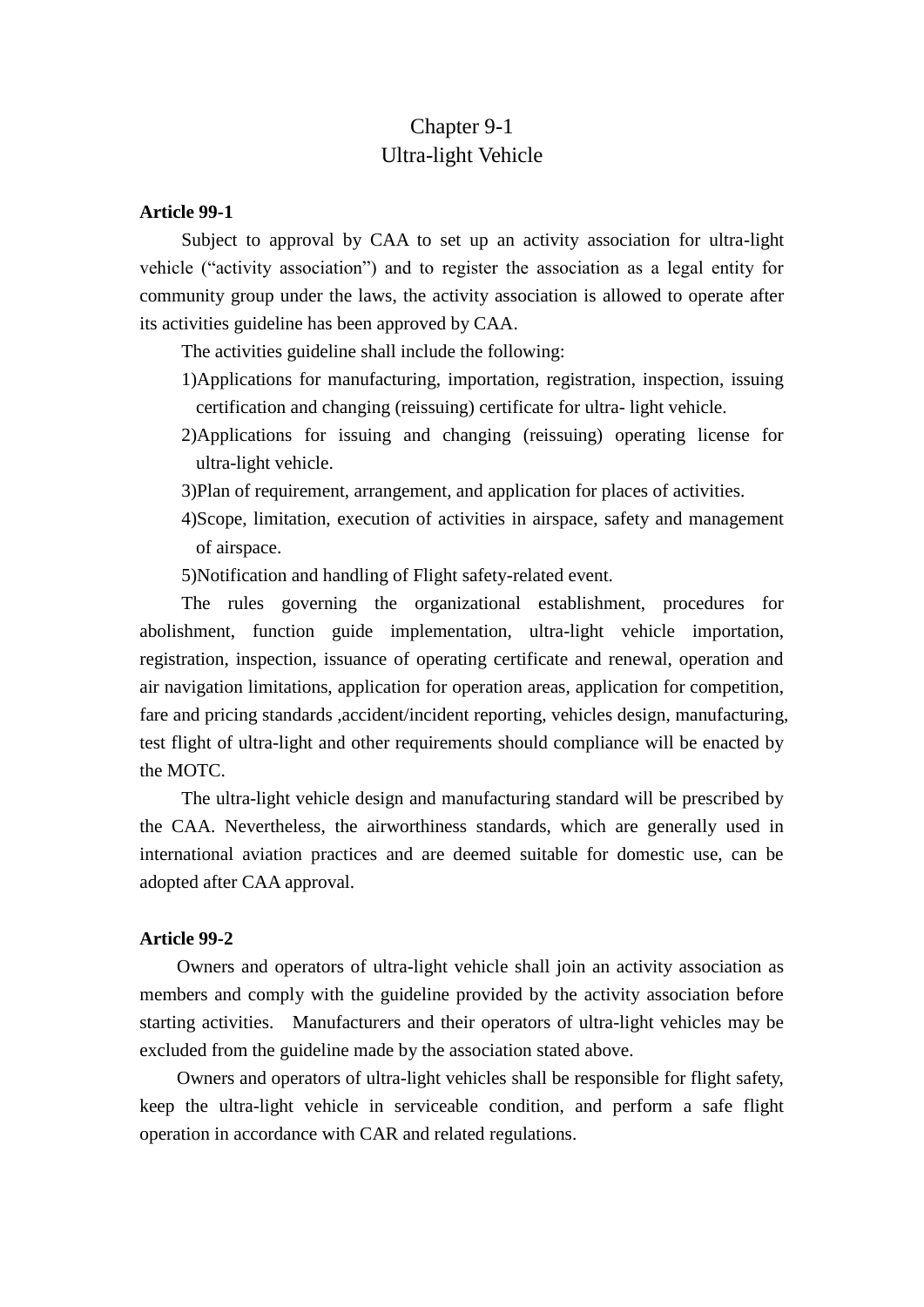## **Article 99-3**

Ultra-light vehicles shall be registered, inspected and obtain the inspection certificate before commencing activity. The foregoing shall not apply to Article 99-1, paragraph 3 regarding ultra-light vehicles design, manufacturing, test flight activities.

Operators of ultra-light vehicles shall pass a physical examination and a written and practical test before obtaining the operating certificate prior to commencing activities.

The regulations governing ultra-light vehicle registration, certification and operating certificates may be administered by CAA or a designated agency.

## **Article 99-4**

The airspace for ultra-light vehicle shall be defined by MOTC together with the Ministry of National Defense; and can be revoked if and when necessary.

The above-mentioned airspace shall not include the airspace of national parks and planned urban development region. Nevertheless, it shall include agriculture and scenery areas or areas approved by the Executive Yuan.

The period for use, or any other prohibitions or limitations for use of airspace mentioned in the first paragraph can be preside over by CAA for national defense, for safeguarding aviation safety, or for public interest, must be published.

The activity association shall inform its members of the publication mentioned in the preceding paragraph.

## **Article 99-5**

The operator of ultra-light vehicle shall operate the vehicle by visual flight, and shall not:

- 1)Operating the vehicle outside the designated airspace except during an emergency situation.
- 2)Operating the vehicles while blood alcohol content exceeding 0.02% or when exhaling, exceeding 0.01mg per liter.
- 3)Fly after sunset and before sunrise.
- 4)Performing ultra-light vehicle flying activity in any unauthorized activity field.

Operator of an ultra-light vehicle shall avoid coming close to or hitting another aircraft, ultra-light vehicle or obstruction during flight operation.

CAA may seek assistance from other government officials when enforcing ultra-light vehicle regulations and procedures.

## **Article 99-6**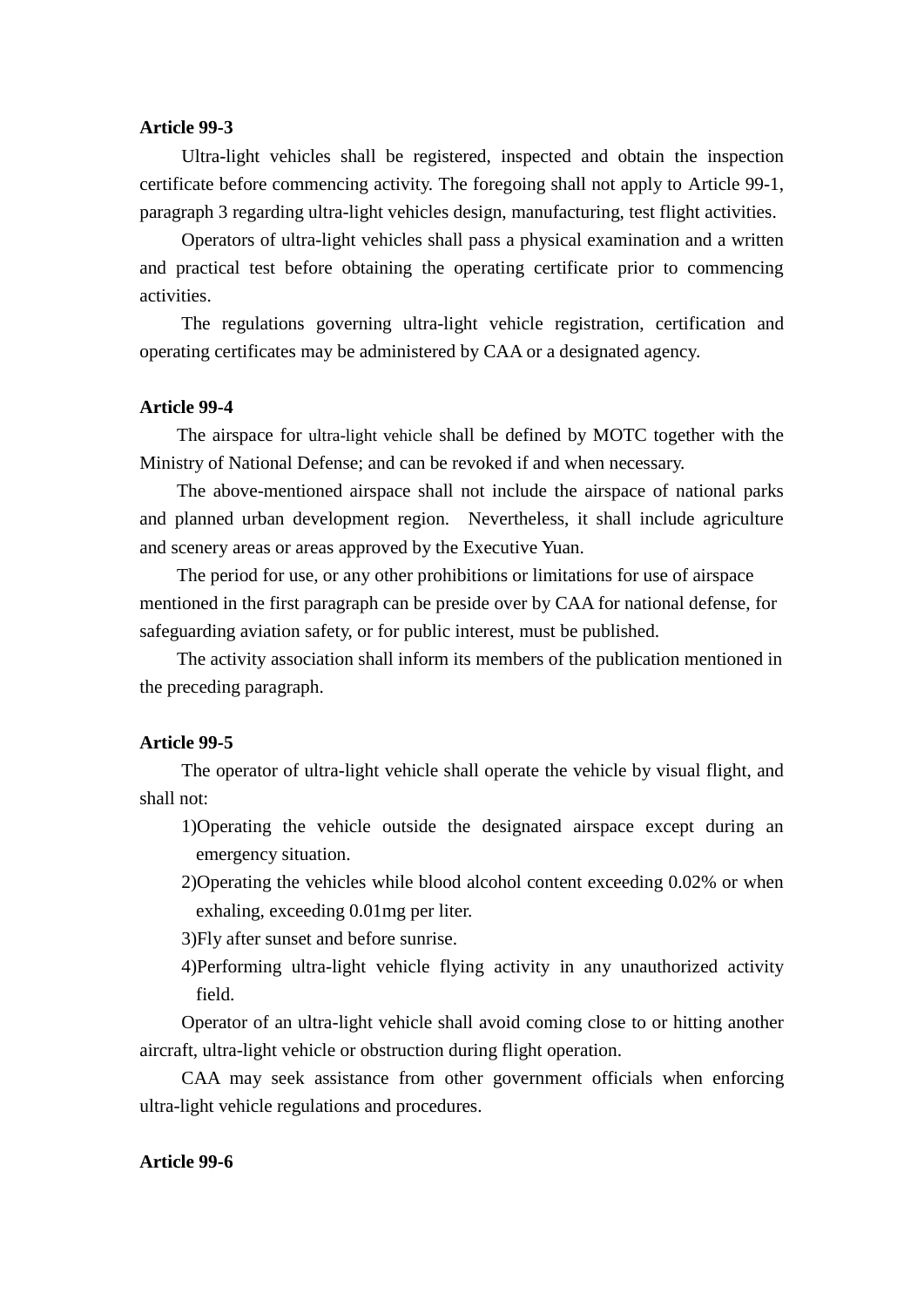Where casualty, bodily injury or damage to property occurs as a result of operating an ultra-light vehicle, the owner of the vehicle shall be liable for compensation regardless of whether such accident is due to willful action or negligence. Owner of the ultra-light vehicle shall also be liable for damage caused by force majeure. The same also applies to damage caused by falling or dropping objects from the vehicle.

The owner and operator of ultra-light vehicle shall be jointly liable for damages mentioned in the preceding paragraph if the owner of ultra-light vehicle allowed a third party to operate the ultra-light vehicle.

The compensation amount for death and bodily injury in the preceding 2 paragraphs shall also be applied to the standards as mentioned in the rules of paragraph 1 of Article 93, The standards of liability set forth shall not affect the right of the victim to bring claim in a lawsuit.

The owner of ultra-light vehicle shall purchase liability insurance for the compensation amount mentioned in the preceding paragraph.

## **Article 99-7**

CAA may provide personnel to inspect an activity club and its members for various equipments, business and ultra-light vehicle. The activity club shall not refuse, avoid or impede such inspections, and will be notified of deficiencies if any; and shall improve within a certain period of time when so advised by CAA.

## **Article 99-8**

The provisions of paragraph 1 of Article 42, paragraph 1 of Article 43, main text of Article 44, Article 98, and Article 99 shall apply to the ultra-light vehicle.

# Chapter 9-2 DRONE

#### **Article 99-9**

This chapter applies to the flight activities of drone in the open space outside of the buildings.

The owner or operator of the drone shall be responsible for the operation safety, risk management and regulatory compliance in connection therewith.

Upon the occurrence of the flight safety related event involving drone, the owner or operator thereof shall report such event to CAA.

#### **Article 99-10**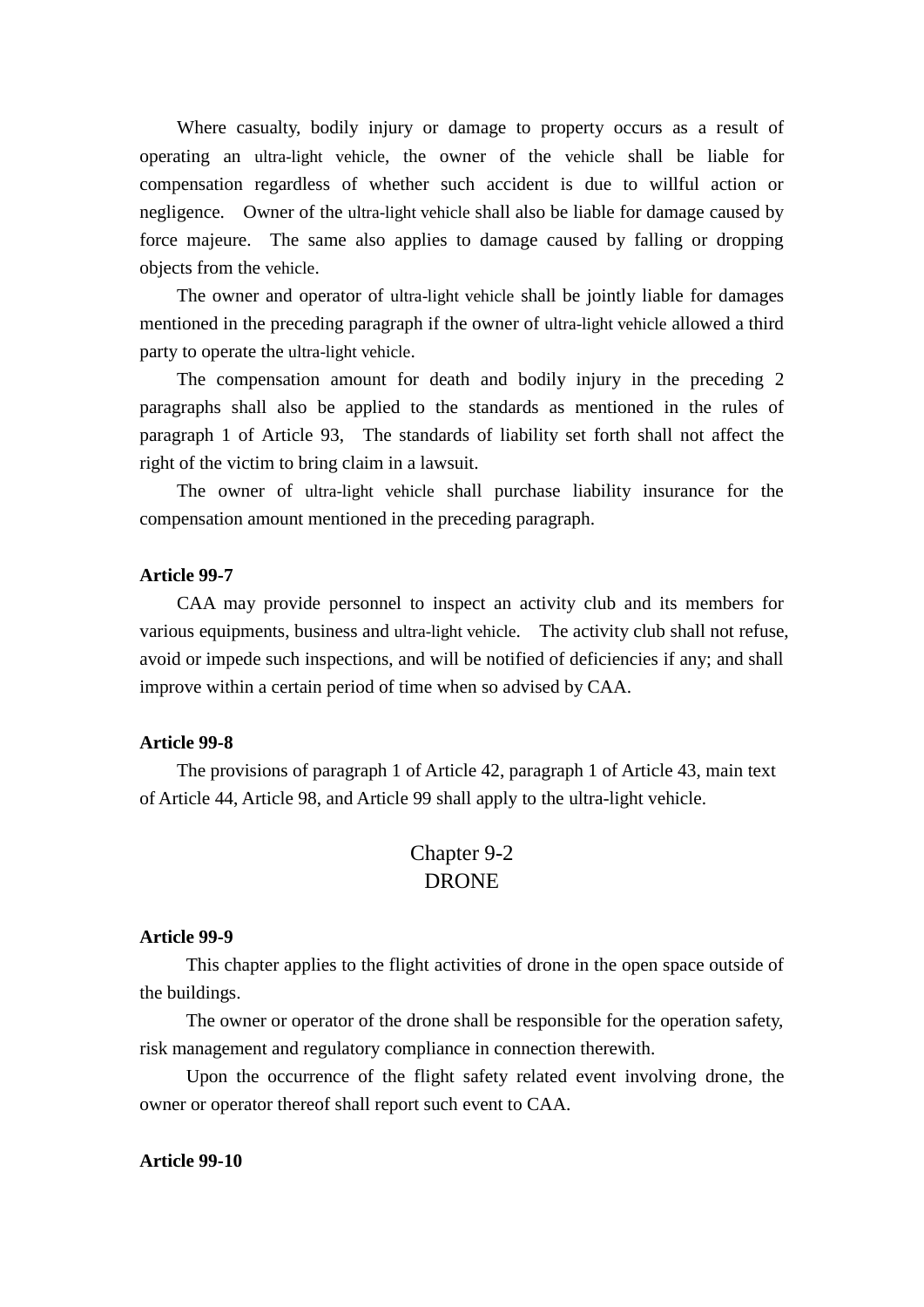Registration of drone shall be required for the drone with maximum takeoff weight exceeding 250g owned by the natural person, and for the drone owned by the government agencies (institutions), schools or legal persons. The registration number shall be displayed on a conspicuous part of the drone, and the drone above of a certain weight shall be equipped with radio frequency identification functions during the flight.

The operator of the drones shall only operate the drone after passing the examination and being issued the operator certificate by the CAA provided:

1)Drones owned by government agencies (institutions), schools or legal persons;

2)Drones with maximum takeoff weight exceeding certain weight; and

3)Drones as announced by CAA.

### **Article 99-11**

Design, manufacture and alteration of drones shall apply to CAA for inspection. Drone Inspection Certificate shall be issued in case that CAA's certification thereof is completed with satisfactory outcome inspect. Drones that are imported from overseas shall pass the inspection or be validated by CAA. Drones with simple construction which are approved or announced by CAA may be exempted from inspection or validation.

CAA shall prescribe measure relating to the preceding inspection on the drone. The technical specifications which are generally used in international practices and are deemed suitable for use, can be adopted after CAA approval.

#### **Article 99-12**

Foreigner who holds document of drone which about registration, operation and inspection issued by foreign government may operate pursuant to the provisions in this chapter after being validated and granted by CAA.

## **Article 99-13**

Drone flight activities shall be prohibited within the prohibited area and restricted area, and at a certain distance from the boundary of an airport or airfield. The distance from the boundary of an airport or airfield shall be announced by CAA.

For the area outside of the preceding paragraph prohibited or restricted areas and the altitude not exceeding 400 feet above the ground level, municipal and county (city) governments may, in considering public interest and safety needs, announce the permitted area, time and other administrative items for drone activities. However, where the central government agency deems it necessary to prohibit or restrict drone flight activities, it may direct the municipal and county (city) governments of the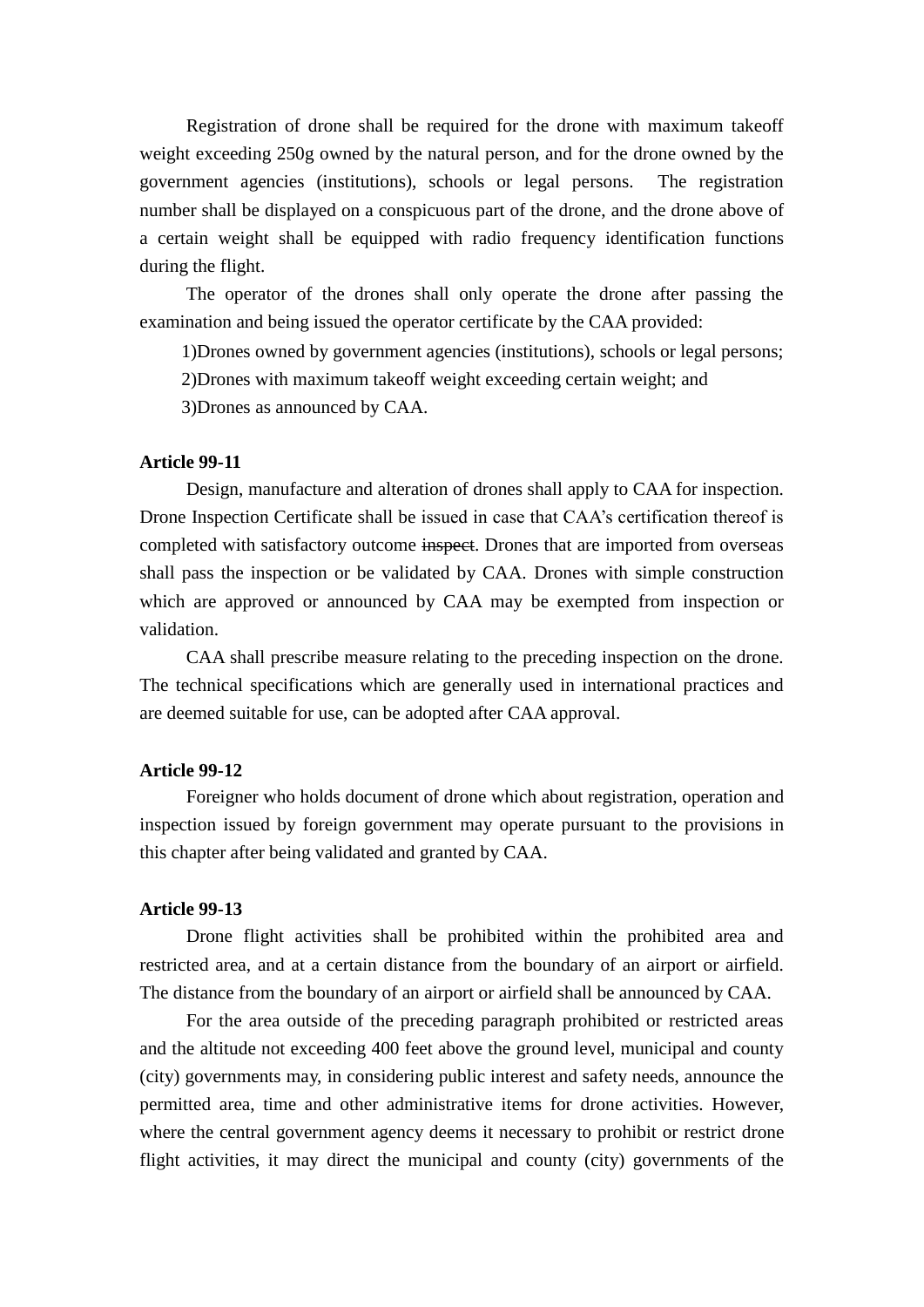relevant area to make public announcement thereof, and the relevant municipal and county (city) governments shall follow such direction accordingly.

Government agencies (institutions), schools or legal persons who engage in the drone flight activities to perform duties within the area set forth in paragraph 1 shall apply to CAA, which shall consult relevant supervisory authority, for approval.

Government agencies (institutions), schools or legal persons who engage in the drone flight activities to perform duties outside of the area, time and other administrative items set forth in paragraph 2 shall apply to the relevant municipal and county (city) government, which shall consult relevant supervisory authority at central government level, for approval.

Any drone that enters into the prohibited or restricted area set forth in paragraph 1 without permission shall be terminated or excluded by the administrator of the prohibited or restricted area with appropriate measures. Where necessary, CAA may be notified to enforce punitive procedures in conjunction with the police agency.

Any drone that enters into certain distance from the boundary of an airport or airfield set forth in paragraph 1 without permission shall be imposed enforcement measures by the operator or administrator of the airport or airfield in conjunction with the Aviation Police Bureau. Where necessary, relevant authorities may be notified to assist in the enforcement.

Any drone that enters into the area not in compliance with the permitted area, time and other administrative items set forth in paragraph 2 without permission shall be imposed enforcement measures by the relevant municipal and county (city) government. Where necessary, police agency may be notified to assist in the enforcement. However, where any drone enters into the municipal or county (city) government area without permission, the relevant municipal or county (city) government may take appropriate measures to terminate or exclude such drone.

## **Article 99-14**

Operation of drone flight activities shall comply with the following rules:

- 1)The actual flight altitude of drone shall not exceed 400 feet above the ground level or sea level;
- 2)Dropping or spraying of any item from drone is prohibited;
- 3)Loading the dangerous goods set forth in Article 43, paragraph 3 is prohibited;
- 4)Restriction on the operations set forth in Article 99-17 shall apply;
- 5)No activity is allowed above the crowd or outdoor assembly and parade;
- 6)No flight activity is allowed between sunset and sunrise;
- 7)Operation shall be within the visual range; no tool shall be used to extend the distance of flight operation except corrective lens;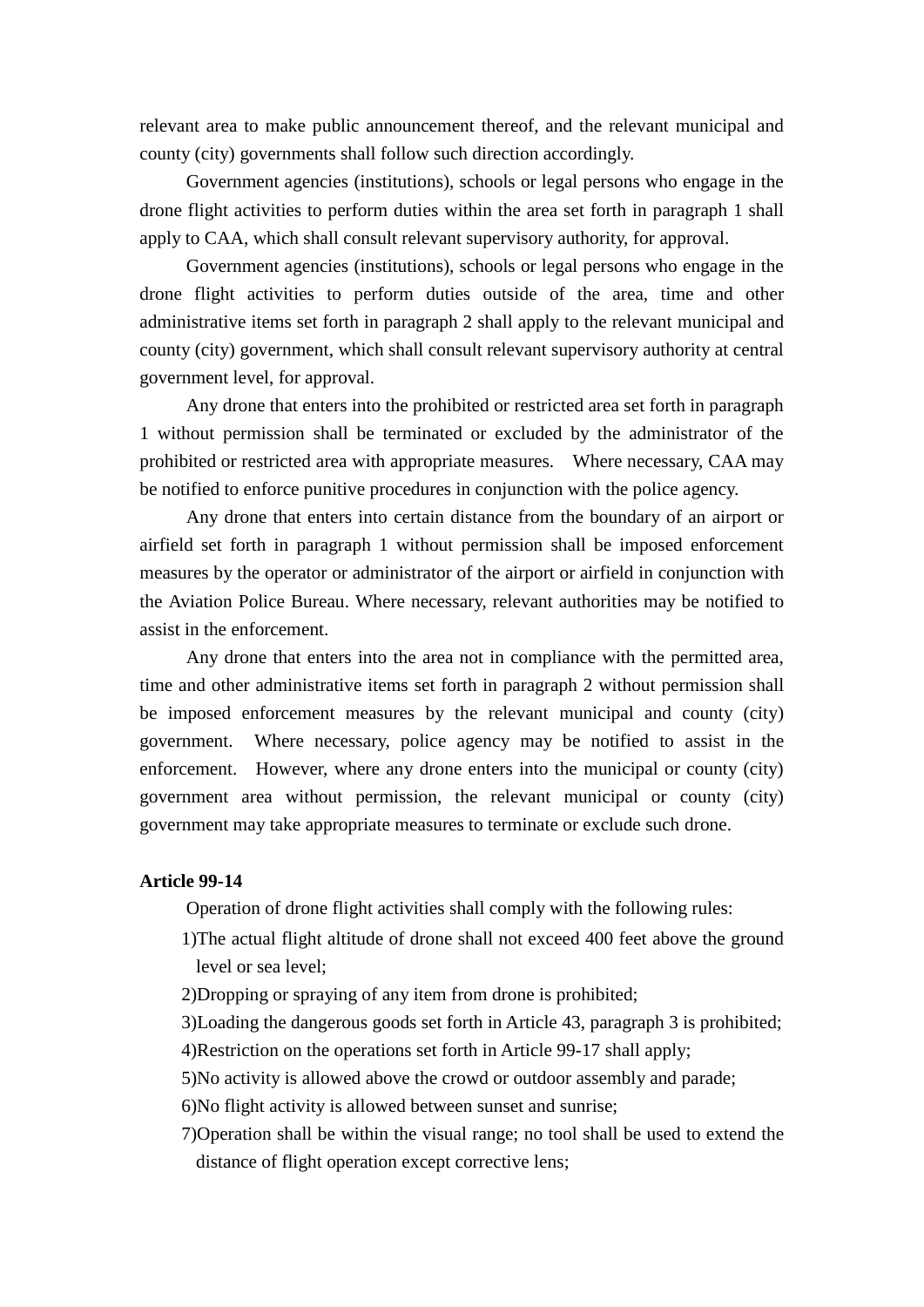8)The operator shall not control two or more drones at the same time;

- 9)The operator shall monitor the flight and the surrounding conditions of the drone at all times;
- 10)The drone shall avoid approaching or colliding with other aircraft, building or obstacles.

Government agencies (institutions), schools or legal persons may apply to CAA with relevant documents for approval for exemption of restrictions set forth in 1) through 8) in the preceding paragraph.

The government agencies (institutions), schools or legal persons in the preceding paragraph shall apply to CAA for approval before engaging in the drone flight activities; where the flight operation involves the restriction in 5) of paragraph 1, consent by the relevant municipal and county (city) government of the activity site and relevant supervisory authority at government level shall be obtained in advance.

## **Article 99-15**

Where casualty, bodily injury or damage to property occurs as a result of operating an drone, its owner shall be liable for compensation regardless of whether such accident is due to willful action or negligence. Owner of the drone shall also be liable for damages caused by force majeure. The same also applies to damages caused by falling or dropping of objects from the drone.

The owner and operator of the drone shall be jointly liable for damages mentioned in the preceding paragraph if the owner of the drone has allowed a third party to operate such drone.

Government agencies (institutions), schools or legal persons shall purchase liability insurance for the compensation amount mentioned in Article 93, paragraph 1 before engaging in the activities set forth in paragraph 3 of the preceding article.

#### **Article 99-16**

For the purposes of performing official duties including disaster prevention and rescue, inspection, investigation and corrective measures by government agencies, when operating drone flight activities within a certain distance from the boundary of an airport or airfield set forth in Article 99-13, paragraph 1, or within the area not in compliance with the permitted area, time and other administrative items set forth in Article 99-13, paragraph 2, shall be exempted from the restrictions set forth in Article 99-13, paragraphs 3 and 4 when granted by CAA.

For the purposes of performing official duties including disaster prevention and rescue, inspection, investigation and corrective measures, government agencies, when engaging in the activities set forth in items 2) through 8) in Article 99-14, paragraph 1,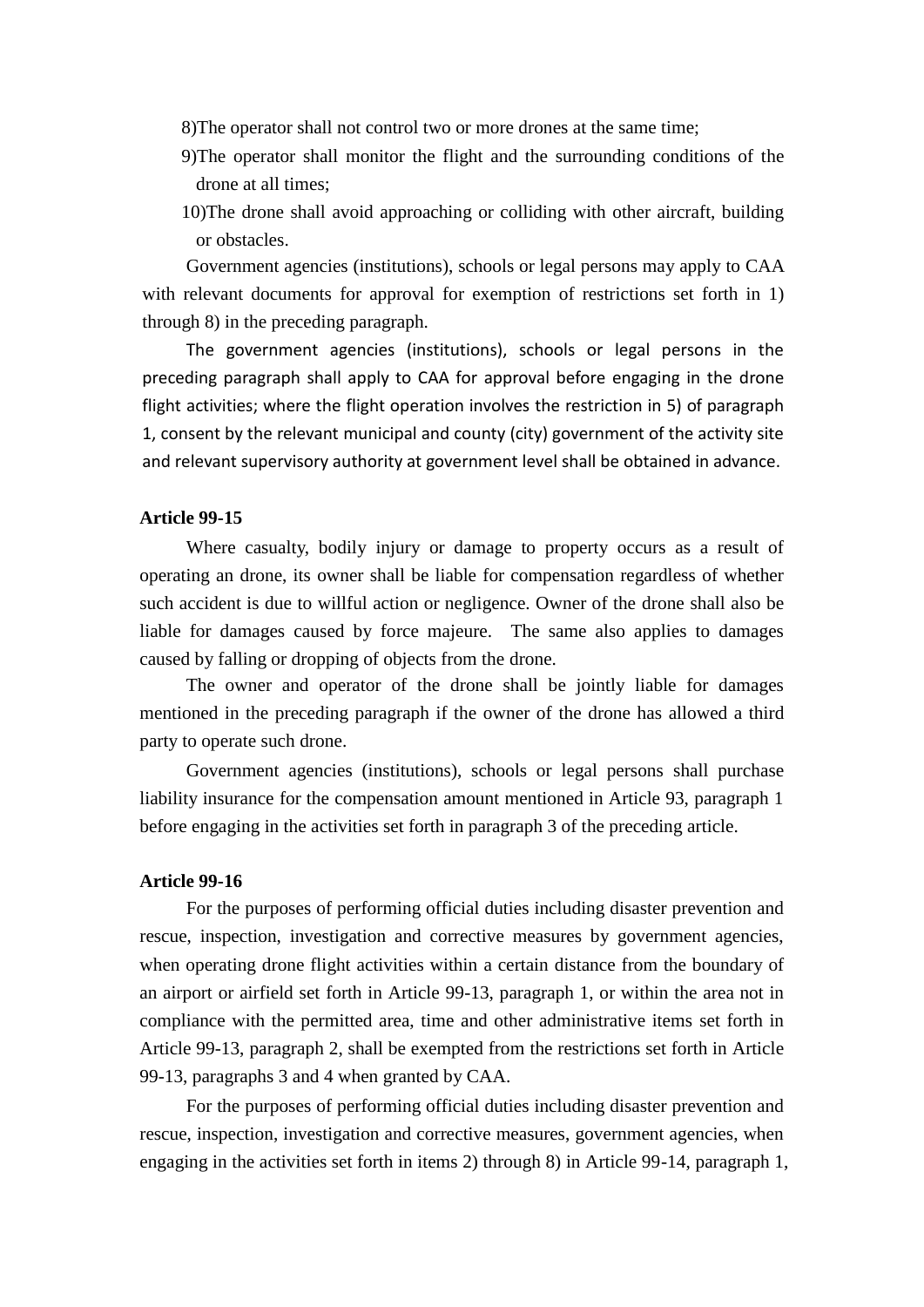shall be exempted from the restrictions set forth in Article 99-14, paragraph 3 when granted by CAA.

#### **Article 99-17**

The classification, registration (revoke), identification of radio frequency, inspection, validation, maintenance and examination, test flight, limitation of operators' age, physical check-up and issuance of operator certificate, qualification for flight activity application, equipment and approval procedures, restriction on operation, permission of activities, fees and charges, registration and responsibilities of manufacturers and importer, handling and notification of Flight safety-related event and other regulatory items in respect of drones shall be enacted by the MOTC.

### **Article 99-18**

CAA may delegate the agency (institute), group or individual to perform the business of registration, inspection, validation and examination on operators of drones; rules governing the qualifications, responsibility, supervision and other relevant items of the above designees shall be enacted by the MOTC.

## **Article 99-19**

The provisions set forth in Article 99 shall apply to drone.

## Chapter 10 Penalties

#### **Article 100**

Any person who hijacks an aircraft by force, threat or other means shall be subject to punishment by death, imprisonment for life, or imprisoned for not less than 7 years.

Such person who causes death to another shall be subject to the penalty of death or imprisonment for life; subject to the punishment by death, imprisonment for life or no less than 10 years while causes serious injury to another person.

Any person attempting to commit the crime described in paragraph 1 shall be punished.

Any person conspiring to commit the crime described in paragraph 1 shall be liable to imprisonment not exceeding 3 years.

## **Article 101**

Any person who endangers flight safety or aviation facilities by force, threat or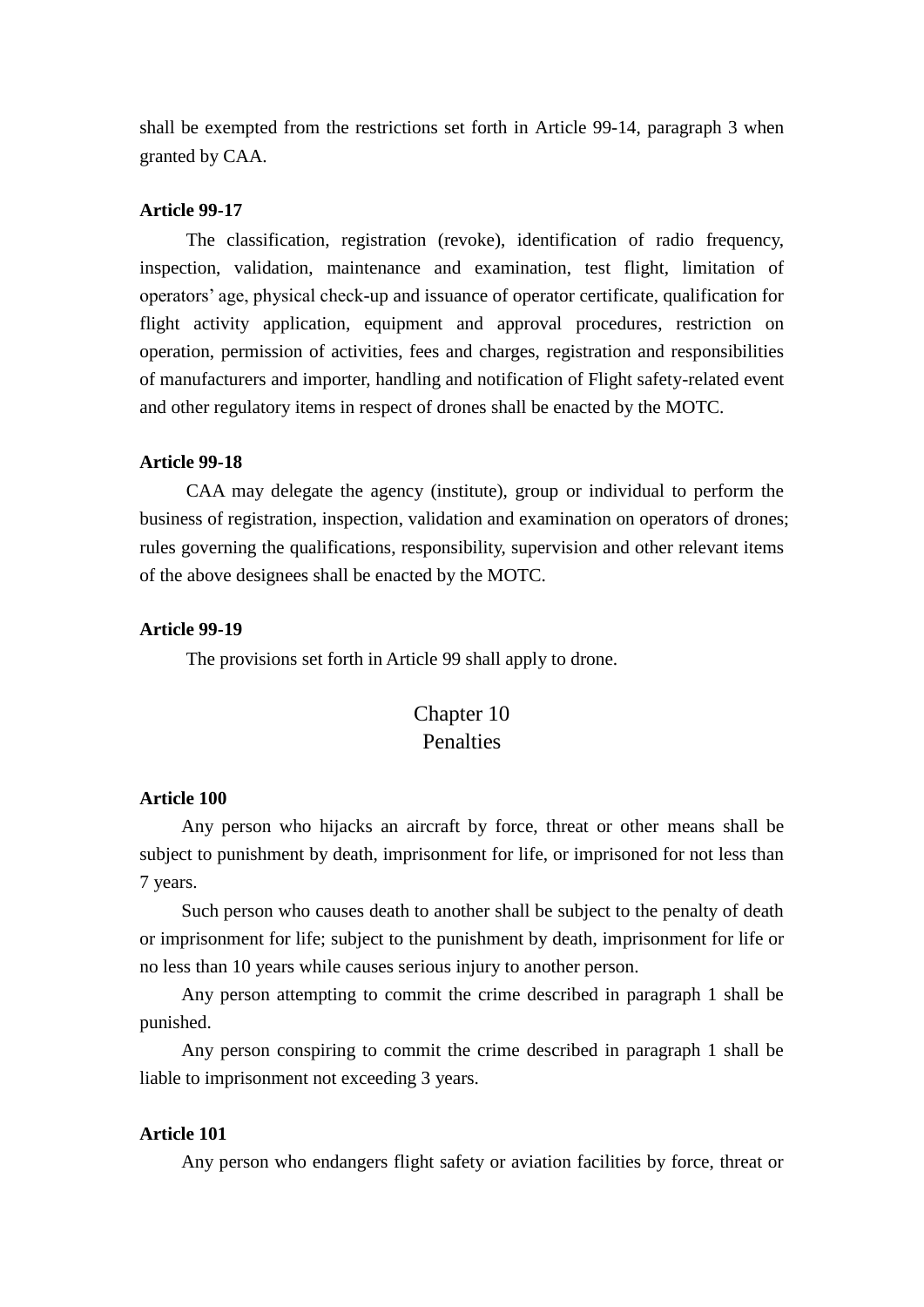other means shall be liable to imprisonment not exceeding 7 years, detention or a fine of up to NT\$900,000.

Such person who caused damage to aircraft or other facilities shall be subject to imprisonment from 3 to 10 years.

Such person who causes death to another is subject to the penalty of death, imprisonment for life or more than 10 years; subject to imprisonment from 5 to 12 years for causing serious injury to another.

Any person attempting to commit the crime described in paragraph 1 shall be punished.

## **Article 102**

Any person who violates the provisions specified in Article 43-2, paragraph 1 shall be subject to imprisonment not exceeding five years, detention or a fine of up to NT\$ 150,000.

Any person committing the crime stated in the preceding paragraph and consequently causes death to another shall be subject to imprisonment for life or not less than 7 years; subject to imprisonment from 3 to 10 years for causing serious injury to another.

## **Article 103**

Any person operating an aircraft without an airworthiness certificate shall be subject to imprisonment not exceeding 5 years, detention or a fine of up to NT\$1,000,000.

The same applies also to a person flying an aircraft with an invalid airworthiness certificate.

#### **Article 104**

Any person who engages in a flight without a airman certificate and medical certificate shall be subject to imprisonment not exceeding 5 years, detention or a fine of up to NT\$1,000,000.

## **Article 105**

Any person making a false report to a government official, to the staff of a civil air transport enterprise, or the staff of an activity association alleging a threat to aviation safety or aviation facilities without naming or identifying the violator or offender, or disseminating false information such as to jeopardizes the flight safety, shall be subject to imprisonment up to 3 years, detention or a fine up to NT\$1,000,000.

Any person committing the crime stated in the preceding paragraph and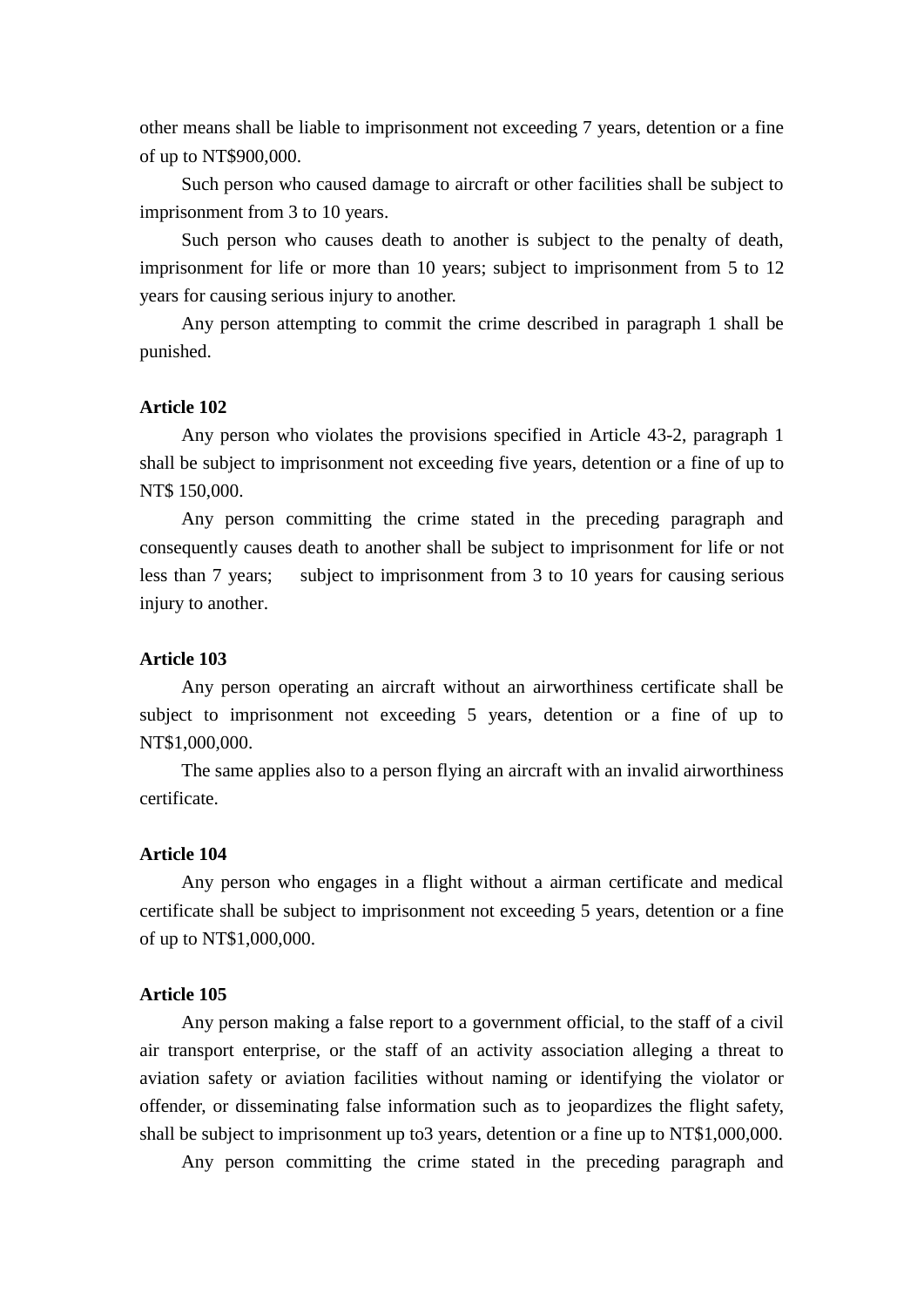consequently causing real danger to flight safety shall be subject to imprisonment from 3 to 10 years; for causing damage to an aircraft or casualties is subject to imprisonment for life or over 5 years.

#### **Article 106**

Any person who, by fraudulence in application for certification or registration, obtaining an airman certificate, medical certificate, certificate of aircraft registration or airworthiness certificate, shall be subject to imprisonment up to 5 years, detention or a fine of up to NT\$1,000,000.

The license and certificates referred to above shall be revoked by CAA.

## **Article 107**

In case of violation of the provisions of paragraph one and two of Article 78, the pilot-in-command shall be subject to imprisonment not exceeding 3 years, detention or a fine of up to NT\$1,000,000.

## **Article 108**

Any airman, duty personnel aboard an aircraft, passenger, or operator of ultra-light vehicle who violates the provisions of Article 44 without justifiable reasons shall be subject to imprisonment not exceeding 3 years, detention or a fine of up to NT\$600,000.

## **Article 109**

Any person who violates the provisions specified in Article 42, paragraph 1 shall be subject to imprisonment not exceeding 2 years, detention or a fine of up to NT\$400,000.

### **Article 110**

The responsible person of a manufacturer or repair station, their employee or other hired person who undertakes the manufacture or maintenance with unapproved aviation products, appliances and parts, shall be subject to imprisonment not more than 3 years, detention, or in lieu of or addition to, a fine of up to NT\$1,000,000.

Any person who commits the crime stated in the preceding paragraph to the extent of causing danger to flight safety shall be subject to imprisonment from 3 to 10 years; subject to the death sentence, imprisonment for life or up to 10 years for causing death to another; subject to imprisonment from 5 to 12 years for causing serious injury to another.

Any person who, due to negligence of duty, commits the crime stated in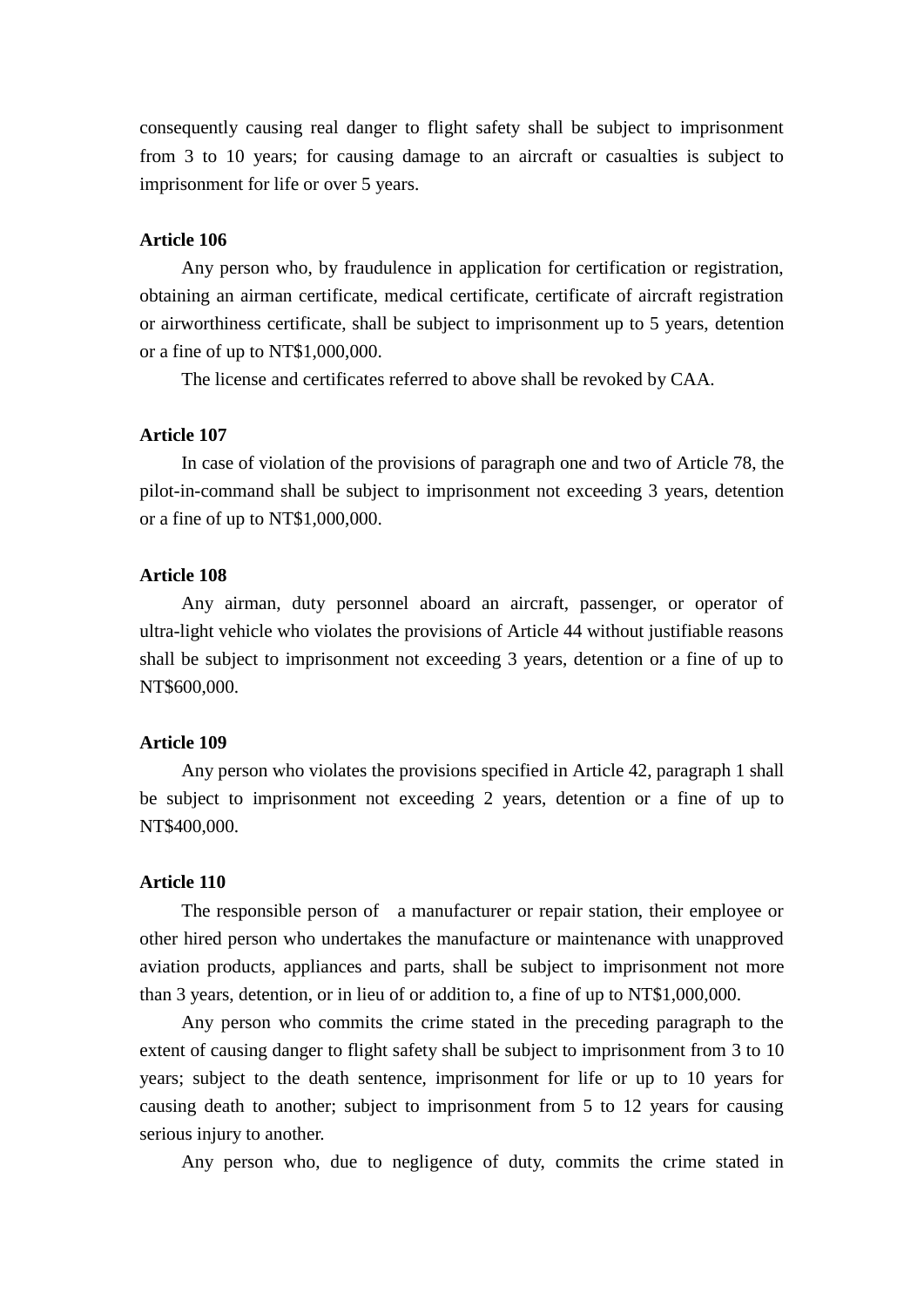paragraph 1 to the extent of causing danger to flight safety shall be subject to imprisonment not exceeding 3 years, detention plus a fine of up to NT\$1,000,000; subject to imprisonment up to 7 years or detention plus a fine of up to NT\$3,000,000 for causing death to another; subject to imprisonment up to 5 years or detention plus a fine of up to NT\$2,000,000 for causing serious injury to another.

#### **Article 110-1**

The operator of ultra-light vehicle, who perform aviation activities beyond the limit of aviation vicinity and caused danger to aviation safety, shall be subject to imprisonment for more than 6 months and less than 5 years; subject to imprisonment for more than 3 years and less than 10 years for causing death to another; subject to imprisonment for less than 1 year and less than 7 years for causing serious injury to another.

#### **Article 110-2**

Any person entering an aircraft without authorization shall be subject to imprisonment up to one year, detention or a fine of up to NT\$50,000.

Any person lurking in an aircraft without any reason or insisting on board with compelling for his/her disembarkation shall be subject to the penalty stated in the preceding paragraph.

### **Article 110-3**

The responsible person in the course of conducting the business operations of the civil air transport enterprise who fails to apply for suspension or termination of operation pursuant to Article 48, paragraph 3, or fails to execute the business suspension or termination plan as approved causes injury to the public or to another shall be sentenced to imprisonment of 3 years and under, or in lieu thereof or in addition thereto a criminal fine of NT\$20,000,000 to NT\$200,000,000.

#### **Article 111**

Any airman shall be subject to a fine from NT\$60,000 to NT\$300,000 or be suspended from duty for a period of one to three months for any of the following; and in serious cases, the penalty shall be revocation of the certificate:

- 1)Landing at or taking off from a site outside an airfield without justification.
- 2)Violate of the provision set forth in Article 46 for refusing to submit to inspection prior to taking off and/or after landing.
- 3)Committing a technical error that leads to an aircraft accident or a serious incident.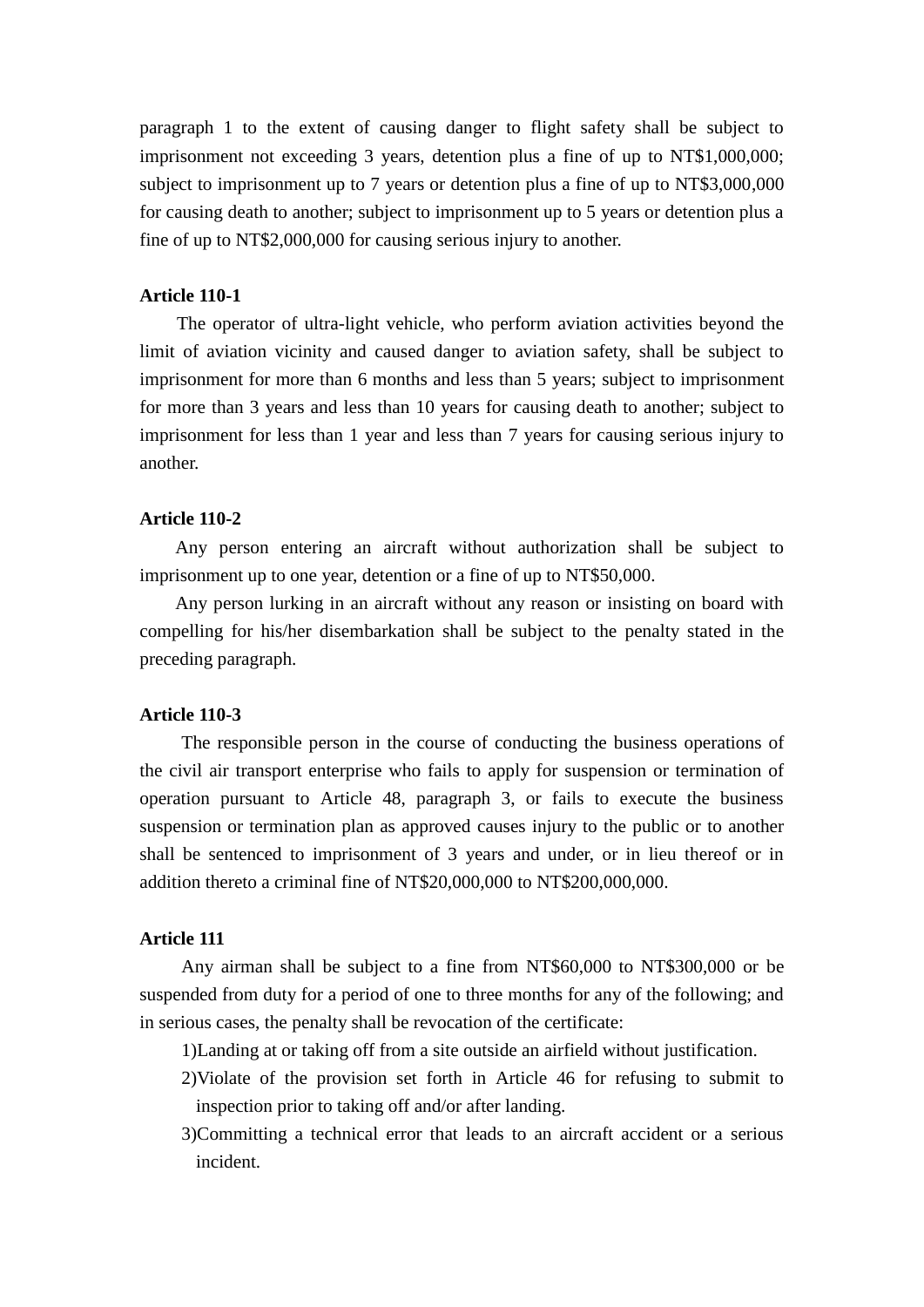4)Using an expired airman or medical certificate.

5)Falsifying records or flight hours.

- 6)Using an assumed name or asking another to act as in signing various kinds of certificates, records or documents.
- 7)Not reporting or intentionally not reporting an incident relating to flight safety. 8)Making use of an airman certificate for illegal activities.
- 9)Causing a serious incident as a result of being neglectful.
- 10)Allowing another to stand in for duty without authorization, thereby causing a serious incident to happen.

11)Unlawful alteration of, or lending to another the use of airman certificate.

Any airman may be issued a warning or be liable for a fine from NT\$60,000 to NT\$300,000 be suspended from duty for a period of one to three months for any of the following; a person may be ordered to make corrections within a specified time frame and may be fined by each violation if he/she fail to make corrections within due date; in serious cases, the penalty shall be revocation of the certificate:

- 1)Violation of the provisions of Article 9-1, paragraph 2, pertaining to the regulations governing the certification for the maintenance, airworthiness release, maintenance record, life-limited parts control and maintenance control.
- 2)Violation of the provisions of Article 23-2, paragraph 2, pertaining to the regulations governing the repair station manual, maintenance records, airworthiness release, or qualification of personnel.
- 3)Violation of the provisions of Article 25, for not having an airman certificate while on duty.
- 4)Violation of the provisions of Article 26, paragraph 1 for not having a medical certificate while on duty.
- 5)Violation of the provisions of Article 38 paragraph 1or2, for not carrying all required documents.
- 6)Violation of the provisions of Article 41 pertaining to flight control and air traffic control instructions.
- 7)Violation of the provisions of Article 41-1, paragraph 2 pertaining to flight operations, flight preparation, flight hour limitation specification, aircraft performance and limitation, aircraft instrumentation, equipment and documentation, aircraft communication, navigation equipment , aircraft maintenance, flight crew operations, flight crew qualifications, dispatcher, manual, forms, record, cabin crew and security.
- 8)Failure to turn in a certificate due for cancellation.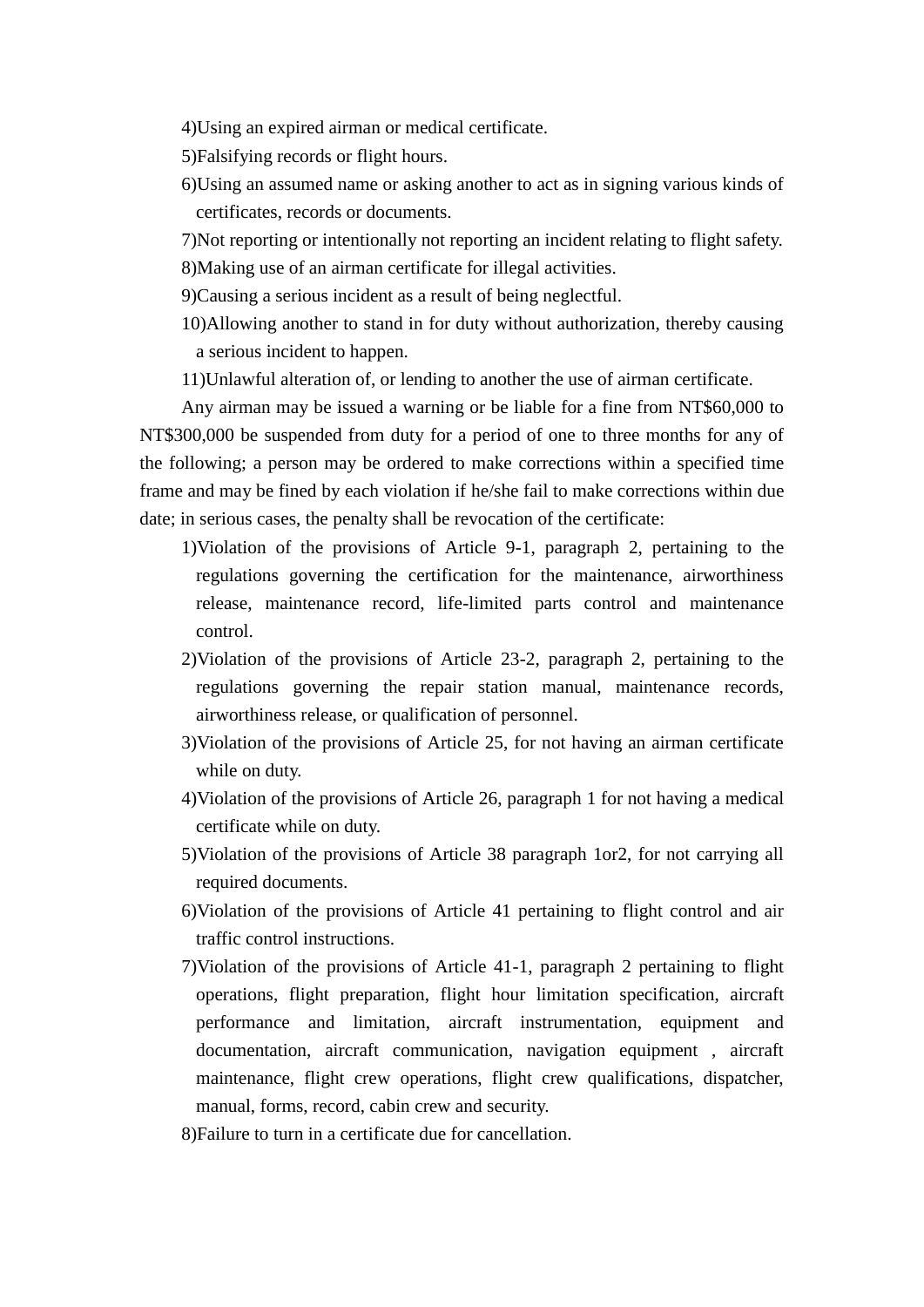## **Article 112**

An aircraft owner or operator, civil air transport enterprise, general aviation enterprise, air freight forwarder, airport ground handling service, catering service, air cargo entrepot , airport operator , the operators and managers of an airfield or civil aviation training institution shall be subject to a fine of NT\$600,000 to NT\$3,000,000 for any of the following; and in serious cases, after reporting to MOTC for approval through the CAA, the penalty shall be partial or complete suspension of business or revocation of permits:

- 1)Aircraft nationality marking and registration number not clear or not in designated place.
- 2)Violation of provisions of Article 40, paragraph 1 pertaining to aircraft maintenance requirements.
- 3)Obstructing, avoiding or refusing to accept inspections prescribed in paragraph two of Article 56.
- 4)Violation of the provisions of Article 58-1, paragraph 1 for operating alliance without approval.
- 5)Violation of the provisions of Article 64-1, paragraph 1 regarding individual solicitations.
- 6)Other acts such as rejecting, avoiding or impeding an inspection or scheduled improvement under the Law, and failing to make correction of irregularities or deficiencies, and improvement not corrected or completed within a given deadline.

An aircraft owner or operator, civil air transport enterprise, general aviation enterprise, air freight forwarder, airport ground handling service, catering service, air cargo entrepot, airport operator , the operators and managers of an airfield or civil aviation training institution may be issued a warning and be ordered to make corrections or be subject to a fine of NT\$600,000 to NT\$3,000,000 for any of the following; and in serious cases, after reporting to MOTC for approval through the CAA, the penalty shall be partial or complete suspension of business or revocation of permits:

- 1)Failure to turn in certificate of registration, airworthiness certificate or other certificates issued in accordance with this Law that should have been forfeited due for cancellation.
- 2)Violation of the provisions of Article 9-1, paragraph 2 regarding the regulations governing the certification for the maintenance, airworthiness release, maintenance record, life-limited parts control and maintenance control.
- 3)Violation of the provisions of Article 27, paragraph 3 regarding the student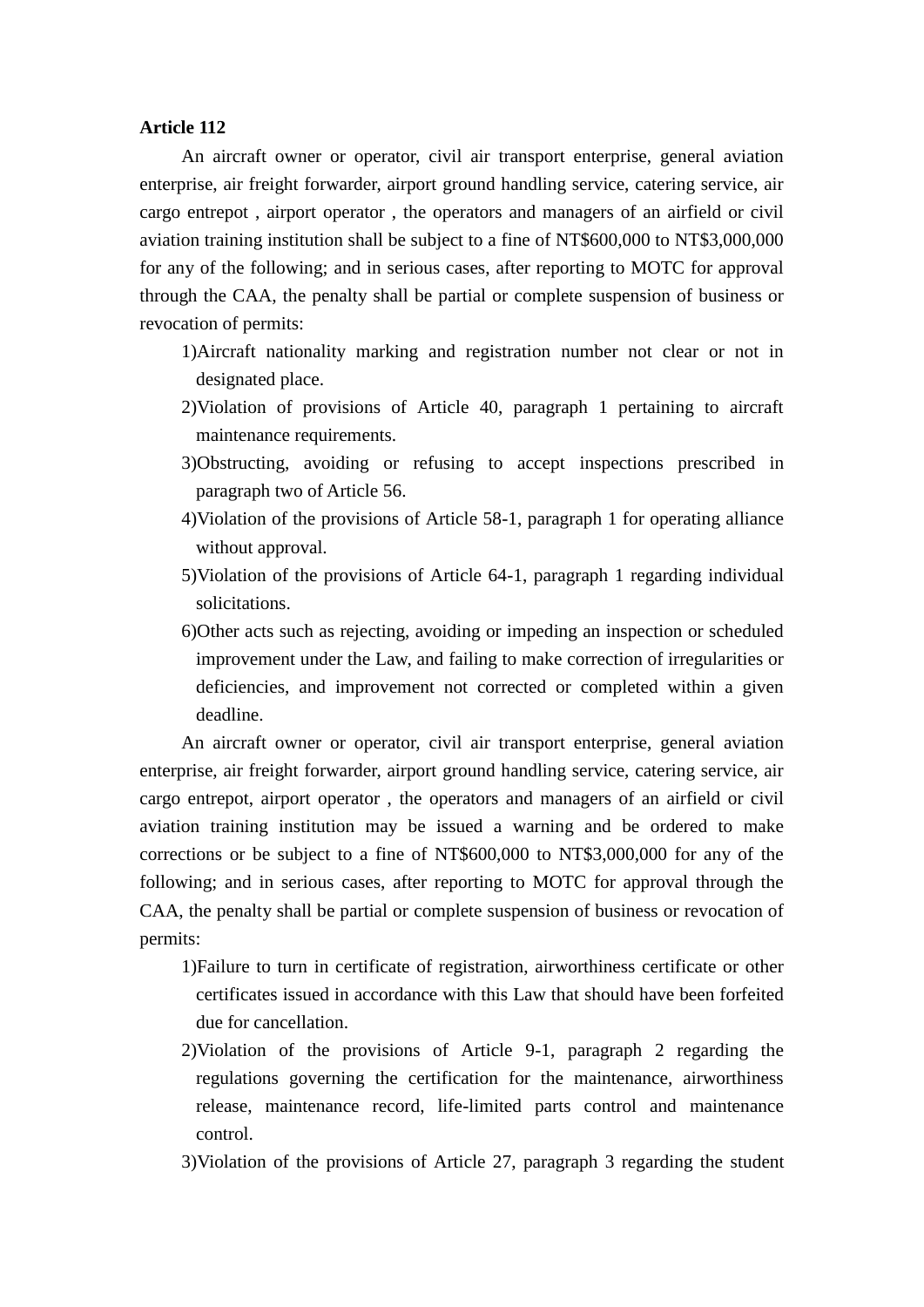enrolment, qualification of trainees, curriculum of training, facility and equipment, qualification of the faculty, as well as training management of the training institution.

- 4)Violation of the provisions of Article 41, paragraph 1 pertaining to flight control and air traffic control instructions.
- 5)Violation of the provisions of Article 41-1, paragraph 2 regarding aircraft flight operations, flight preparations, flight hour limitation specification, operational limits of aircraft performance, aircraft instruments, equipment and documents, aircraft communications and navigation equipment, aircraft maintenance, flight crew operations, pilot qualifications, dispatchers, manual forms and records, cabin crew and security.
- 6)Violation of provisions of Article 41-2 pertaining to reporting of flight safety related events.
- 7)Non-compliance with noise control regulations.
- 8)Violation of provisions of Article 48, paragraph 3 for failure to execute the business suspension or termination plan as approved.
- 7)Violation of the provisions of Article 55, paragraph 1 for failure to report for permission or record when setting or changing passenger and cargo tariffs.
- 10)Violation of the provisions of Article 56, paragraph 1 for failure to submit periodical reports on business, finance, flight operation, maintenance or name list of shareholders in possession of over three percent (3%) of stocks.
- 11)Violation of the provisions of Article 58, for failure to report an increase or decrease of capital, issuance of company bonds, contracts of lease for connecting carriage and franchise, change or relocation of major facilities for flight operations and maintenance.
- 12)Violation of provisions in Article 63-1 with respect to air routes suspension or termination.

Any person who engages without permission in a civil air transport enterprise, general aviation enterprise, airfreight forwarder, catering service, airport ground handling service, air cargo entrepot or civil aviation training institution and the manufacture and sale of aviation products, appliances and parts shall be subject to a fine from NT\$600,000 to NT\$3,000,000.

Civil air transport enterprise that fails to apply for suspension or termination of operation pursuant to Article 48, paragraph 3 shall be subject to a fine from NT\$600,000 to NT\$3,000,000. CAA shall report to MOTC to have the permit revoked and notify agencies concerned to cancel its registration.

The responsible person of the civil air transport enterprise who fails to apply for suspension or termination of operation pursuant to Article 48, paragraph 3, or fails to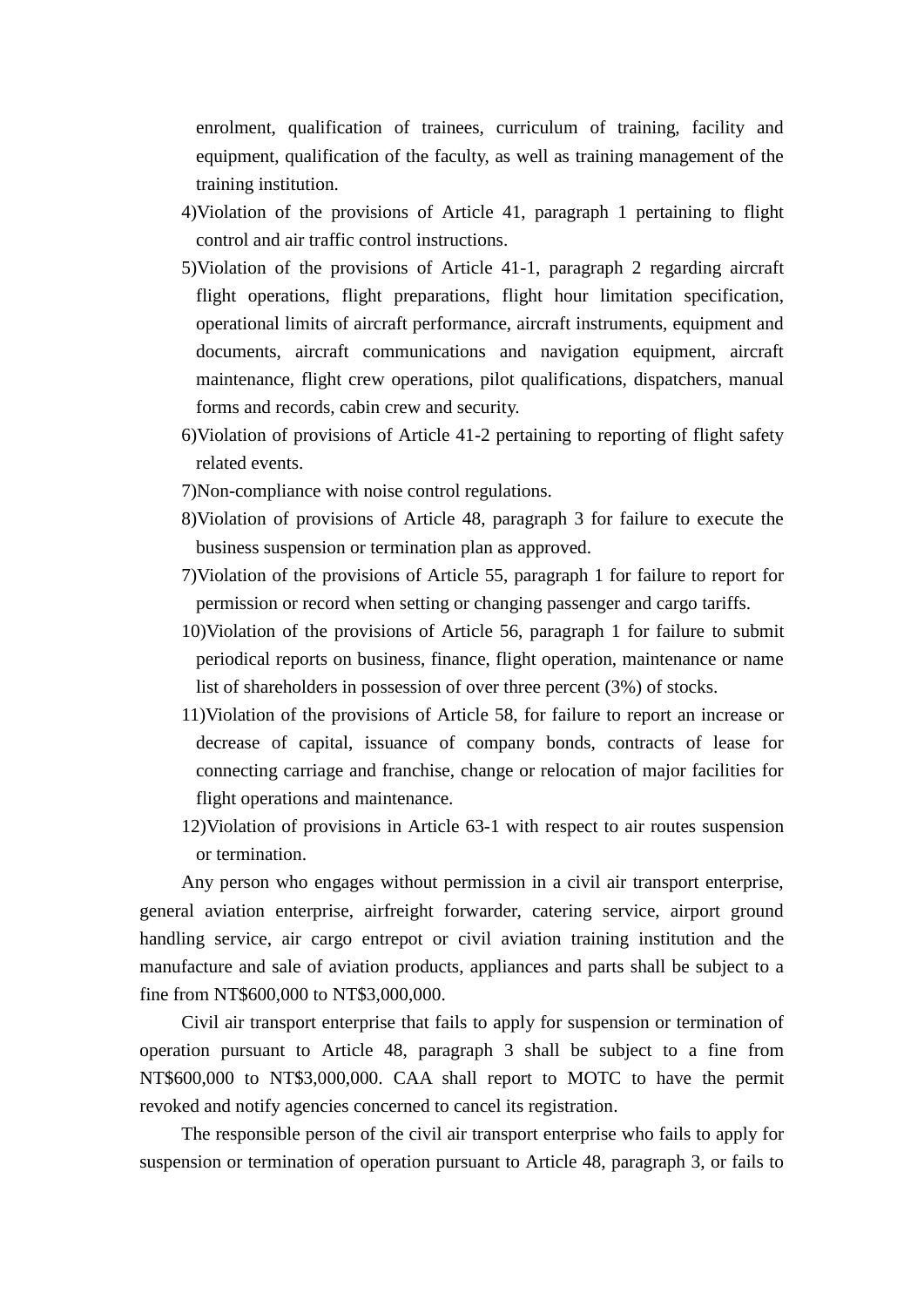execute the business suspension or termination plan as approved, shall be subject to a fine from NT\$600,000 to NT\$12,000,000.

## **Article 112-1**

For reporting on one's own initiative to CAA on any undetected violation covered in the preceding two Articles, CAA may impose lesser penalty or grant exoneration judging by the seriousness of the case.

#### **Article 112-2**

Any person shall be subject to a fine from NT\$20,000 to NT\$100,000 for any of the following,

- 1) Violation of the provisions of Article 43, paragraph 1 for carrying or consigning any dangerous goods on board an aircraft.
- 2) Violation of the provisions of Article 43-1, paragraph 1 for carrying on board an aircraft any gun, cannon, knife, or any other suspicious articles hazardous to flight safety.

Any civil air transport enterprise, general aviation, air freight forwarder, airport ground handling service, catering service or air cargo entrepot in violation of the provisions of Article 43, paragraph 2 for consigning, storing, loading or transporting any dangerous goods shall be subject to a fine from NT\$20,000 to NT\$100,000.

Violation of the provisions of the preceding paragraph 3 times or more in a single year shall be subject to a fine from NT\$100,000 to NT\$500,000, and after reporting to MOTC for approval through the CAA by Aviation Police Office, the penalty shall be partial or complete suspension of its business or revocation of its permits.

Any shipper in violation of the provisions of Article 43, paragraph 1 for falsely declaring dangerous goods and being tracked down before loading into an aircraft shall be subject to a fine from NT\$20,000 to NT\$100,000.

Aviation Police Office shall enforce the penalties referred to in the four preceding paragraphs.

For reporting on one's own initiative to Aviation Police Office on any undetected violation covered in the paragraph one to four, Aviation Police Office may impose lesser penalty or grant exoneration judging by the seriousness of the case.

## **Article 112-3**

An airport ground handling service, both Chinese and foreign civil air transport enterprises for concurrent operation of airport ground handling service or private ground handling service, violation of the provisions set forth in Article 75-1 may be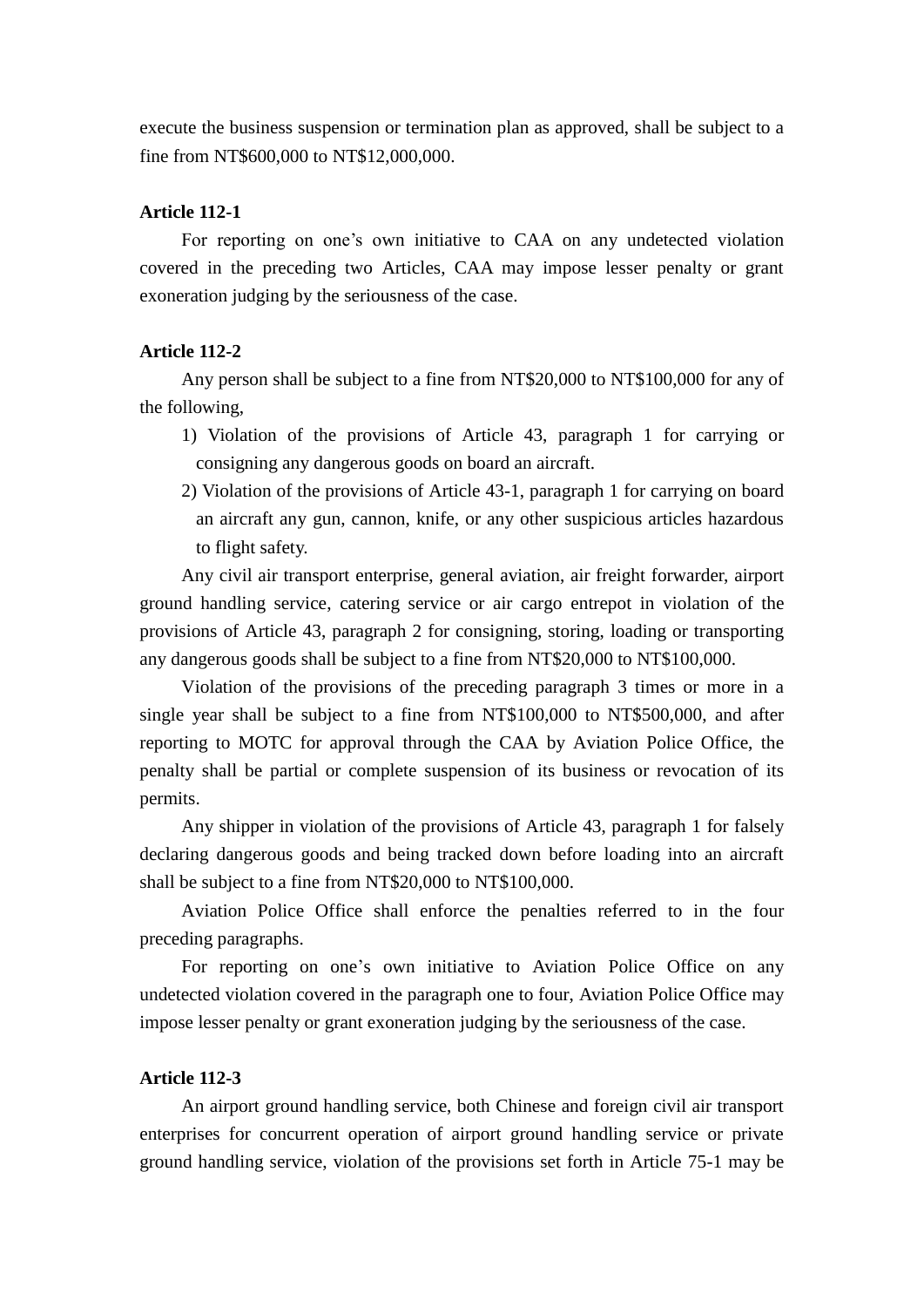issued a warning or be subject to a fine from NT\$60,000 to NT\$300,000, CAA can fine its by times if it doesn't cure deficiency in time; and in serious cases, after reporting to MOTC for approval by CAA, the penalty shall be partial or complete suspension of its business or revocation of its permits.

A catering service or both Chinese and foreign civil air transport enterprises for concurrent operation of catering service in violation of the provisions of Article 75-1 may be issued a warning or be subject to a fine from NT\$60,000 to NT\$300,000, CAA can fine its by times if it doesn't cure deficiency in time; and in serious cases, after reporting to MOTC for approval by CAA, the penalty shall be partial or complete suspension of its business or revocation of its permits.

## **Article 112-4**

The owner or operator of an aircraft, owner or operator of a foreign aircraft, civil air transport enterprise, foreign civil air transport enterprise, general aviation enterprise, air cargo entrepot, airport ground handling service, catering service, publicly and privately owned institutions with operations at an airport, other publicly and privately owned institutions connected with a security restricted area of an airport that has its own independently guarded entrance connecting a non-security restricted area shall be subject to a fine from NT 50,000 to NT 250,000, which is successively punishable, for any of the following:

- 1) Violation of the provisions of Article 47-1, paragraph 3 for failure to comply with the airport security program where it is operating.
- 2) Violation of the provisions of Article 47-2, paragraph 1~3 for refusing to submit or not submitting its own aviation security program.
- 3) Violation of the provisions of Article 47-2, paragraph 5 for avoiding, impending, or refusing an inspection, or not redressing the deficiencies within a specified time limit.
- 4) Violation of the provisions of Article 47-3, paragraph 3 for carrying passengers, baggage, cargo and mail that haven't been screened by Aviation Police Office according to the provisions of Article 47-3, paragraph 1.
- 5) Violation of the provisions of Article 47-5 about the security measures as to protect an aircraft on the ground, aircraft security check; passenger, baggage, cargo, catering supplies and catering stores; escorts and personnel under their escort; matters to be followed by armed air marshal and other personnel carrying weapons on board as approved by Aviation Police Office; qualifications of the security control personnel; contingency response measures relating to aviation security incidents; formulation procedures for aviation security quality control programs; formulation procedures for security training programs; non-disclosure of security information; security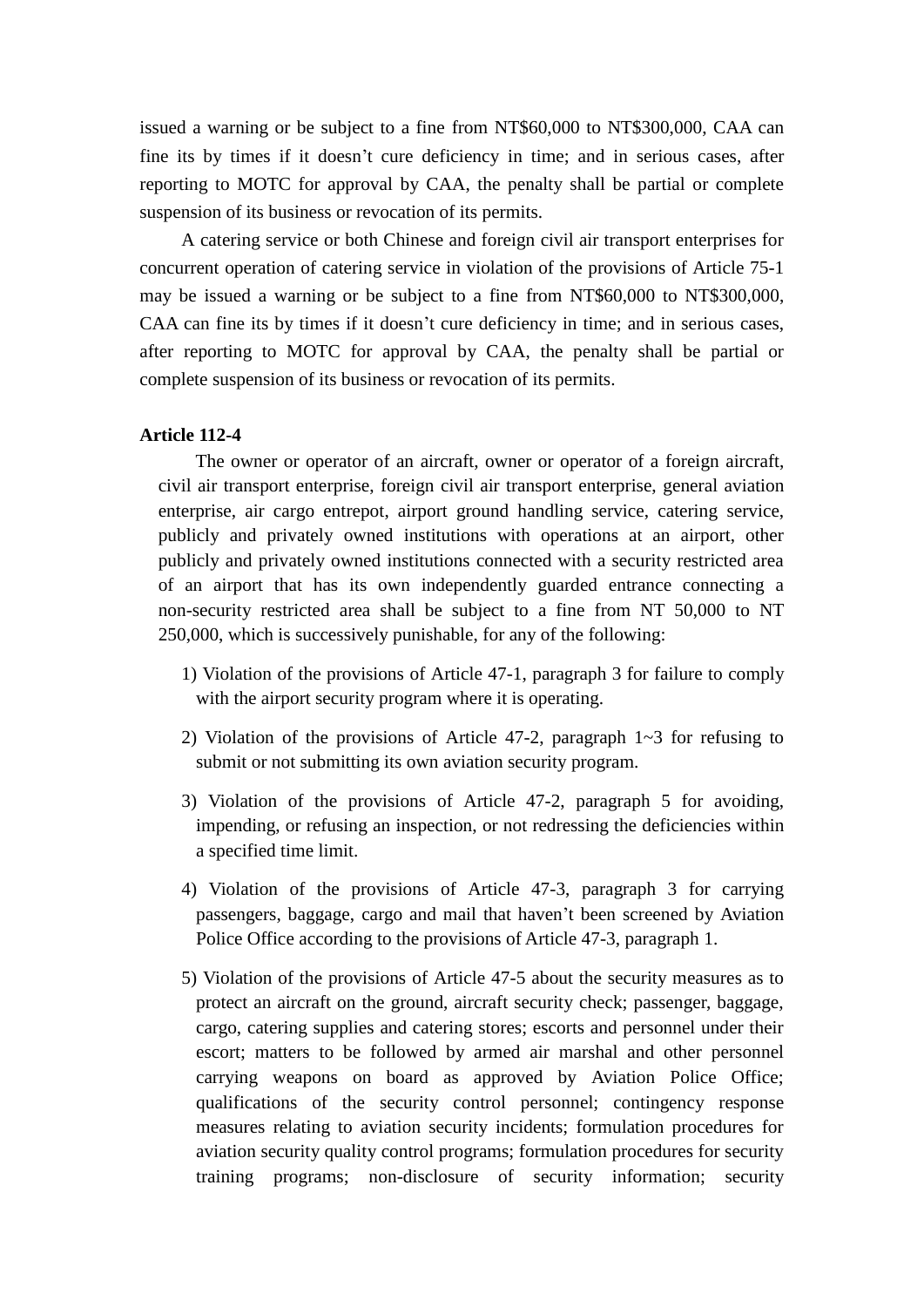management of the owner or operator of an foreign aircraft and other matters to be followed about the aviation security.

The air cargo entrepot, airport ground handling service, catering service, publicly and privately owned institutions with operations at an airport, publicly and privately owned institutions connected with a security restricted area of an airport that has its own independently guarded entrance connecting a non-security restricted area in violation of any of the provisions of the preceding paragraph shall be punished by the Aviation Police Office.

The owner or operator of an aircraft, owner or operator of a foreign aircraft, civil air transport enterprise, foreign civil aviation transport enterprise, general aviation, air cargo entrepot and airport ground handling service that has been punished 3 consecutive times for violation of the provisions of paragraph 1 but still fails to redress the deficiencies, may be subject to partial or complete suspension of its business or revocation of its permits after reporting to MOTC for approval by CAA or through CAA by Aviation Police Office.

The regulated agent shall be subject to revocation of its qualification for any of the following, after the revocation it shall not apply for a regulated agent again within 1 year.

- 1) Violation of the provisions of Article 47-2, paragraph 5 for refusing inspection, or not redressing the deficiencies within a specified time limit.
- 2) Violation of the provisions of Article 47-5 about the security measures as to protect an aircraft on the ground, aircraft security check; passenger, baggage, cargo, catering supplies and catering stores; escorts and personnel under their escort; matters to be followed by armed air marshal and other personnel carrying weapons on board as approved by Aviation Police Office; qualifications of the security control personnel; contingency response measures relating to aviation security incidents; formulation procedures for aviation security quality control programs; formulation procedures for security training programs; non-disclosure of security information; security management of the owner or operator of an foreign aircraft and other matters to be followed about the aviation security.

For reporting on one's own initiative to CAA or Aviation Police Office on any undetected violation covered in the paragraph one or preceding paragraph, CAA or Aviation Police Office may impose lesser penalty or grant exoneration judging by the seriousness of the case.

## **Article 112-5**

Any person who engages in private aircraft activities without permission shall be subject to a fine from NT\$600,000 to NT\$3,000,000.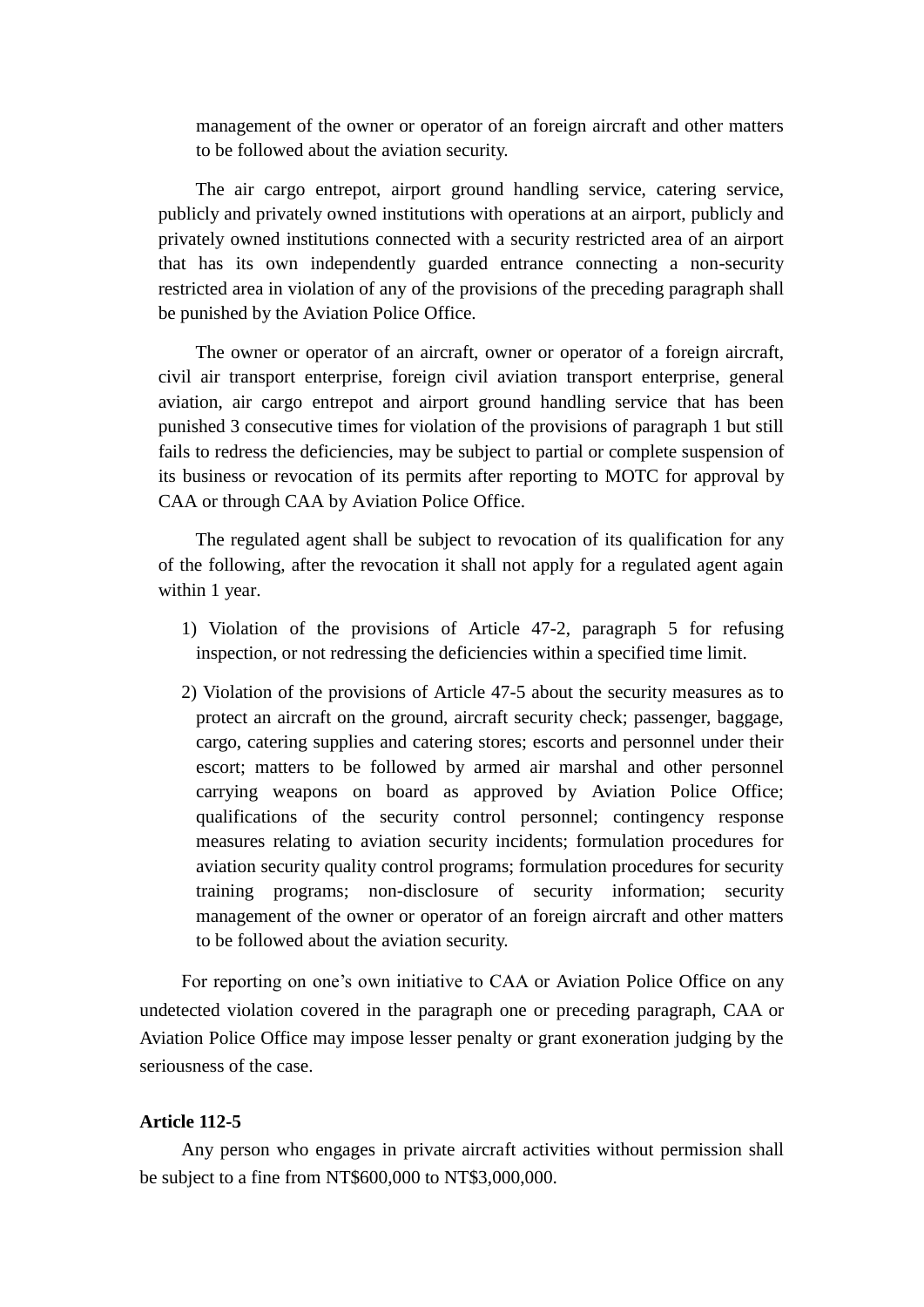Any person who engages in private aircraft activities shall be subject to a fine from NT\$600,000 to NT\$3,000,000 for any of the following; and in serious cases, after reporting to MOTC for approval through the CAA, to suspend its flight activities and impose restrictions on its right to engage in private aircraft activities:

- 1)Violation of provisions of Article 7-1, paragraph 3 for engaging in commercial activities, leasing or loan.
- 2)Violation of provisions of Article 7-1, paragraph 5 for refusing, avoiding or impeding inspections or failure to make corrections within time limit.

Any person who engages in private aircraft activities may be issued a warning or be subject to a fine from NT\$60,000 to NT\$300,000 for any of the following; and in serious cases, after reporting to MOTC for approval through the CAA, to suspend its flight activities and impose restrictions on its right to engage in private aircraft activities:

- 1)Aircraft nationality marking and registration number not clear or not in designated place.
- 2)Failure to turn in a certificate of registration, airworthiness certificate or other certificates canceled in accordance with this Act.
- 3)Violation of provisions of Article 9-1, paragraph 2 regarding the certification for the maintenance, airworthiness release, maintenance record, life-limited parts control and maintenance control.
- 4)Violation of provisions of Article 40, paragraph 1 pertaining to aircraft maintenance requirements.
- 5)Violation of provisions of Article 41, paragraph 1 pertaining to flight control and air traffic control instructions.
- 6)Violation of the provisions of Article 41-1, paragraph 2 pertaining to flight operations, flight preparation, aircraft performance and limitation, aircraft instrumentation, equipment and documentation, aircraft communication, navigation equipment , aircraft maintenance, flight crew operations, flight crew qualifications, dispatcher, manual, forms, record, cabin crew and security.
- 7)Non-compliance with noise control regulations.
- 8)Committing a technical error that leads to an aircraft accident or a serious incident.

CAA may impose lesser penalty or grant exoneration judging by the seriousness of the case for self-disclosed violations.

## **Article 112-6**

A general aviation enterprise shall be subject to a fine from NT\$60,000 to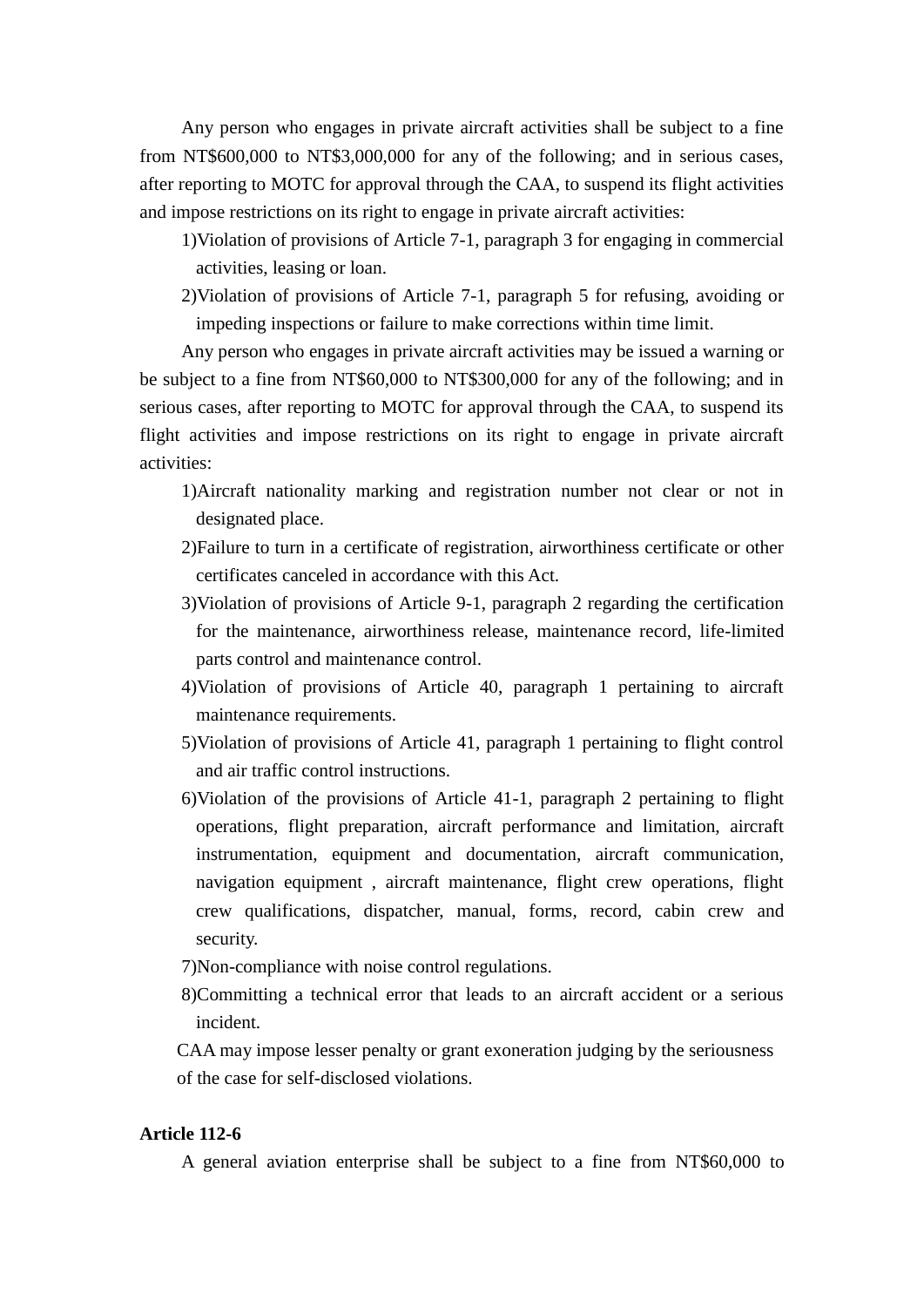NT\$300,000 for any of the following:

- 1) Failure to carry out its operations according to approved items of operations.
- 2) Taking off or landing at a non-approved temporary takeoff and landing field without due cause.
- 3) Carrying a non-approved passenger.

## **Article 112-7**

Any air cargo entrepot may be issued a warning or be subject to a fine from NT\$60,000 to NT\$300,000 and be ordered to make corrections in a certain period of time for any of the following, CAA can fine the air cargo entrepot by times if it doesn't remedy deficiency in time; and in serious cases, after reporting to MOTC for approval by CAA, the penalty shall be partial or complete suspension of its business or revocation of its license:

- 1) Using any parking lot for other purposes without approval.
- 2) Establishing additional air cargo entrepot facilities on adjacent land outside the scope of originally approved land without approval.
- 3) Establishing any additional warehouse within the originally approved scope of building without approval.
- 4) Starting to use any warehouse without first obtaining consent after joint surveys.

## **Article 112-8**

An aircraft manufacturer shall be issued a warning or be subject to a fine from NT\$60,000 to NT\$300,000 for any one of the following; and in serious cases, the penalty shall be partial or complete suspension of its business or revocation of the certificate:

- 1)Violation of the provisions of Article 9, paragraph 4 pertaining to the certification for the design and manufacture of aviation products, related appliances and parts, classification, limitations of airworthiness certificates and airworthiness approval tags.
- 2)Others such as evading, impeding or refusing inspections that have to be conducted in accordance with this Act or failure to make corrections within time limit.

CAA may impose lesser penalty or grant exoneration judging by the seriousness of the case for self-disclosed violations.

#### **Article 113**

Any manufacturer or repair station shall be subject to a fine of NT\$1,000,000 to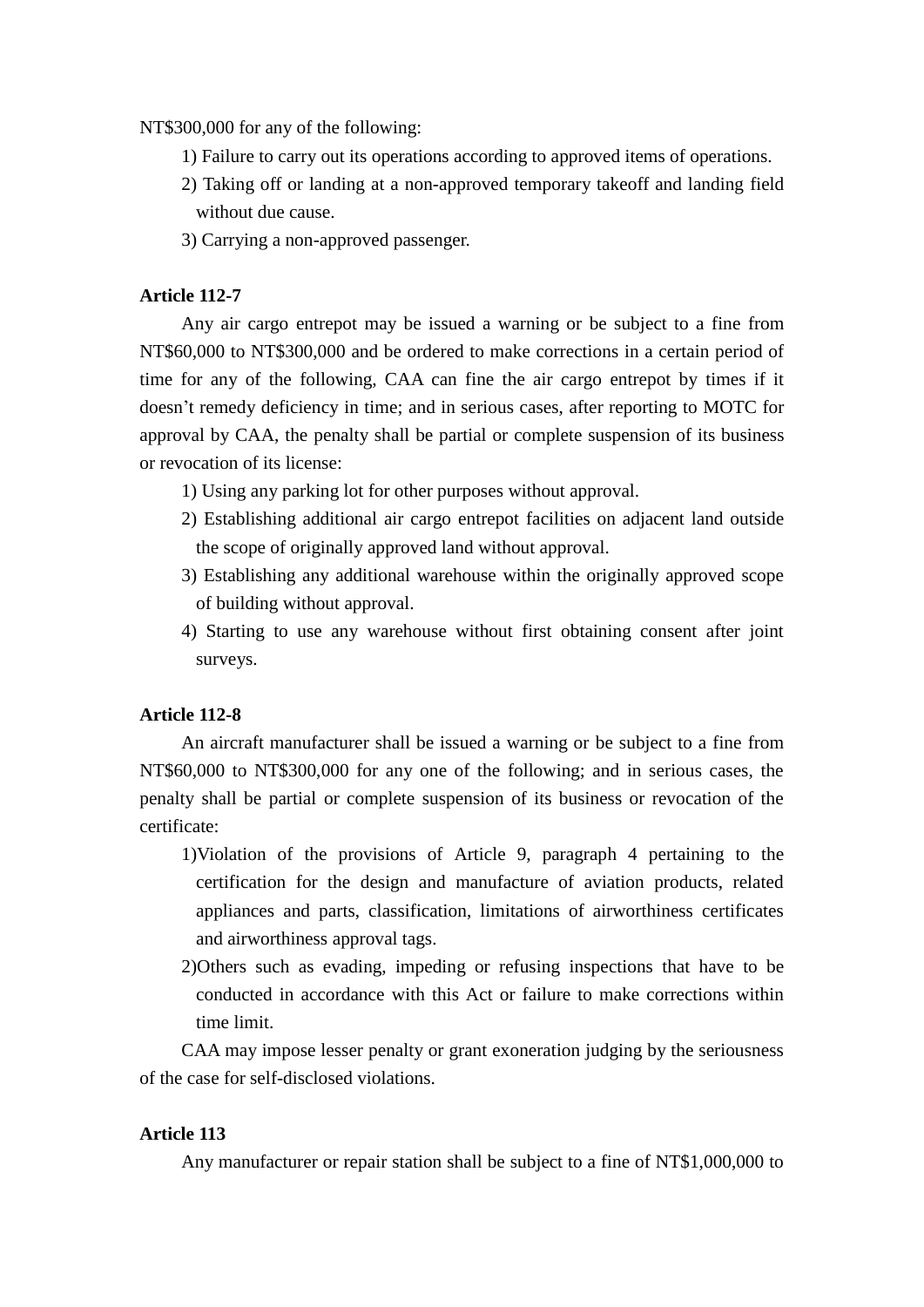NT\$3,000,000 for committing the crime stated in Article 110 by their responsible person, any employee or hired person.

## **Article 114**

Any repair station, in the execution of its operations, shall be issued a warning or be liable to a fine from NT\$60,000 up to NT\$300,000 for any one of the following; and in serious cases, the penalty shall be partial or complete suspension of its business or revocation of his or her certificate:

For major repair or alteration, not comply with the technical documents approved by CAA or by the civil aviation authority of the manufacture.

- 1)Performing maintenance or alteration of items not rated in operation specification or lacking the necessary special equipment, facility, tools, or technical documents when working on any items been rated.
- 2)Failure to keep its maintenance capacity, inclusive of staff, facilities, equipment, tools and instruments up to the standards, and failure to conduct periodical inspections.
- 3)The material, method and procedures used in maintenance or alterations do not conform to the technical documents issued by the original manufacturer or accepted by CAA.
- 4)The use of special tools or test equipment not in compliance with the recommendations of the original manufacturer, or alternate methods accepted by CAA.
- 5)Not using the maintenance program of the operator or owner.
- 6)The repair or alternation of aviation products, appliances and parts has neither been inspected in according with pertinent manual or been signed and released in appropriated form or tag by qualified personnel.
- 7)Failure to have a complete set of records of the maintenance and alteration, or failure to properly keep such records on file.
- 8)Failure to execute operations in accordance with the technical documents accepted by CAA. For erasing, altering, falsifying records, or for non-reporting of quality assurance system deficiency, major malfunction or failure or deficiencies of products.
- 9)Violation of the provisions of Article 23-2, paragraph 2 regarding the manual, maintenance records, facilities, equipment, material, qualifications of personnel, maintenance and quality assurance systems or the management of maintenance.
- 10)Others such as evading, impeding or refusing inspections that have to be conducted in accordance with this Act or failure to make corrections within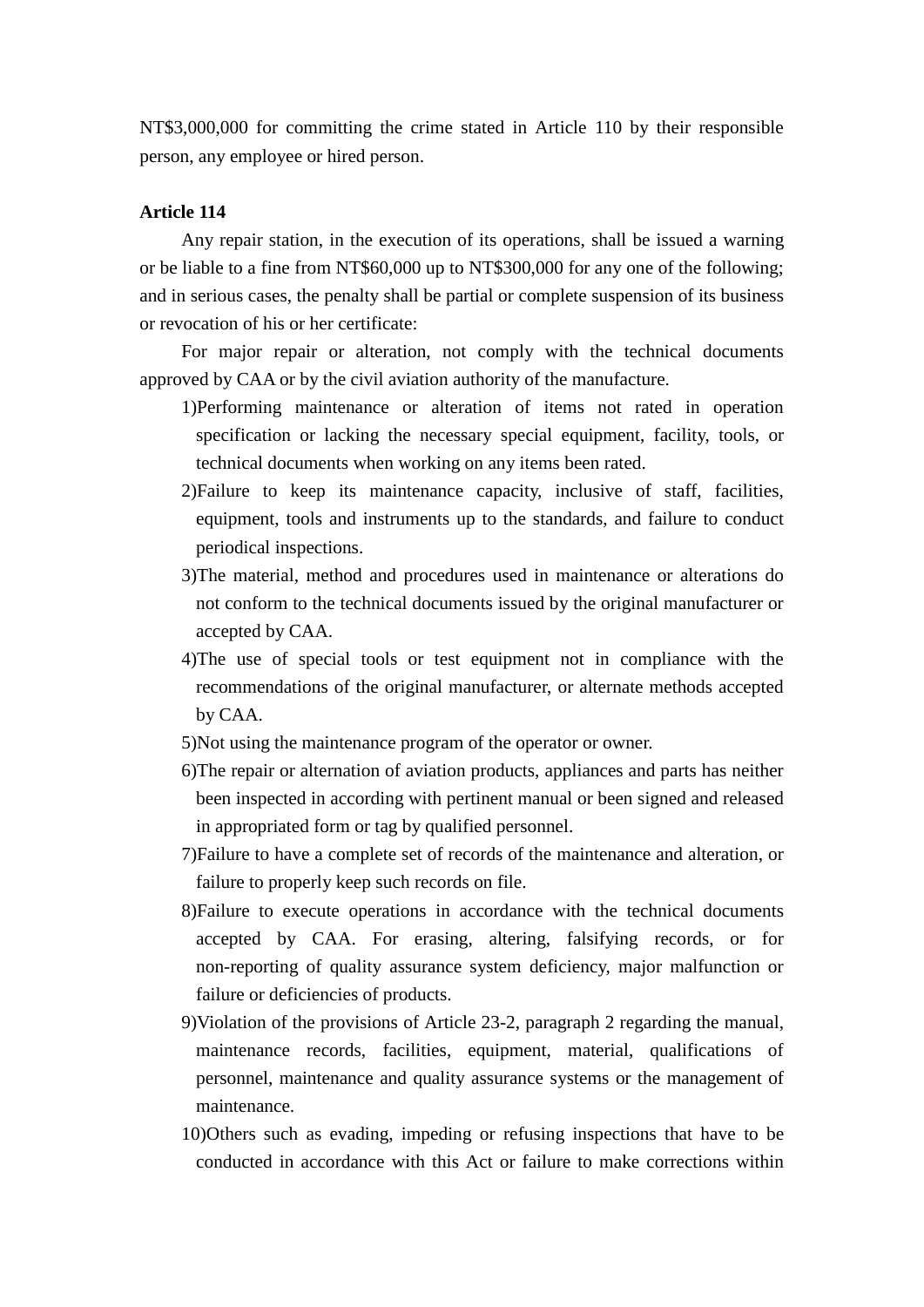time limit.

CAA may impose lesser penalty or grant exoneration judging by the seriousness of the case for self-disclosed violations.

### **Article 115**

Any foreign civil air transport enterprise found in violation of this Act, the decrees issued pursuant to this Act, or the provisions of a treaty or an agreement, in addition to penalties prescribed in this Act, the CAA may cancel its air route certificate, or suspend its business totally or partially.

## **Article 116**

Private air field manager and navigation aids installer shall be subject to a fine from NT\$600,000 to NT\$3,000,000 for any of the following, in addition to being ordered to make improvement, dismantle, relocate or to install as the case may be, within a given deadline, and the penalty shall be repeated if work has not been satisfactory completed before the deadline:

- 1) Violation of the provisions paragraph two of Article 29, paragraph 1 relative to setting up, lease, transfer or abolishing an airfield without permission.
- 2) Violation of the provisions paragraph two of Article 31, relative to setting up, changing or abolishing domestic navigation aids installation without permission, or not following regulations in managing the diverse equipment.

## **Article 117**

A private air field operator or manager shall be subject to a fine from NT\$300,000 to NT\$1,500,000 for any one of the following:

- 1) Concurrent use of airfield for other purposes without permission.
- 2) Abolition of airfield, putting it to lease or rent, without permission.
- 3) Collection of airfield charges not conforming to regulations.
- 4) Failure to comply with the rules in managing navigation aids facilities.

#### **Article 118**

For any one of the following shall be subject to a fine from NT\$300,000 to NT\$1,500,000:

- 1) Violation of the provisions paragraph two of Article 33, paragraph 1 for failure to make improvement, dismantle, relocate, or to install obstacle lights and marking within a time limit.
- 2) Violation of the provisions paragraph two of Article 33-1, paragraph 1 for not having installed obstacle lights and marking or maintaining the same for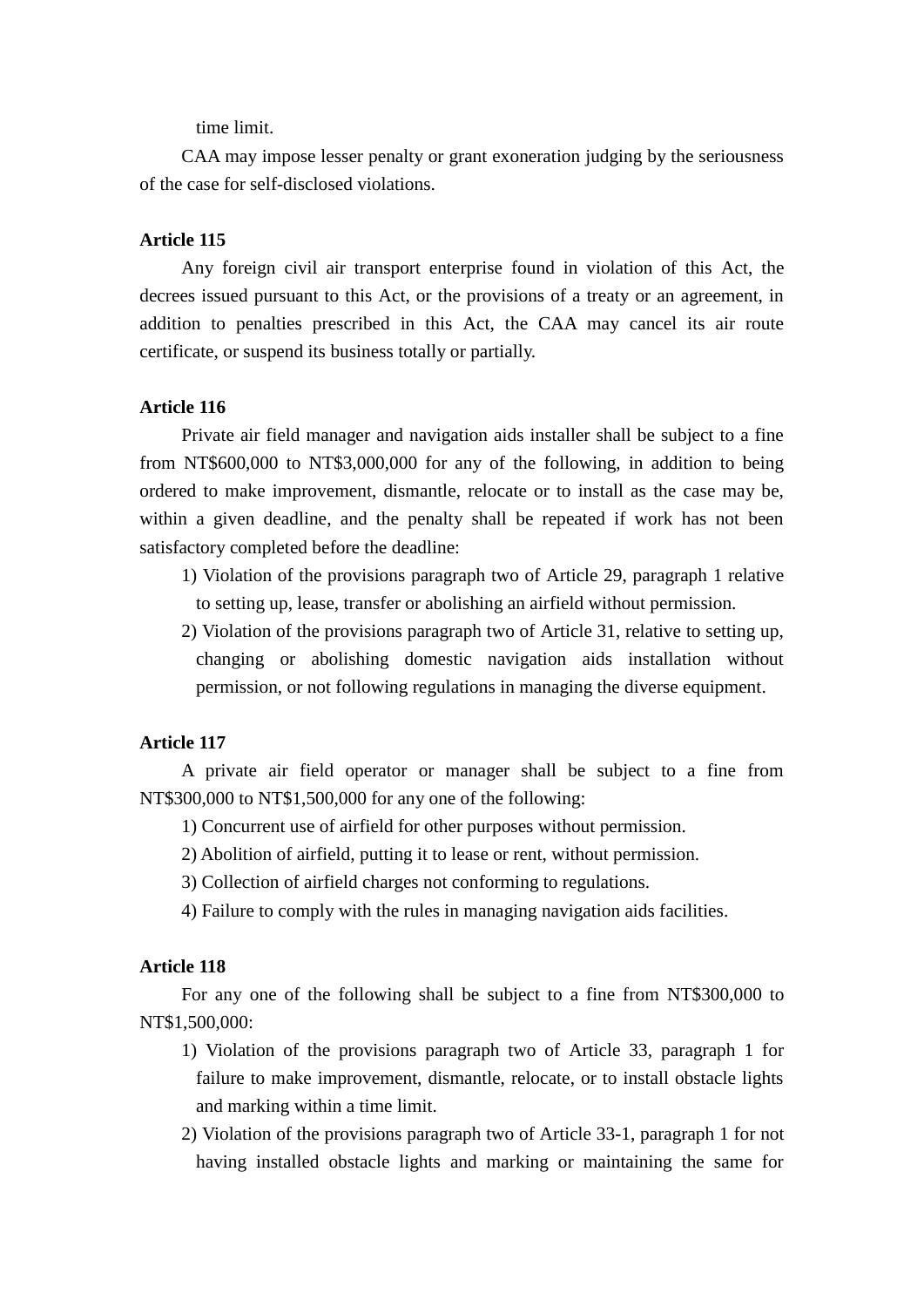normal use.

- 3) Violation of the provisions paragraph two of Article 34, paragraph 1 for intrusion of livestock found to have been set loose negligently by its owner.
- 4) Violation of the provisions paragraph two of Article 34, paragraph 2 for raising pigeons or releasing objects considered hazardous to flight safety.

The owners concerned as referred to in Subparagraphs 1 and 2 of the preceding paragraph, after being fined and still not in compliance, shall continue to be fined until they carry out their obligations.

### **Article 118-1**

In the event that the owner or operator of the drone commits any of the following, CAA shall revoke the operator certificate thereof and impose a fine from NT\$300,000 to NT\$1,500,000, and may confiscate the drone:

- 1)Violation of Article 99-13, paragraph 1, for flight activities within the prohibited area and restricted area, and at a certain distance from the outer boundary of an airport or airfield;
- 2)Violation of Article 99-14, paragraph 1, item 1), for flight altitude exceeding 400 feet above the ground level or sea level.

## **Article 118-2**

In the event that the owner or operator of the drone commits any of the following, CAA shall ban the activity thereof and impose a fine from NT\$60,000 to NT\$300,000, and may, in serious cases, confiscate the drone:

- 1)Violation of Article 99-10, paragraph 2, for operating drone without operator certificate;
- 2)Violation of Article 99-15, paragraph 3, for operating drone without insurance or without sufficient coverage in the liability insurance.

In the event that the owner or operator of the drone commits any of the following, CAA shall ban the activity thereof and impose a fine from NT\$30,000 to NT\$150,000, and may, in serious cases, confiscate the drone:

- 1)Violation of Article 99-10, paragraph 1, in respect of registration of drone or display of registration number;
- 2)Violation of Article 99-13, paragraph 2, in respect of the permitted area, time and other administrative items announced by municipal and county (city) governments;
- 3)Violation of Article 99-14, paragraph 1, item 2) through 10), in respect of the rules to be followed in the drone flight activities.
- The penalties set forth in this Article shall be imposed by municipal and county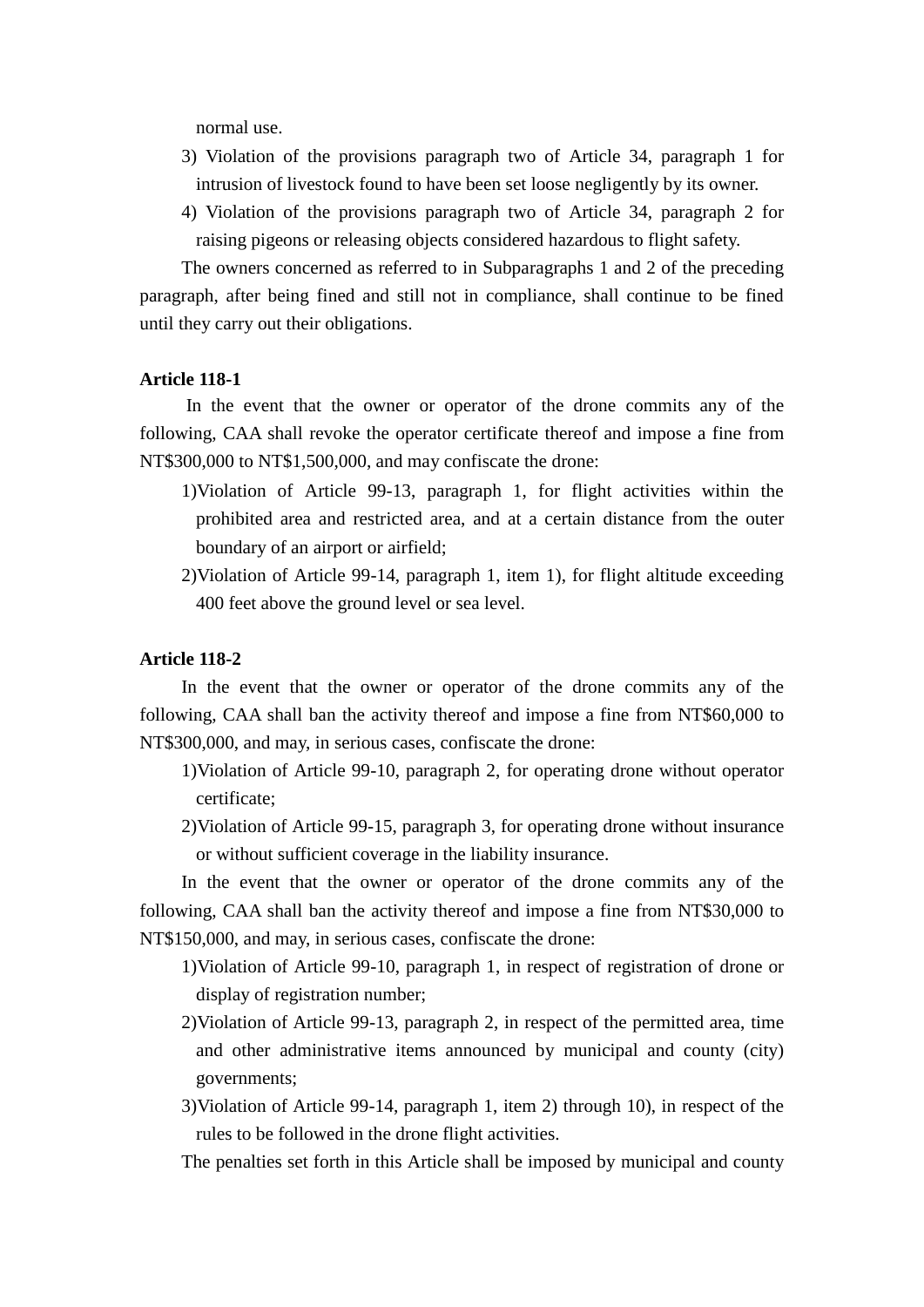(city) governments, except for violation of Article 99-13, paragraph 1 or Article 99-14, paragraph 1, item 1, the penalty of which shall be imposed by CAA.

## **Article 118-3**

Any person who violates of Article 99-17, for identification of radio frequency, inspection, validation, maintenance and examination, qualification for flight activity, responsibilities of manufacturers and importer, handling and notification of Flight safety-related event and other regulatory, CAA shall ban the activity thereof and impose a fine from NT\$10,000 to NT\$150,000, and may, in serious cases, confiscate the drone.

## **Article 119**

Any civil air transport enterprise violation of Article 40, paragraph 3 shall be subject to a fine from NT\$60,000 to NT\$300,000.

## **Article 119-1**

Any ultra-light vehicle owner, operator, activity association or manufacture may be issued a warning or shall be subject to a fine from NT\$60,000 to NT\$300,000 for any one of the following; and in serious cases, the penalty shall be suspension of its activities or revocation of his or her operation certificate:

- 1)Violation of the provisions of Article 99-1, paragraph 1 for operating activities.
- 2)Violation of the provisions of Article 99-1, paragraph 3 for ultra-light vehicles design, manufacturing and test flight.
- 3)Violation of the provisions of Article 99-2, paragraph 1 for flying without joining activity association to operate activities, or failing to comply with activity guidelines.
- 4)Violation of the provisions of Article 99-3, paragraph 1 for operating ultra-light vehicle without inspection certification.
- 5)Violation of the provisions of Article 99-3, paragraph 2 for performing ultra-light vehicle flying activity without operation certificate.
- 6)Violation of the provisions of Article 99-4, paragraph 3 for operating limitations, prohibitions, or other restrictions to the operation airspace.
- 7)Violation of the provisions of Article 99-4, paragraph 4 for activity association failure to notify its member regarding compliance of all published limitations, prohibitions and restrictions.

8)Each section of paragraph 1 of the provisions of Article 99-5.

9)Violation of the provisions of Article 99-5, paragraph 2 for coming into close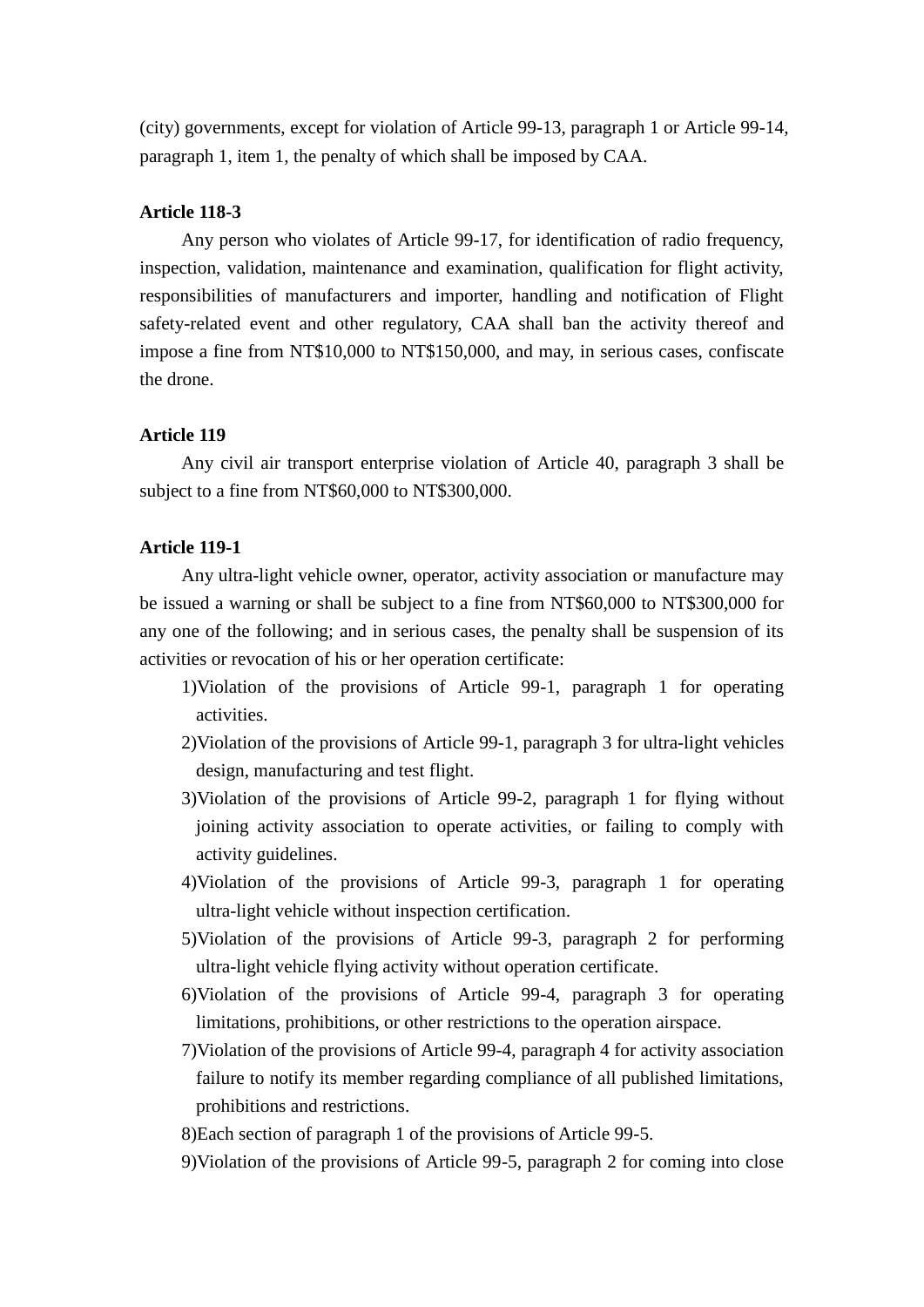proximity of or colliding with other aircraft, ultra-light vehicle or obstacle while flying.

- 10)Violation of the provisions of Article 99-6, paragraph 4 for failure to have current liability insurance.
- 11)Violation of the provisions of Article 99-7, for avoiding, interfering, or refusing with such inspections, or failing to make correction within a specified time limit.
- 12)Committing a technical error that leads to an ultra-light vehicle accident or a serious incident.

CAA may impose lesser penalty or grant exoneration judging by the seriousness of the case for self-disclosed violations.

## **Article 119-2**

Any person smoking in lavatory on board an aircraft shall be subject to a fine from NT\$30,000 to NT\$150,000.

Any person on board an aircraft shall be subject to a fine from NT\$10,000 to NT\$50,000 for any of the following:

- 1)Failure to comply with any instruction given by the pilot-in-command for purposes of maintaining order and safety on board the aircraft.
- 2)Taking alcoholic beverage or medicine, disrupting the order on board the aircraft.
- 3)Smoking outside lavatory on board aircraft.
- 4)Tampering with any smoke detector without authorization or operating any other safety devices without due cause.

Aviation Police Bureau shall enforce the penalties referred to in the two preceding paragraphs.

## **Article 119-3**

Any person shall be subject to a fine from NT 5,000 to NT 25,000 for any of the following and, in addition thereto, the operator of an airport may, in conjunction with Aviation Police Office, compel his or her absence from the airport:

- 1) Soliciting donations from, or selling goods to passengers or the general public, or engaging in any other commercial activities at an airport without permission.
- 2) Harassing passengers or soliciting customers at an airport.
- 3) Taking an animal into an airport, thus interfering with health, order and safety.
- 4) Spitting phlegm, beetle nut juice or beetle nut dregs; littering wastepaper,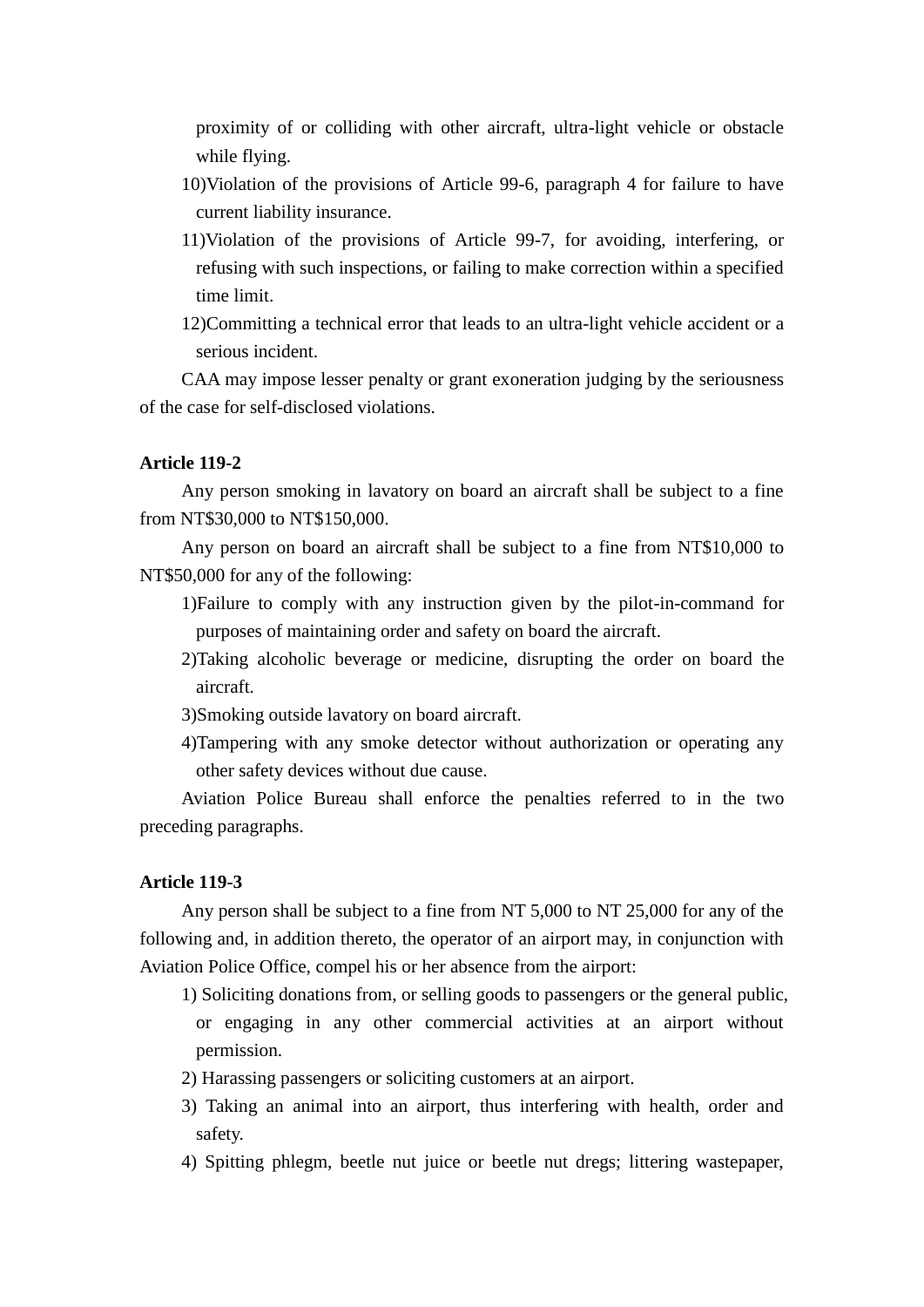cigarette butts, used chewing gums, other litter; or smoking in a non-smoking area.

- 5) Loitering or lingering in an airport, thus interfering with the passage of or use by passengers, or affecting peace and order.
- 6) Posting or distributing any flyers, hanging any flags, displaying any objects, or holding any activities without permission; or soiling or contaminating any facilities in an improper manner.
- 7) Parking a vehicle arbitrarily on a public passageway, thus impeding passage.
- 8) Violation of the provisions of Article 47-4, paragraph 2 for refusing to be screened or entering and leaving the security restricted area without authorization.

Aviation Police Office shall enforce the penalties referred to in the Subparagraph 8 of preceding paragraph.

## **Article 119-4**

Except otherwise prescribed in this Act, the administrative punishments under this Act hereof are administered by the CAA.

#### **Article 120**

(Deleted)

## Chapter 11 Supplemental Provisions

#### **Article 121**

CAA may, making reference to the standards, recommendations, measures or procedures outlined in relevant international conventions and annexes thereto, propose to MOTC for adoption of provisions involving international affairs not covered in this Act, for their promulgation and implementation.

### **Article 121-1**

The regulations governing air transportation enterprises as provided in the Privately Owned Public Utilities Supervisory Act shall no longer be applicable prior to enforcement of the provisions of this Act amended on April 3, 2018.

### **Article 122**

(Deleted)